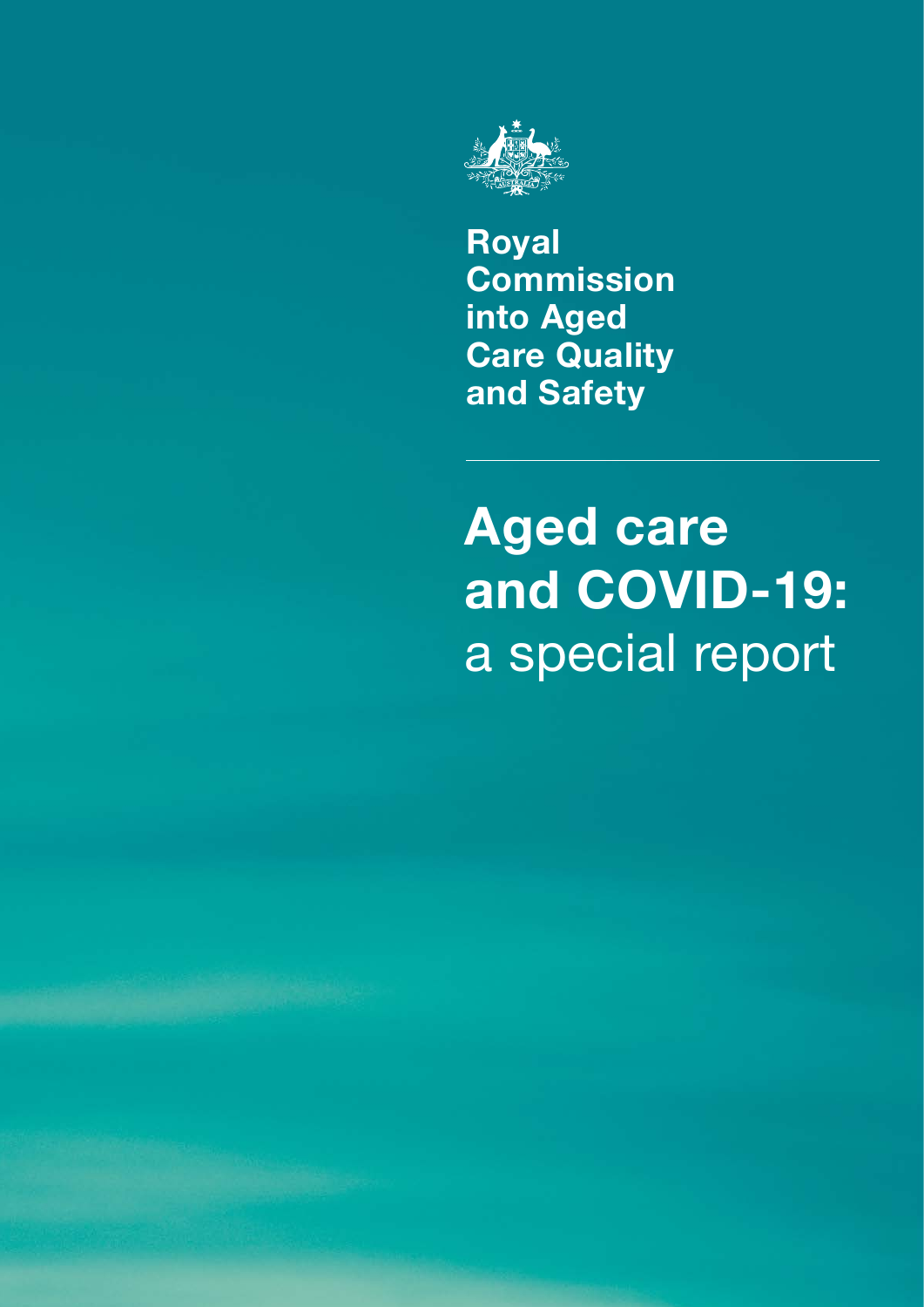© Commonwealth of Australia 2020

ISBN:

978-1-921091-44-5 (print)

978-1-921091-43-8 (online)

With the exception of the Coat of Arms and where otherwise stated, all material presented in this publication is provided under a Creative Commons Attribution 4.0 International licence. For the avoidance of doubt, this means this licence only applies to material as set out in this document.



The details of the relevant licence conditions are available on the Creative Commons website as is the full legal code for the CC BY 4.0 licence <www.creativecommons.org/licenses>.

The terms under which the Coat of Arms can be used are detailed on the Department of the Prime Minister and Cabinet website (www.dpmc.gov.au/government/commonwealth-coat-arms).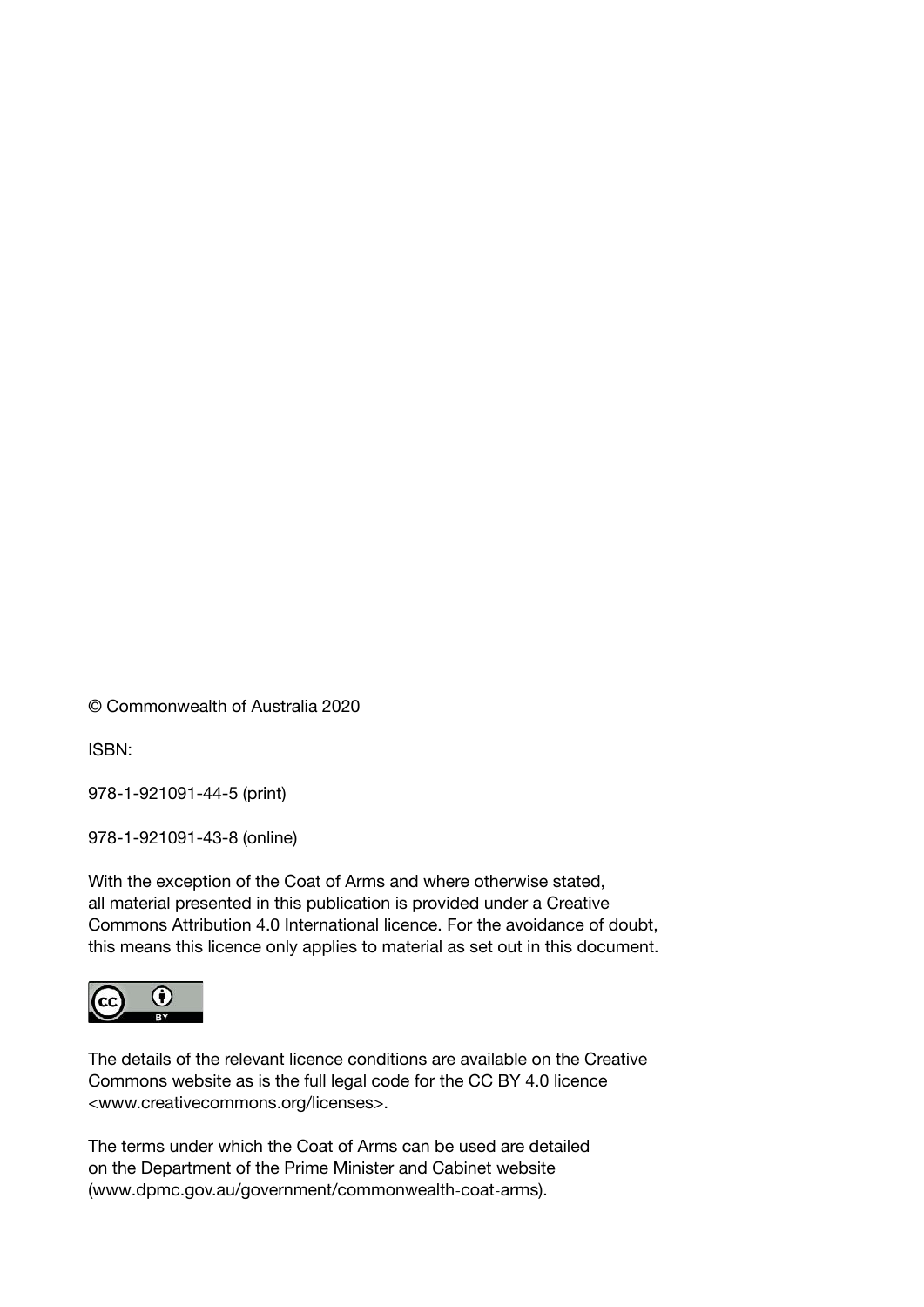

30 September 2020

His Excellency General the Honourable David Hurley AC DSC (Retd) Governor-General of the Commonwealth of Australia Government House CANBERRA ACT 2600

Your Excellency

In accordance with the Letters Patent issued on 6 December 2018, as amended on 13 September 2019 and 25 June 2020, we are making inquiries, and preparing the Final Report of the Royal Commission into Aged Care Quality and Safety.

From 10 to 13 August 2020, we held a hearing as part of our investigation of the response to COVID-19 in aged care. We now submit to you a special report on that response.

Yours sincerely

The Honourable Gaetano (Tony) Pagone QC Ms Lynelle Briggs AO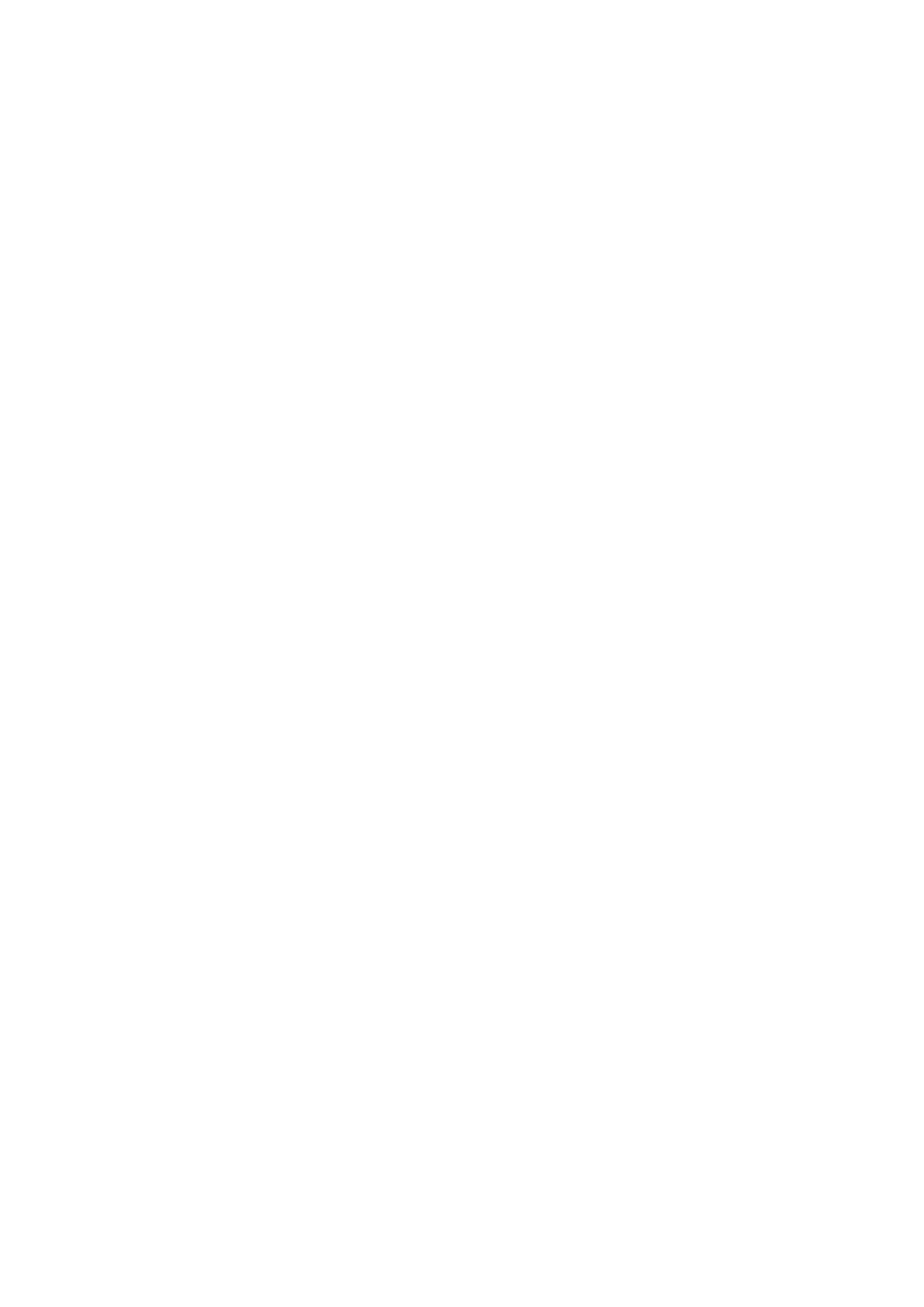## **Table of Contents**

| 1. | <b>Introduction and overview</b>                                                  |    |
|----|-----------------------------------------------------------------------------------|----|
| 2. | <b>Visitors and quality of life</b>                                               | 6  |
| 3. | <b>Allied health</b>                                                              | 10 |
| 4. | <b>National advisory body and plan</b>                                            | 11 |
|    | An aged care advisory body and a COVID-19 plan<br>4.1                             | 11 |
|    | Protocols between the Australian Government and the States and Territories<br>4.2 | 13 |
|    | 4.3<br>The Victorian experience                                                   | 15 |
|    | Hospital transfers and Hospital in the Home<br>4.4                                | 16 |
| 5. | <b>Infection control expertise and</b>                                            |    |
|    | personal protective equipment                                                     | 22 |
|    | <b>Infection control</b><br>5.1                                                   | 22 |
|    | 5.2<br>Personal protective equipment                                              | 24 |
| 6. | <b>Conclusion</b>                                                                 | 25 |
| 7. | <b>Endnotes</b>                                                                   | 26 |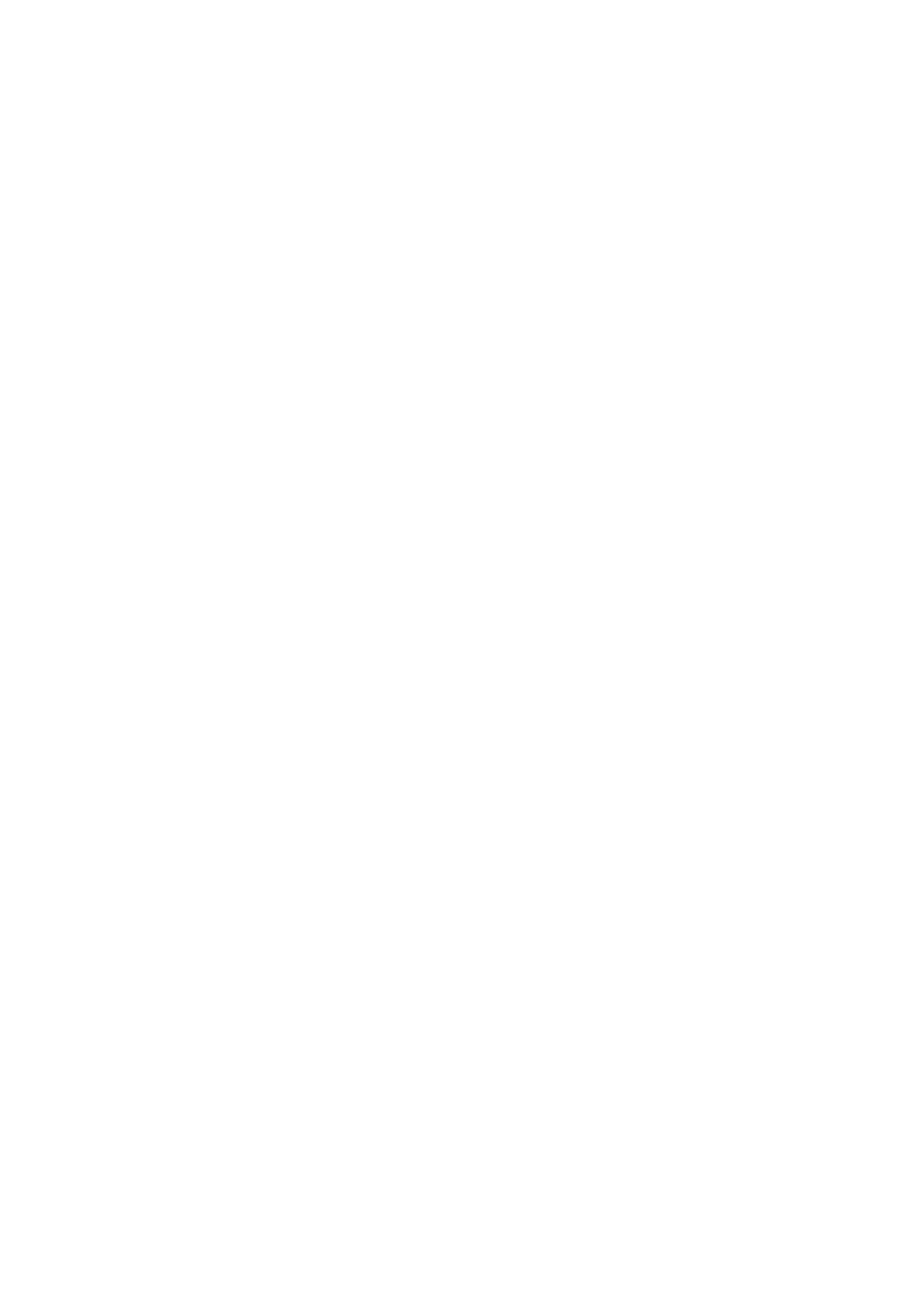# <span id="page-6-0"></span>**Aged care and COVID-19: a special report**

From 10 to 13 August 2020 we held a hearing as part of our investigation into the response to COVID-19 in aged care. We are greatly indebted to the many people—including people receiving aged care services and their loved ones, some of whom were recently bereaved—who shared with us their stories and experiences, both at the hearing and by making written submissions.

We heard evidence of the effect of the pandemic on those working in aged care. The Interim Report noted that the aged care workforce is under-resourced and overworked.<sup>1</sup> It is now also traumatised.<sup>2</sup> Care workers develop close relationships with residents. Many are grieving for residents who have died after contracting COVID-19. Others are anxious about bringing the virus into their work place or home to their loved ones.3 We pay tribute to aged care workers and to the vital work they do.

In addition, many people and organisations assisted in and cooperated with our investigation. The Australian Department of Health and its officials; the Aged Care Quality and Safety Commission and its officials; State health departments, including New South Wales (NSW), Victoria and South Australia, and their officials; and aged care providers all engaged in our processes in good faith. They provided access to documents, information and witnesses at a time when they were under considerable strain and public pressure. For this we are grateful.

## **1. Introduction and overview**

Coronavirus disease is caused by the severe acute respiratory syndrome coronavirus 2. It was first identified in December 2019 and is a novel virus about which understanding is evolving. The World Health Organization (WHO) declared the novel coronavirus a 'public health emergency of international concern' on 30 January 2020. In February 2020, it named the disease caused by the virus 'COVID-19'. On 11 March 2020, COVID-19 was declared a pandemic by the WHO.4

COVID-19 presents particular risks to older people, who are particularly vulnerable to respiratory diseases.<sup>5</sup> In May 2020, the United Nations reported on the 'devastating toll' that the spread of COVID-19 in care homes was having on older people's lives.<sup>6</sup>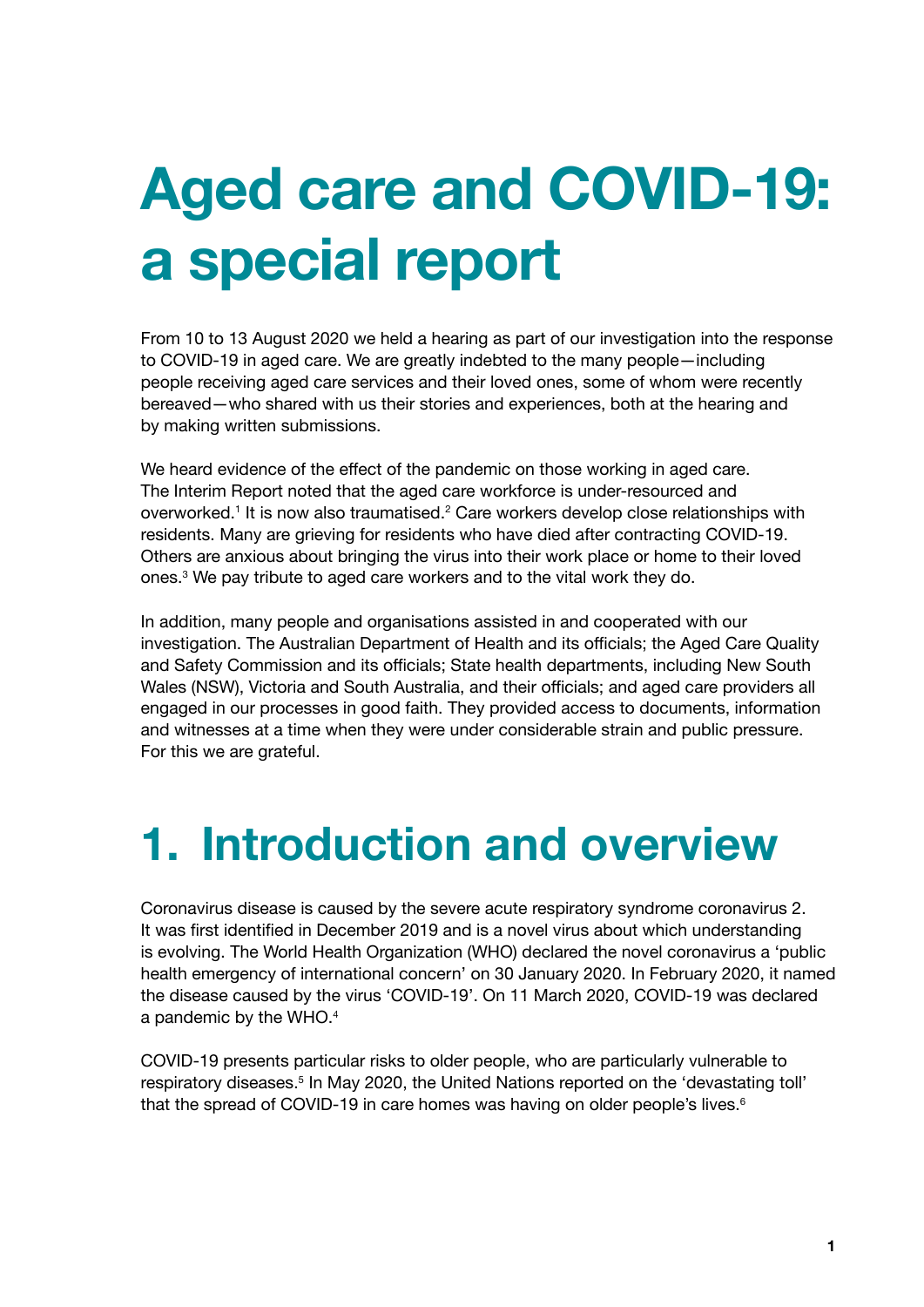Never before has the aged care sector in Australia faced a challenge like COVID-19. As at 19 September 2020, 844 people have died in Australia as a result of the virus. Of these, 629 were living in aged care homes at the time of their deaths, although many died in hospital.<sup>7</sup>

As at 2 September 2020, the overall Australian mortality rate from COVID-19 was 2.6%.<sup>8</sup> This case fatality rate, as it is known, is low by international standards.<sup>9</sup> For example, the equivalent rate in France is 13.6%; in the United Kingdom it is 12.8%; and in the United States it is 3.1%. However, as at 19 September 2020, the proportion of those Australians who have died and who were living in residential aged care facilities at the time of their deaths is approximately 74%, a high figure by international standards.<sup>10</sup>

Caution must be exercised when comparing care home-related death rates in different countries. This is because of the way data is collected and recorded and because the definition of what is a care home varies between countries.11 One international study suggests that due to these factors:

to look at the relative impact of COVID-19 on care home residents in different countries, it is more useful to focus on the share of care home residents whose deaths have been linked to COVID-19.12

On this measure, Australia has performed relatively well, with a mortality rate of 0.25%. This is considerably lower than the rates in other comparable countries such as Canada  $(1.5\%)$  and the United Kingdom  $(5.3\%)$ .<sup>13</sup>

The tragic impacts of the virus have been felt across the nation. An event such as this pandemic, and the consequential social, economic, and day-to-day life impacts, are beyond anything in the living memory of most in this country, with the exception of those people who were born before or during the Second World War.

The Australian Government is responsible for 'aged care services', as defined in our Letters Patent.14 The development and implementation of aged care policy, including advising the Australian Government, funding and administration are the domain of the Australian Department of Health. The Aged Care Quality and Safety Commission is responsible for aged care regulation. State and Territory Governments, together with the private sector, are largely responsible for the delivery of health care, including to those living in residential aged care. They also have overall responsibility for managing public health emergencies. Under the *Aged Care Act 1997* (Cth), aged care providers are responsible and accountable for providing quality care in a manner that complies with the Aged Care Quality Standards set out in the *Quality of Care Principles 2014* (Cth) made under the Act.15

When the Prime Minister announced this Royal Commission in 2018, nobody could have foreseen that the aged care sector would find itself in the grips of a pandemic as we approach the end of our work. Like others, we have had to respond to the changes brought about by the pandemic. This includes releasing this brief report in advance of our Final Report, which will be delivered on 26 February 2021. We do this now because we do not know how long the pandemic will last. Its end is impossible to predict. However, aged care residents continue to suffer and, tragically, some more may die as a result of COVID-19.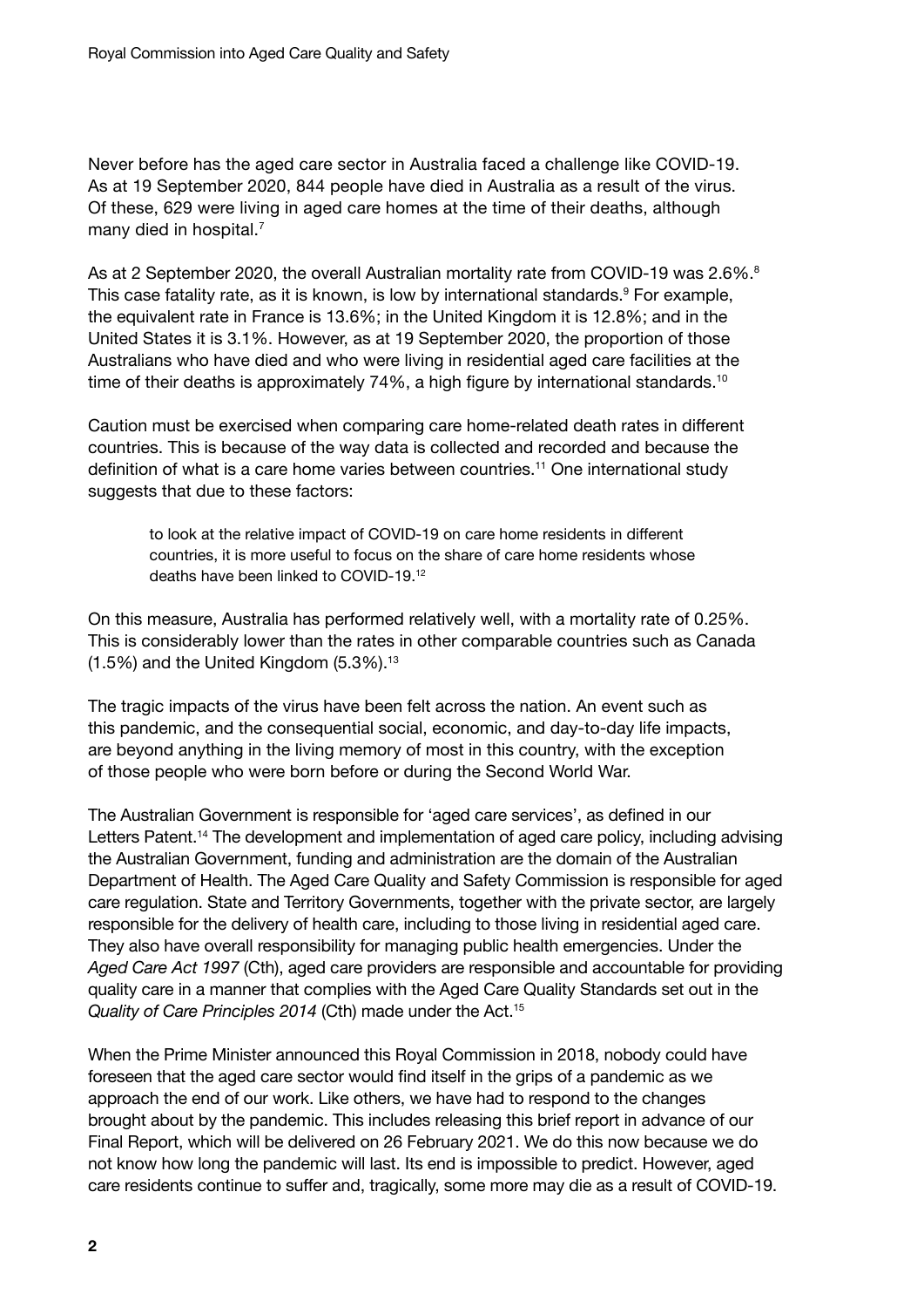It is clear to us that people receiving aged care services, their loved ones, those providing care and the aged care sector itself need immediate support and action. Governments need guidance based on the evidence we have heard and are able to summarise in this report.

At the time we announced our inquiry on 17 May 2020 into the response to COVID-19 in aged care, outbreaks had struck three homes in suburbs of Sydney, NSW: Dorothy Henderson Lodge, a home run by BaptistCare NSW & ACT (BaptistCare) in Macquarie Park; Opal Bankstown; and Newmarch House, a home run by Aglican Community Services (Anglicare Sydney) in Kingswood. By the time our hearing commenced on 10 August 2020, a major outbreak of the virus had taken hold in Victoria, with dozens of facilities experiencing outbreaks, 1221 infections among residents of aged care facilities, and, tragically, 189 deaths of residents. Even while the hearing unfolded, further deaths and infections associated with residential aged care were announced daily.

Now is not the time for blame. There is too much at stake. We are left in no doubt that people, governments and government departments have worked tirelessly to avert, contain and respond to this human tragedy.16 However, the nation needs to know what lessons have been and can still be learnt. The nation needs to know what is being done, and what will be done, to protect those people receiving aged care services—those who this virus has affected disproportionately and whose entitlement to high quality care in safe environments that protect their wellbeing and dignity falls within the scope of our commission.<sup>17</sup>

In the weeks leading up to our hearing there were calls for us to conduct a full inquiry into the impact of COVID-19 on aged care, including into the situation that was unfolding in Victoria. We explained at that time that we did not have the resources or time to conduct such an inquiry. We remain of that view. Whether there is to be a full inquiry into these matters is for governments to decide. It is not for us as serving Commissioners with a broader task to be completed by a fixed date to do so.

In the confines of the inquiry we were able to conduct, we have concluded that there are four areas where immediate action can and should be taken to support the aged care sector:

- First, the Australian Government should fund providers to ensure there are adequate staff available to deal with external visitors so that the *Industry Code for Visiting Residential Aged Care Homes during COVID-19* (Visitation Code) can be modified to enable a greater number of more meaningful visits between people receiving care and their loved ones.
- Second, the Australian Government should create Medicare Benefits Schedule items to increase the provision of allied health and mental health services to people living in residential aged care during the pandemic to prevent deterioration in their physical and mental health. Any barriers, whether real or perceived, to allied health and mental health professionals being able to enter residential aged care facilities should be removed unless justified on genuine public health grounds.
- Third, the Australian Government should publish a national aged care plan for COVID-19 and establish a national aged care advisory body.
- Finally, the Australian Government should arrange for the deployment of accredited infection prevention and control experts into residential aged care homes.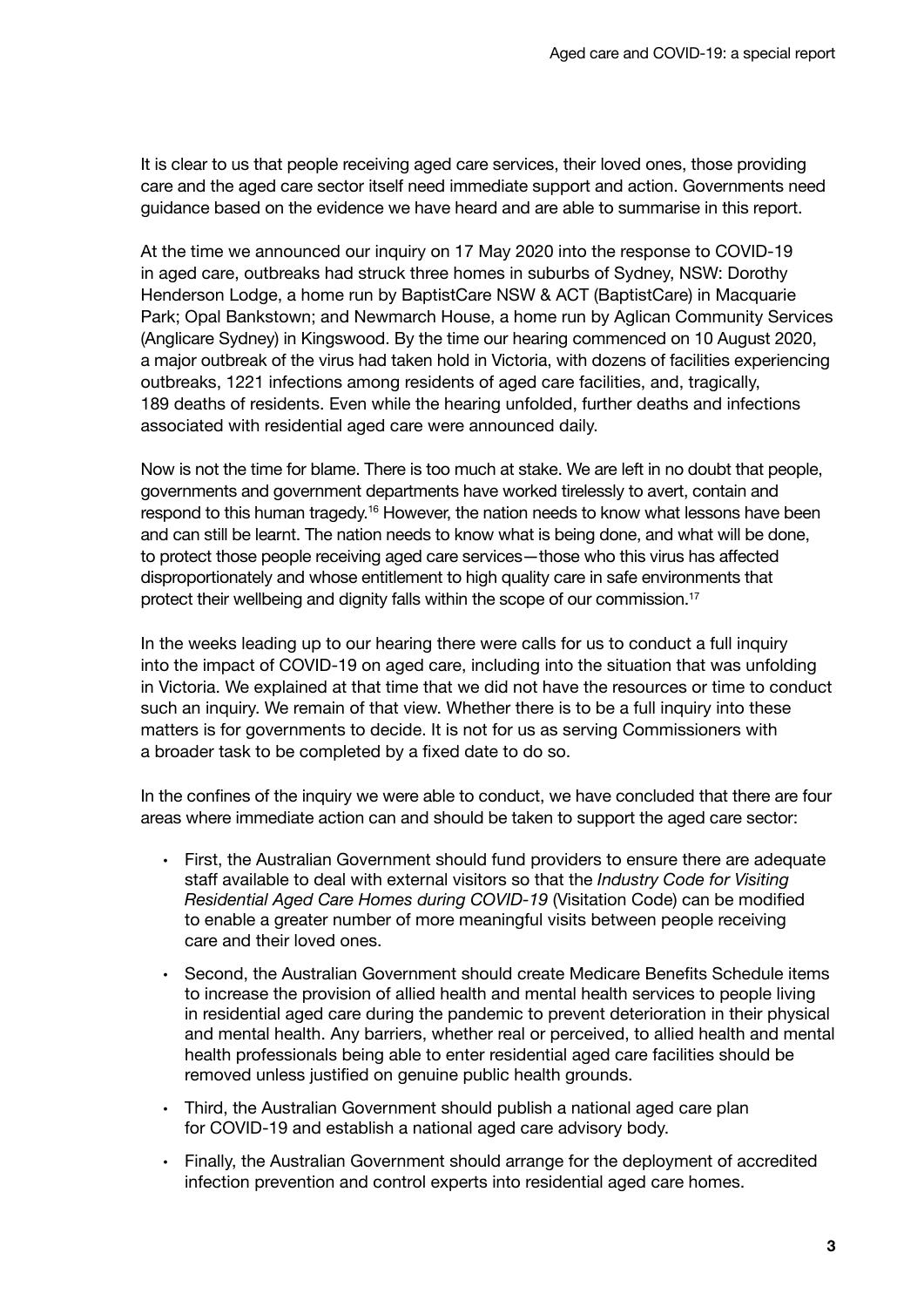COVID-19 is a public health crisis that has disproportionately affected aged care in Australia. Much was made during the hearing of whether there was an aged care-specific plan for COVID-19. There was not a COVID-19 plan devoted solely to aged care. But there was a national COVID-19 plan that the Australian Government sought to adapt and apply to the aged care sector. That plan, the *Australian Health Sector Emergency Response Plan for Novel Coronavirus (COVID-19)* (Health Sector Plan), was developed in January 2020 and published on 18 February 2020. On 27 February 2020 it was activated by the Prime Minister in anticipation of a pandemic.18 The Health Sector Plan was developed against the background of the National Health Emergency Response Arrangements which had been in place since 2011 and provided a 'whole-of-government response to significant national health emergencies, including pandemics'.<sup>19</sup>

The Health Sector Plan was drawn to the attention of aged care providers in a letter from Professor Brendan Murphy, then the Australian Chief Medical Officer, that was published on the Australian Department of Health's website on 27 February 2020. In the letter, Professor Murphy told providers the Health Sector Plan was a 'useful reference tool for preparing your emergency plan, particularly with respect to pandemic infections'.<sup>20</sup>

The Health Sector Plan was augmented by a range of guidelines and material that was disseminated to aged care providers in the period from March to August 2020.<sup>21</sup> During this period, the Australian Department of Health and the Aged Care Quality and Safety Commission were active in assisting the aged care sector to prepare for and respond to the pandemic.<sup>22</sup> The Australian Government has 'committed over \$1.5 billion of additional funding measures to support aged care preparedness and response' in 2020.23 The Government is to be commended for these initiatives.

Early in 2020, both the Australian Department of Health and the Aged Care Quality and Safety Commission established taskforces dedicated to COVID-19. The role of the Commission's taskforce was to manage strategic and operational issues in relation to COVID-19, responding 'as required to issues or needs which arise, quickly and flexibly'.<sup>24</sup> The Australian Department of Health's taskforce was established to lead 'the aged care response to the pandemic'.25

On 2 March 2020, the Aged Care Quality and Safety Commissioner, Ms Janet Anderson PSM, wrote to aged care service providers to give them 'updated advice' on COVID-19. Ms Anderson told providers they should pay close attention to the Aged Care Quality Standards and urged them to undertake self-assessment. An attachment to the letter contained a list of 'links to useful resources' on the Australian Department of Health's website. Ms Anderson warned, in her letter, that while COVID-19 cases were then low in Australia, the 'situation could change at any time, and providers of all services need to give a high priority to planning' for such a scenario.26

Ms Anderson's advice was portentous. Unbeknownst to her or any others, the very next day the first COVID-19 outbreak in residential aged care in Australia would begin. On 3 March 2020, a personal care worker at Dorothy Henderson Lodge in Sydney was diagnosed with COVID-19. By 6 March 2020, four residents and two more staff members tested positive. On 7 May 2020, the outbreak was declared to be over.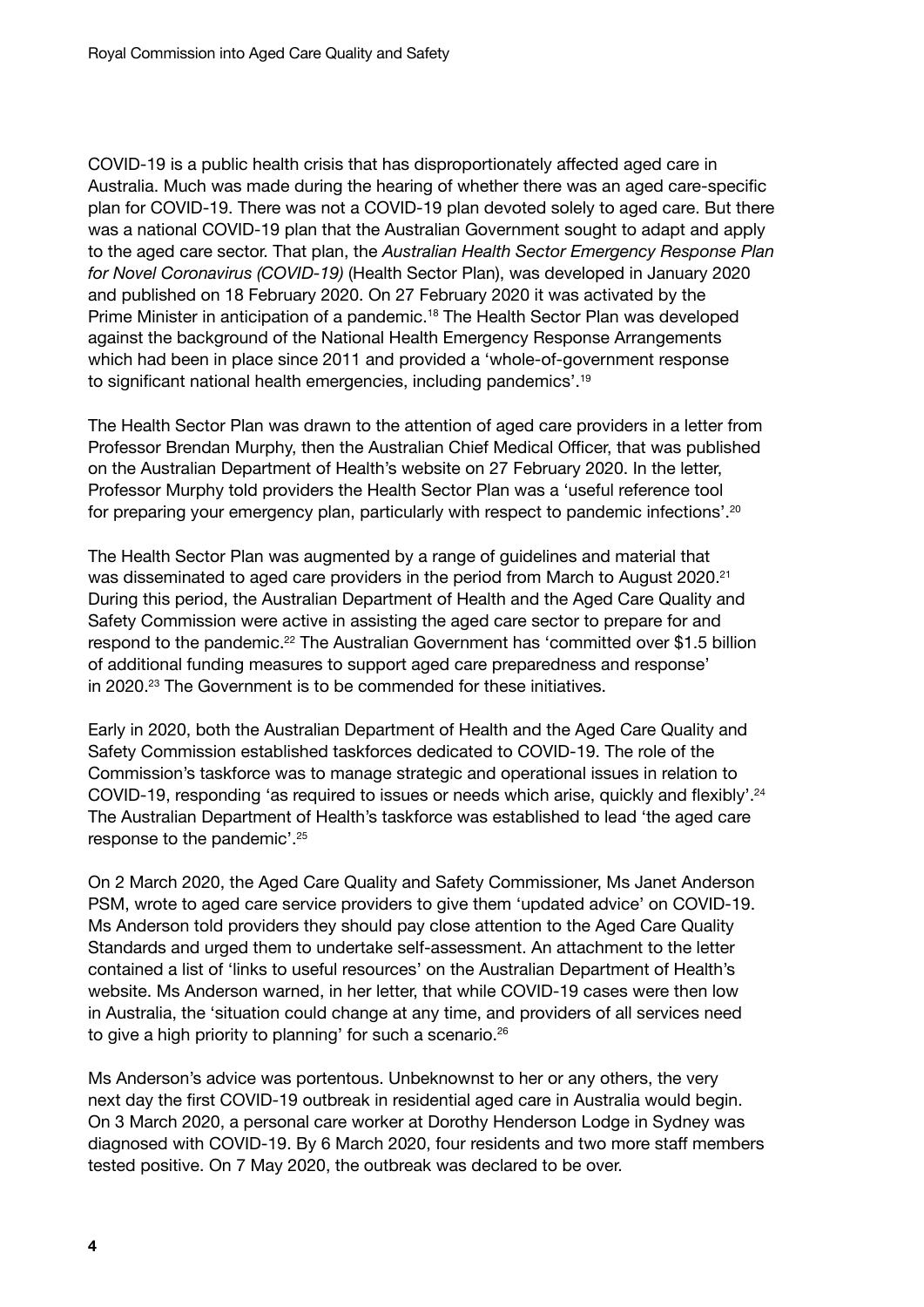By this time, 16 of the 80 residents (20%) and five staff members had tested positive. Six of the 16 residents diagnosed with COVID-19 died during the outbreak, a mortality rate of 37.5%. The staff members have since recovered.<sup>27</sup>

On 13 March 2020, two days after the WHO had declared the pandemic, the Communicable Diseases Network Australia (CDNA) released its *National Guidelines for the Prevention, Control and Public Health Management of COVID-19 Outbreaks in Residential Care Facilities in Australia* (CDNA Guidelines).28 The CDNA Guidelines were updated on 30 April 2020 and on 14 July 2020.29 Professor Murphy described these guidelines as 'the fundamental foundational plan'.30 We discuss the CDNA and the CDNA Guidelines below.

Between 17 and 26 March 2020, the Aged Care Quality and Safety Commission conducted 'assessment contacts by telephone' with residential care providers to 'monitor and support their preparation for a COVID-19 outbreak'.31 In a letter dated 4 May 2020 to our staff, Ms Anderson explained that during these contact calls, providers were reminded of their responsibilities under the Standards in relation to infection control, and providers' attention was drawn to the CDNA Guidelines.<sup>32</sup>

The Aged Care Quality and Safety Commission also developed an online self-assessment survey to 'support approved providers' to review their infection control systems and to evaluate their preparedness for a COVID-19 outbreak.<sup>33</sup> Virtually all (99.5%) of providers claimed that their infection control / respiratory outbreak management plan covered all areas identified in the survey. The same proportion assessed their service's readiness in the event of a COVID-19 outbreak as either satisfactory (56.8%) or best practice (42.7%).<sup>34</sup>

On 23 March 2020, a resident at Opal Aged Care's Bankstown residential facility who was already a hospital inpatient was diagnosed with COVID-19. Two further residents who tested positive were transferred to hospital. There were no further cases of COVID-19 at Opal Bankstown. Jonathan Anderson, Opal Aged Care's NSW South Regional General Manager, considered that this successful response to the outbreak was due to the preparation work that Opal had done including 'command and control structures' which had been implemented during the response to the NSW bushfires in December 2019 and January 2020.<sup>35</sup>

On 11 April 2020, a staff member at Anglicare Sydney's Newmarch House was diagnosed with COVID-19. By the time the outbreak was declared over on 15 June 2020, 37 of the 97 residents (38%) and 34 staff members had tested positive. Seventeen deaths 'were directly attributed to COVID-19', a mortality rate of 46% of the COVID-19 positive residents at Newmarch House.<sup>36</sup> The staff members have since recovered.<sup>37</sup>

Anglicare Sydney had used the CDNA Guidelines as a model for its COVID-19 preparation at Newmarch House and its 21 other homes.<sup>38</sup> On 24 March 2020, Newmarch House completed the Aged Care Quality and Safety Commission's online self-assessment survey and assessed its readiness for a COVID-19 outbreak as 'best practice'.39 Ms Erica Roy, Anglicare Sydney's Manager of Service Development and Practical Governance, oversaw the self-assessment and told us that, with the benefit of hindsight, the assessment was not accurate.40 In part, this was because Newmarch House's preparedness selfassessment was based on the CDNA Guidelines.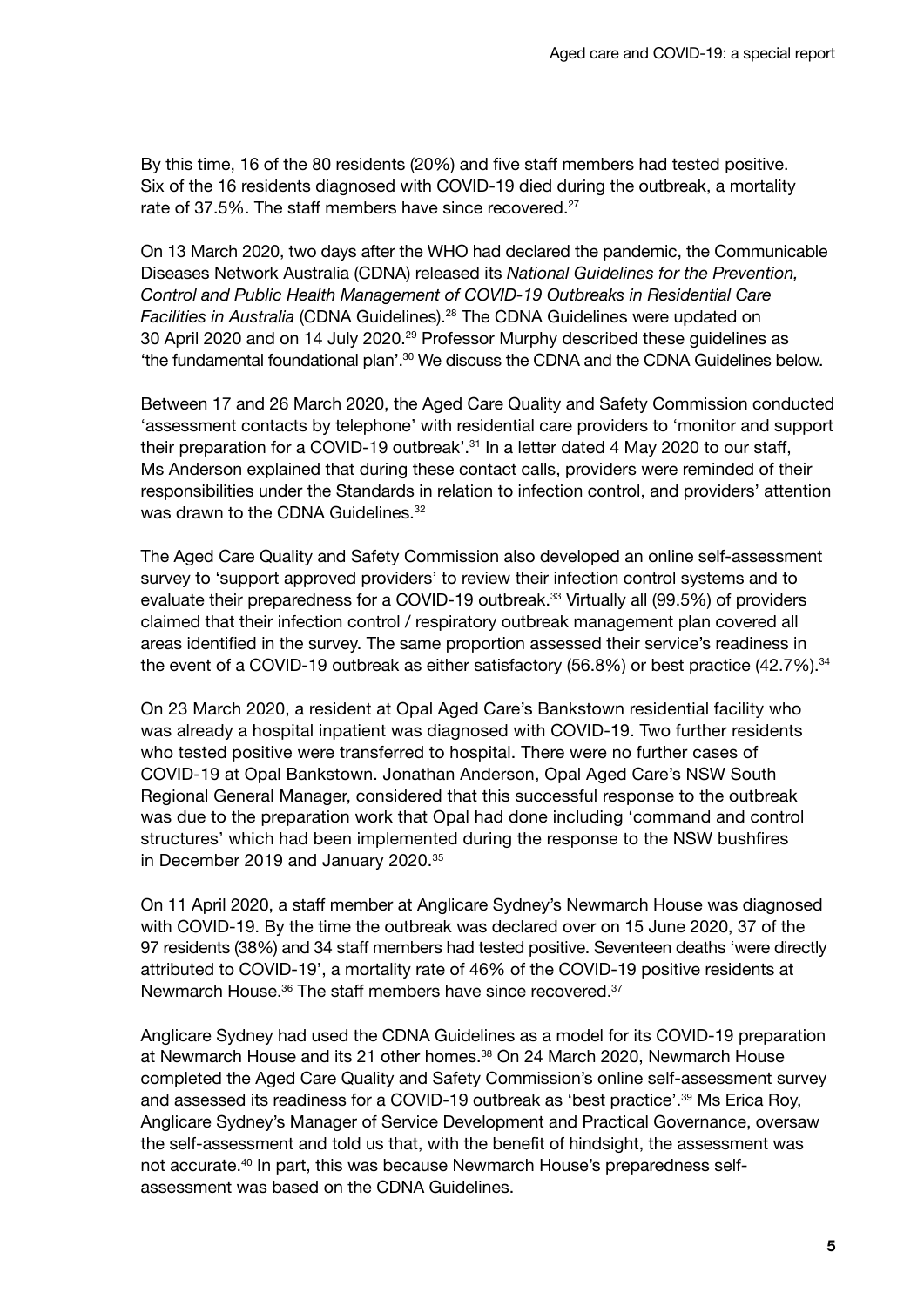<span id="page-11-0"></span>These, Ms Roy said, caused Newmarch to treat COVID-19 'as a flu-like illness' when in reality it had 'a lot more of an impact'.<sup>41</sup> Further, Ms Roy explained that having 'the use of an infection prevention specialist on the ground would be something that would be best practice in my eyes now'.42

On 22 August 2020, the Australian Health Protection Principal Committee (AHPPC) released a statement that listed 'key national statements and guidelines' relevant to aged care that it had reviewed and authorised. It went on to provide links to eight 'key national statements and quidelines'.<sup>43</sup> This is a positive development that brings together the disparate guidelines and recommendations and draws them to the attention of the aged care sector. It is a useful framework for the national aged care plan for COVID-19 that we recommend be developed.

Our recommendations and reasons for them are set out in detail below. Our first recommendation is that the Australian Government report to Parliament on the implementation of the remaining five recommendations. The recommendations we make are important and the public has a right to know how the Government has responded to them.

#### **Recommendation 1**

The Australian Government should report to Parliament by no later than 1 December 2020 on the implementation of these recommendations.

## **2. Visitors and quality of life**

#### **Recommendation 2**

The Australian Government should immediately fund providers that apply for funding to ensure there are adequate staff available to allow continued visits to people living in residential aged care by their families and friends.

We begin with the measures necessary to restore physical connection between older people in aged care homes and their families and friends. We do so because older people must always be at the heart of the aged care sector and of any response to any event affecting their physical and mental wellbeing. Systems and plans are, of course, important, but they should always be linked to the object of protection. The aim of providing real, tangible and meaningful assistance to people must be our primary, overriding and constant focus. The understandable restriction of visits between older people and their friends and families has had tragic, irreparable and lasting effects which must immediately be addressed as much as possible.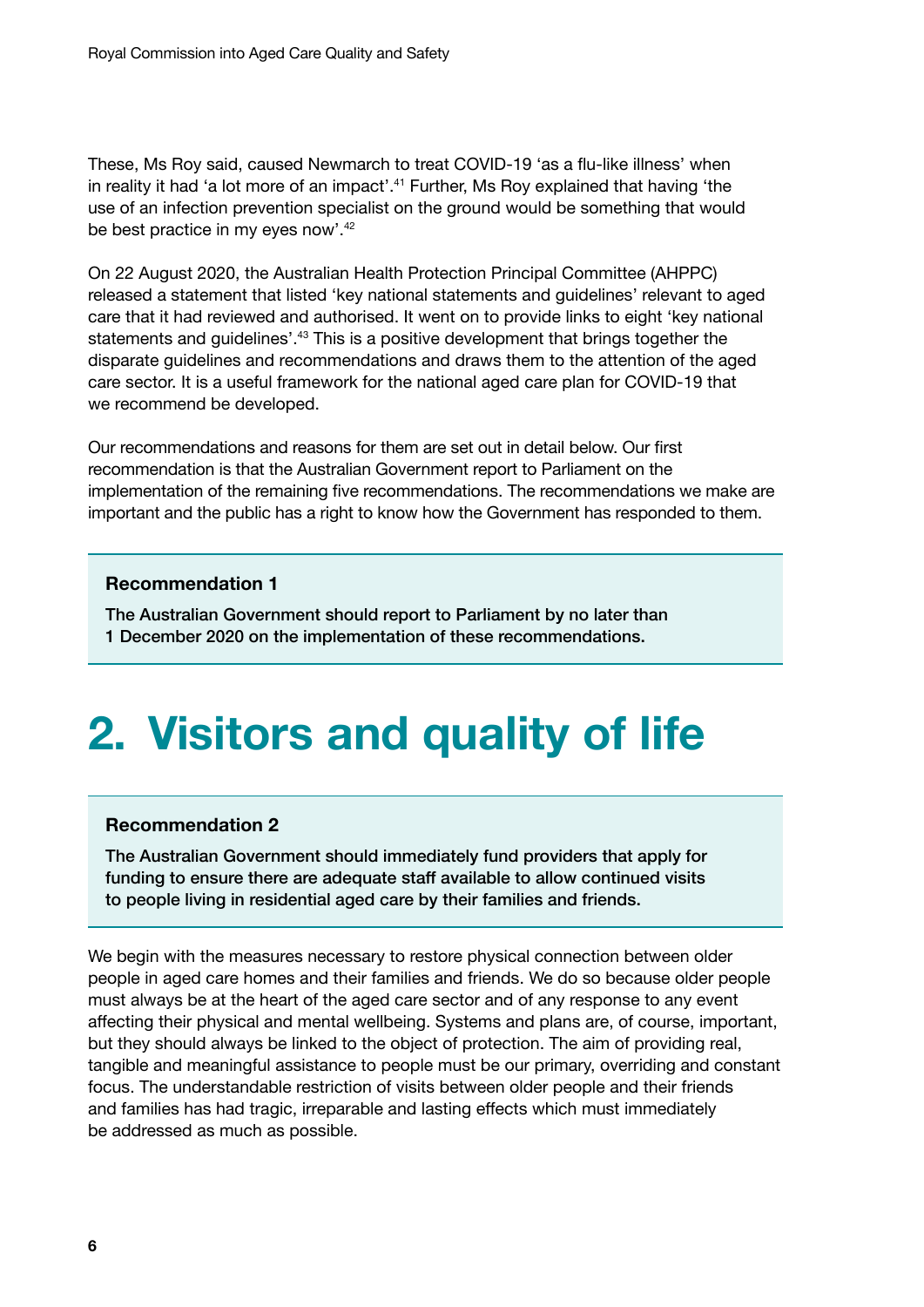Visits from family and friends are critical to the physical, mental and emotional health and wellbeing of people living in residential aged care and also their friends and families. The benefit of such visits cannot be wholly replaced by technology.

### **UY**

UY's father was an Italian man with motor neurone disease who had been living in residential aged care since June 2019. He was non-verbal and relied on physical touch to communicate. His facility went into lockdown in March 2020 due to COVID-19. This meant that UY could no longer hug or touch her father, or hold his hand for walks around the grounds of the facility. UY said that her father could not understand why he could no longer touch and hug his family, and deteriorated rapidly. She said:

I believe that during this time, love was not the biggest priority, but enforcing the system was. I felt that all that had been promised when Dad entered the nursing home had changed.<sup>44</sup>

On 6 June 2020, UY's father went to sleep and did not wake up again. He died on 13 June. Of his death, UY said:

I believe Dad gave up wanting to live because his family support and connection was disconnected. As an Italian man, he had lost what he called his 'blood support'. Without this, he did not have meaning.<sup>45</sup>

UY told us that she believed her dad needed connection, and that he deteriorated because it was denied to him:

A nursing home can never be what a family is to someone. It will never fill the gap, but it is a tool to help families with their loved ones. It will never replace the love and connection a family can give to loved ones, and it should not assume that it has the right and authority to do that.<sup>46</sup>

The States and Territories have issued public health directions which have impacted on visitors to aged care homes. Generally speaking, these have limited 'care and support' visits to one per day.47 Sometimes, these directions have restricted visits altogether. For example, in late August 2020, NSW Health requested residents of the Sydney Metropolitan and Central Coast areas refrain from visiting residential aged care homes during a period of increased community transmission; and on 18 September 2020, the Victorian Premier foreshadowed that visiting aged care homes in Victoria would not return to normal until well into 2021, while recognising that there is a balance to be struck. Aged care providers have imposed restrictions in line with State and Territory directions. Some providers have elected to impose stricter restrictions on visitation rights in an attempt to halt the spread of COVID-19.

While many residents of aged care homes have not experienced a COVID-19 outbreak at their facility, they have endured restrictions for most of this year that go beyond those endured by the general community.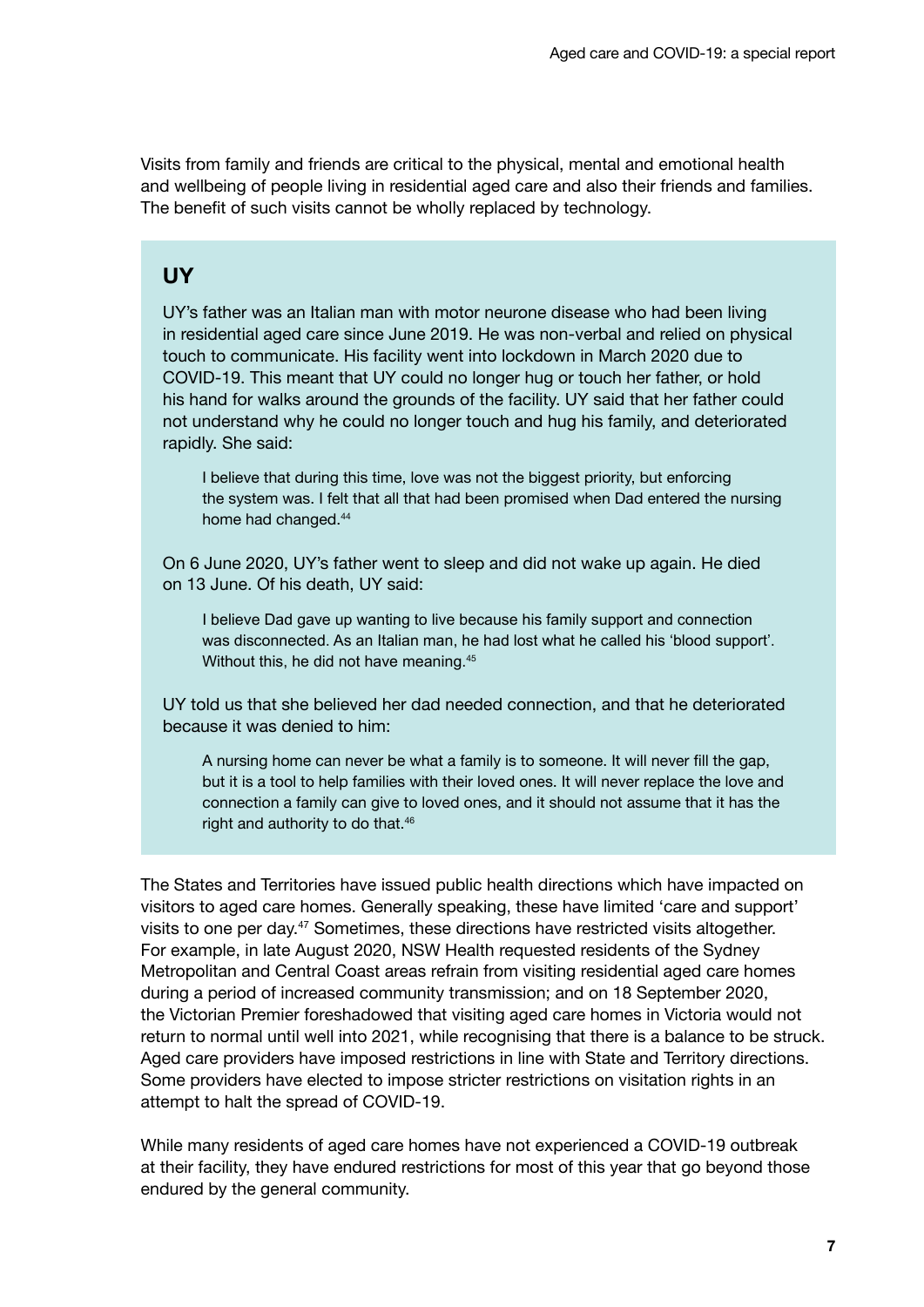As a consequence, many have not been able to spend time with their loved ones in a meaningful and fulfilling way. Although there have been attempts by both the aged care sector and the Australian Department of Health to improve this situation, those attempts have been inadequate partly because of a lack of funding for additional staff to facilitate visits by conducting screening, assisting with personal protective equipment (PPE) and, where necessary, accompanying visitors.

The reduction in visitors means that staff time is stretched just trying to meet the day-to-day care needs of residents.<sup>48</sup> Some providers have increased staff numbers to meet these additional needs. But many providers, according to the evidence of union surveys, have reduced staff numbers.<sup>49</sup> This deficiency must be addressed urgently.

Maintaining the quality of life of those people living in residential aged care throughout the pandemic is just as important as preparing for and responding to outbreaks. Residents' entitlement to quality of life does not change in an emergency, although how this can be achieved does. If anything, quality of life becomes more important. For many residents of aged care homes, the restrictions on visits have had, and will continue to have, serious consequences. Ms Merle Mitchell AM acknowledged the success of her facility in keeping the virus out, but asked 'at what cost?'.50

Visits from family and friends are not just matters of lifestyle. Visits are also an integral part of health, enablement and happiness. Visitors often provide part of the care and support which is needed by older people in aged care homes.<sup>51</sup> The time spent with them by their friends and relatives inevitably includes time spent in conversation, exercise, and assisting them to eat and drink, as well as maintaining continuing connection with life and the community. Informal carers, often family members who supplement the care provided in aged care homes, also play a critical role as the 'eyes and ears'—monitoring the quality of care their loved ones receive.<sup>52</sup>

Whether family and friends can visit aged care homes has been a contested issue since the first cases of COVID-19 in Australia. On 11 May 2020, the issue was addressed through the Visitation Code, which was developed and endorsed by several peak organisations representing aged care providers, older people and carers.53 That code has been the subject of three reviews. It is not binding. The third version of the CDNA Guidelines acknowledges the likelihood that protracted restrictions on visitation will have 'detrimental impacts' on the wellbeing of residents. It notes the 'vital importance' of residents' personal welfare and mental health, in which visitors play an important role.<sup>54</sup>

COVID-19 has seen a large increase in depression, anxiety and confusion in residents. The risk of suicide in residential aged care has increased.<sup>55</sup> Ms Julie Kelly, a psychologist, said that 'for a lot of the residents, there's a real, real strong sense of hopelessness, of not knowing when this is going to end or being able to see any changes for them'.56

There is a balance to be struck between limiting the likelihood of an outbreak of COVID-19 and ensuring residents can receive visitors.<sup>57</sup> The evidence we have heard makes clear that more can be done to enable older people in aged care homes to have greater access to their friends and families where this can occur without appreciable risk.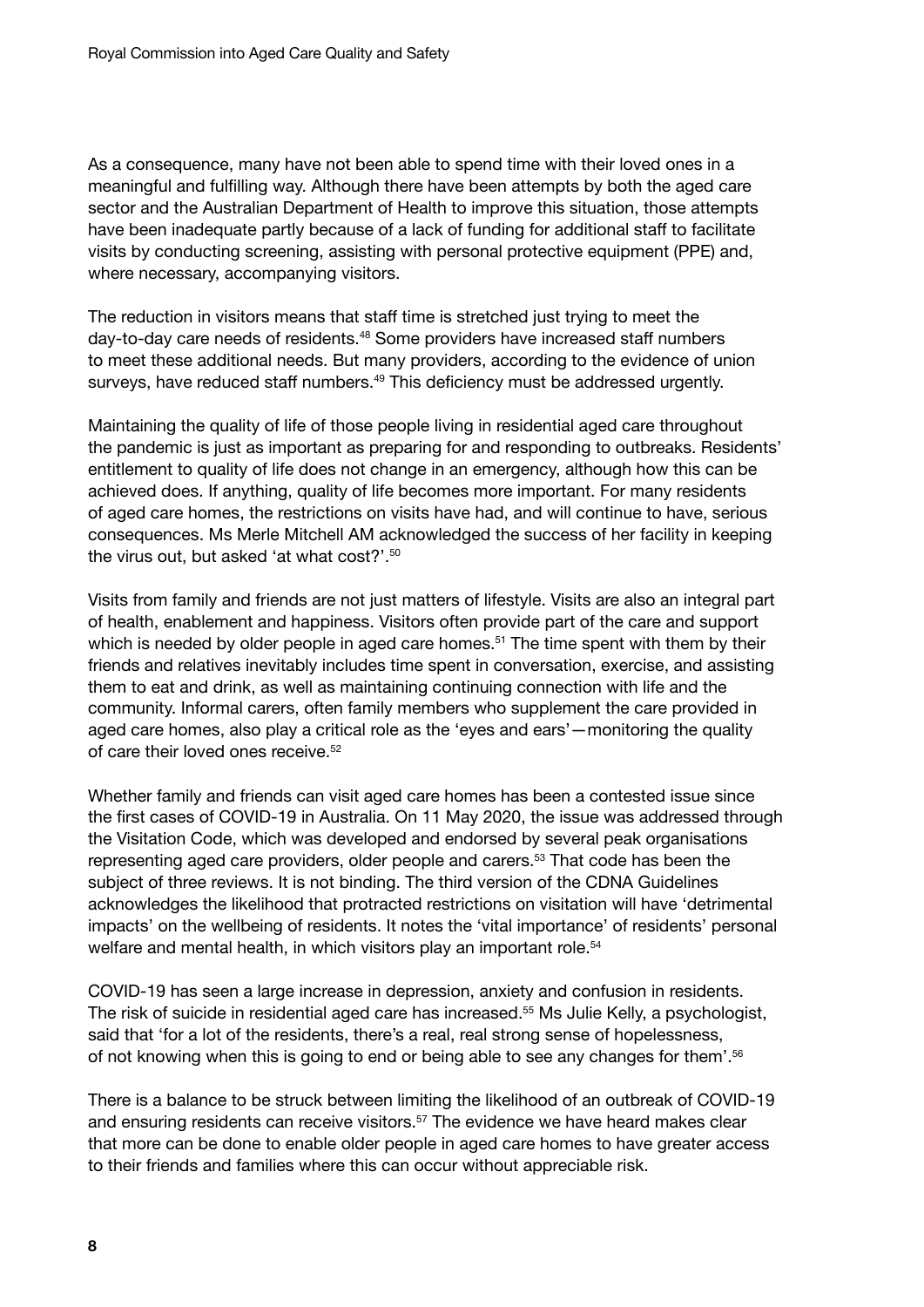Providers described a number of the measures which they have implemented to strike a better balance than that in the Visitation Code between taking precautions against COVID-19 while maintaining other parts of life that contribute to the health and happiness of residents. Initiatives included:

- $\cdot$  a concierge service to coordinate and screen visitors $58$
- walking programs and active and passive in-room exercise programs<sup>59</sup>
- dedicated communications teams within facilities to improve coordination between residents and their families $60$
- training programs for family members in infection control and the use of PPE to continue to ensure safety of visits.<sup>61</sup>

Such initiatives are dependent upon adequate staffing and therefore require additional resources. Ms Annie Butler of the Australian Nursing and Midwifery Federation and Ms Carolyn Smith of the United Workers Union pointed to a lack of acknowledgement of the increased staffing numbers required to support the measures in the Visitation Code.<sup>62</sup> They complained that they and their members had not been consulted in the development of the Code.63 In submissions filed after the hearing, COTA Australia, the national consumer peak body for older Australians, pointed out that, while it was correct that the unions had not been involved in the preparation of the initial draft, the Australian Nursing and Midwifery Federation was given one week to comment on the draft.<sup>64</sup> The aged care workforce and its representatives should not be excluded from any future refinement of the Visitation Code.

Funding to support increased visits is needed immediately. Providers should not be left to divert staff to facilitate such measures from the care and other activities that residents require and which staff must perform.<sup>65</sup> During the pandemic, additional funding is needed for staff dedicated to those activities in order to facilitate access of visitors to the homes in which older people are living. Any provider that commits to employing additional staff for this purpose should receive reasonable funds from the Australian Department of Health to assist it to do so. There should be a simple application process.

Providers must continually review and revise their position on visitation, recognising the particular circumstances of their facility and the level of community transmission in their location. The sector must be encouraged to share and celebrate innovative solutions. Aged care providers, the Australian Department of Health, and the States and Territories must make every effort to encourage and facilitate safe visitation that complies with State and Territory public health restrictions. These visitations should be humane and proportionate to risk, even during periods of community transmission. In all but extreme cases, blanket bans on visitation are unacceptable and should be both explained and justified.

We note that Mr Michael Lye, Deputy Secretary for Ageing and Aged Care in the Australian Department of Health, specifically said, when giving evidence, that he was not aware of any cases where visitation has resulted in a case of COVID-19 within a facility.<sup>66</sup>

The description of the places in which older people live as 'their homes' must be the reality and not just a description. To be a home, those living there should be able to enjoy all of the ordinary incidents of home living, including sharing their home with friends and relatives. They should certainly not find themselves in their more vulnerable days facing their fears of the pandemic without the comfort and support of their friends and families.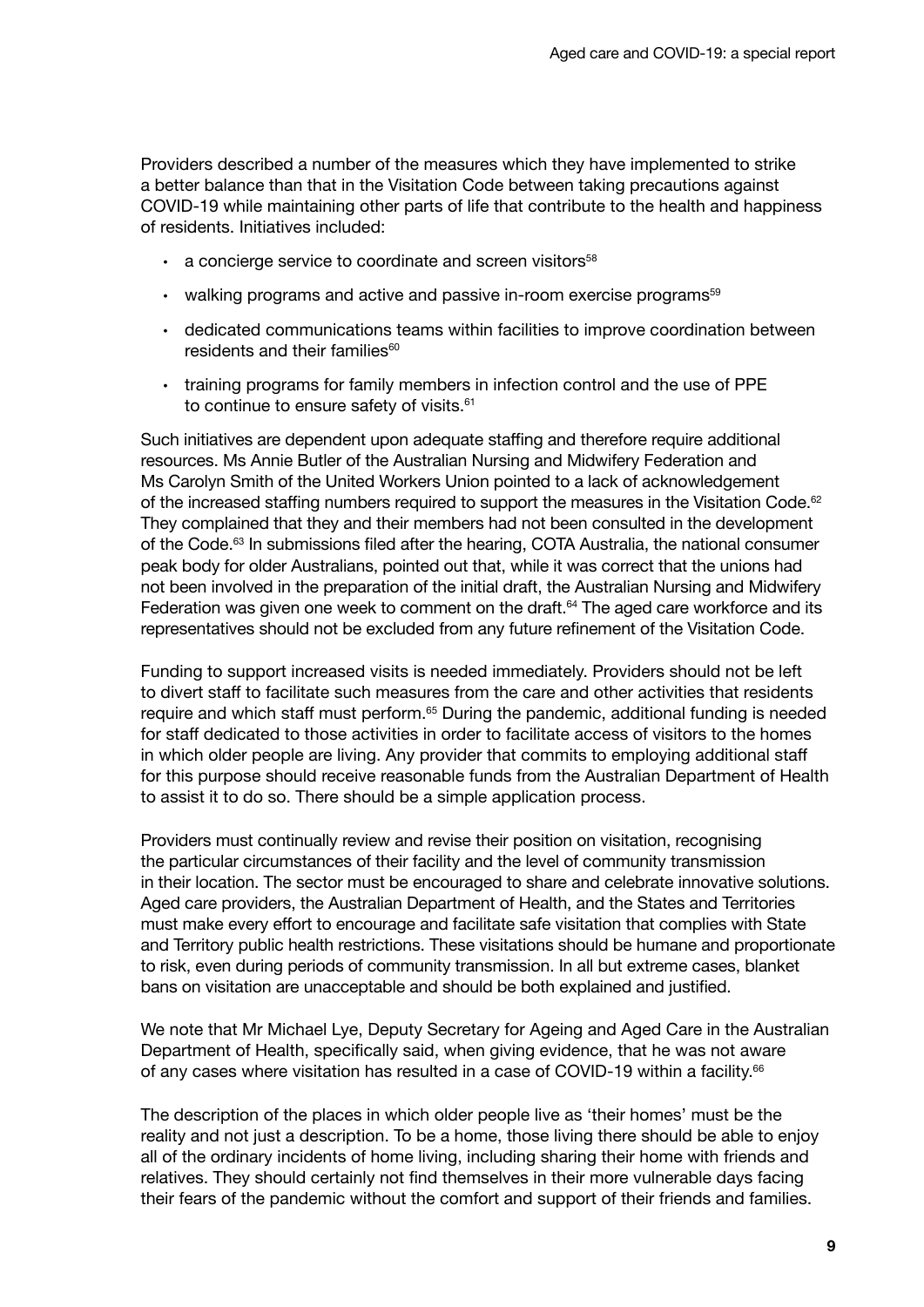## <span id="page-15-0"></span>**3. Allied health**

#### **Recommendation 3**

The Australian Government should urgently create Medicare Benefits Schedule items to increase the provision of allied health services, including mental health services, to people in aged care during the pandemic. Any barriers, whether real or perceived, to allied health professionals being able to enter residential aged care facilities should be removed unless justified on genuine public health grounds.

COVID-19 restrictions have a negative impact on the health and wellbeing of residents living in aged care homes. To manage this impact, the Australian Government and providers should ensure residents have access to the additional services that they need.

Levels of depression, anxiety, confusion, loneliness and suicide risk among aged care residents have increased since March 2020.67 Some of this can be attributed to missing family, changed routines, concern about catching the virus or fear of being isolated in their rooms.<sup>68</sup> In some cases, people living in aged care homes are no longer doing the incidental exercise they were previously doing.<sup>69</sup> Gerontological physiotherapist Mr Rik Dawson explained that reduced activity and mobility causes older frail people to 'deteriorate very quickly', losing their muscle strength which will rapidly lead to a loss of balance and increased falls.<sup>70</sup> We are well aware that falls can be the beginning of decline and death for people in aged care.

Allied health professionals told us that COVID-19-related restrictions have had an impact on their ability to provide services. Despite allied health professionals being exempt from those who are excluded from aged care homes, some residents of residential aged care have had their access to allied health professionals reduced at a time when there is an increased need for such services.71

There was variability in the way residential aged care facilities responded to the COVID-19 lockdowns imposed in March 2020, with some seeing allied health professionals as essential workers and others requesting that they return once the restrictions were lifted. $72$ The Visitation Code and State directives now make clear that allied health professionals are not to be considered visitors. While this has helped, there are still a number of residents who are not getting access to services because of the perceived risk of infection.<sup>73</sup> Any real or perceived barriers to allied health professionals accessing aged care homes to provide services must be removed unless they can be justified on genuine public health grounds due to the risks of infection in the community in which a home is located.

The Australian Government responded quickly to create Medicare Benefits Schedule items to increase mental health service access for people, including older people, living in the community.74 Similar measures should be taken to increase the provision of allied health services, including mental health services, to aged care residents during the pandemic to prevent deterioration in physical and mental health. Providers should ensure they provide the fullest range of allied health services they can.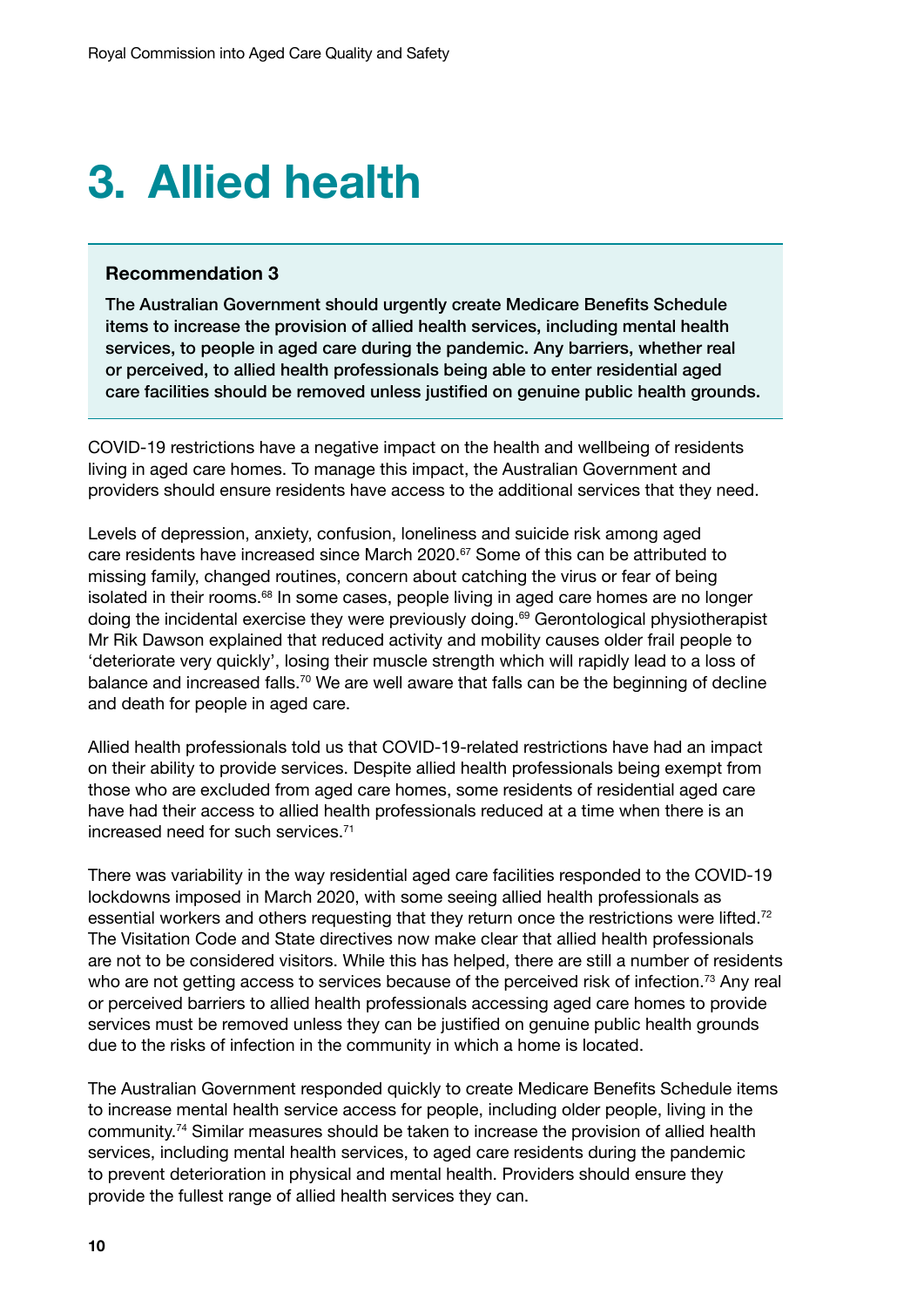## <span id="page-16-0"></span>**4. National advisory body and plan**

The AHPPC is the key decision-making committee for health emergencies. The AHPPC is comprised of the Chief Health Officers of the States and Territories and is chaired by the Australian Chief Medical Officer.<sup>75</sup> Although the AHPPC draws on the expertise of other disciplines, such as emergency management and the Australian Defence Force, none of its members is an aged care specialist.<sup>76</sup>

On 17 March 2020, the AHPPC released a statement on COVID-19, which directed the following comment to the aged care sector:

While all respiratory viruses can cause outbreaks and significant morbidity and mortality, COVID-19 is acknowledged as a significant health risk particularly for the elderly and individuals with co-morbidities or low immunity.<sup>77</sup>

While the AHPPC acknowledged this significant issue, it is now clear that the measures implemented by the Australian Government on advice from the AHPPC were in some respects insufficient to ensure preparedness of the aged care sector.

Confused and inconsistent messaging from providers, the Australian Government, and State and Territory Governments emerged as themes in the submissions we have received on COVID-19. All too often, providers, care recipients and their families, and health workers did not have an answer to the critical question: who is in charge? At a time of crisis, such as this pandemic, clear leadership, direction and lines of communication are essential.

### **4.1 An aged care advisory body and a COVID-19 plan**

While the Health Sector Plan and CDNA Guidelines discussed above are important documents, there is a clear need for a defined, consolidated, national aged care COVID-19 plan. That plan should be created by the national aged care advisory body which we propose below, having regard to the particular needs of the aged care sector.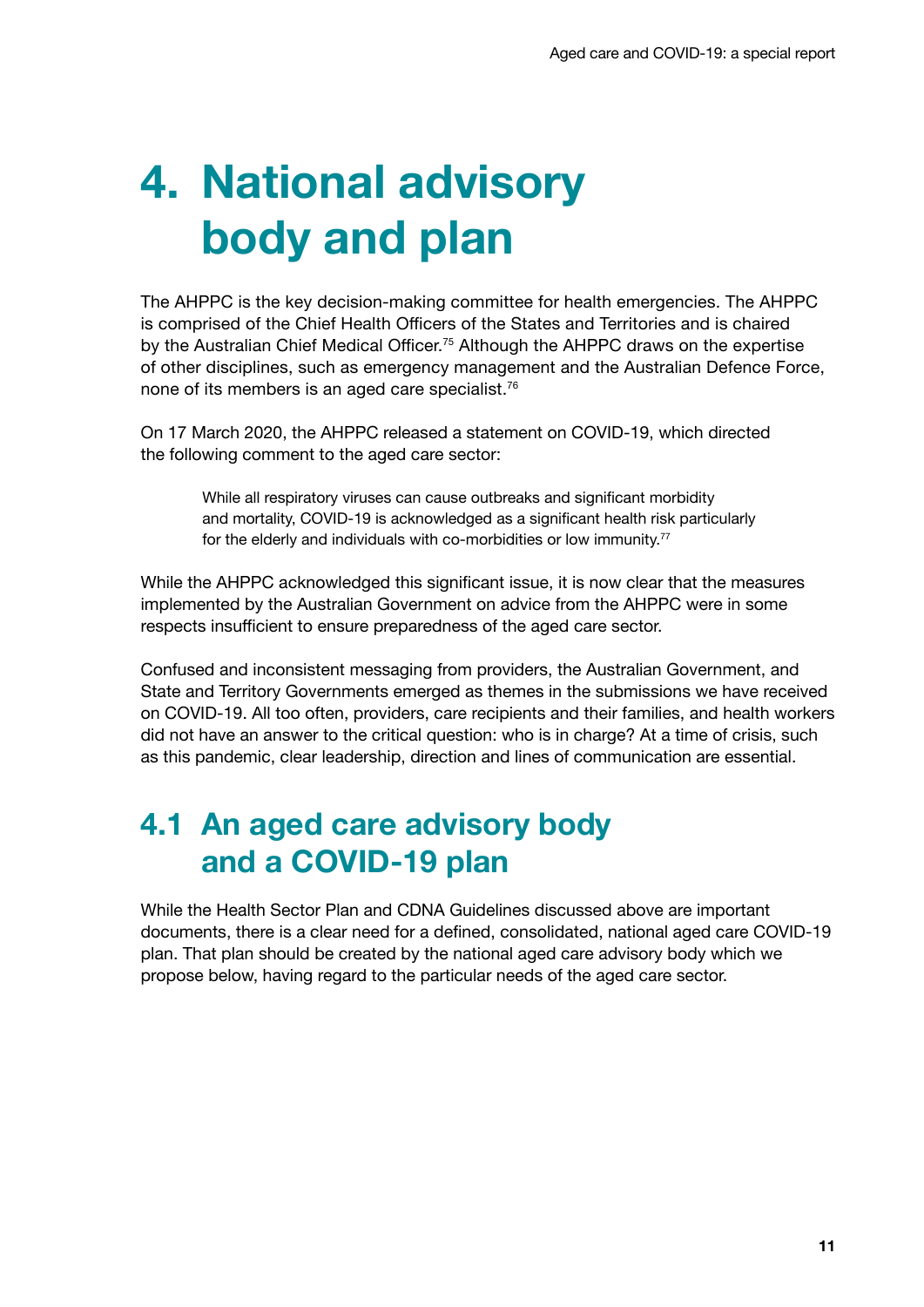#### **Recommendation 4**

The Australian Government should establish a national aged care plan for COVID-19 through the National Cabinet in consultation with the aged care sector. This plan should:

- establish a national aged care advisory body
- establish protocols between the Australian Government and the States and Territories based on the NSW Protocol but having regard to jurisdictional differences
- maximise the ability for people living in aged care homes to have visitors and to maintain their links with family, friends and the community
- establish a mechanism for consultation with the aged care sector about use of Hospital in the Home programs in residential aged care
- establish protocols on who will decide about transfers to hospital of COVID-19 positive residents, having regard to the protocol proposed by Aged and Community Services Australia
- ensure that significant outbreaks in facilities are investigated by an independent expert to identify lessons that can be learnt. The results of any such investigations should be promptly disseminated to the sector.

Under the Health Sector Plan, the AHPPC is responsible, 'in consultation with relevant parties and on advice from expert bodies', for selecting which activities in that plan should be implemented.<sup>78</sup>

There are five 'standing committees' overseen by the AHPPC, of which the Communicable Diseases Network Australia is one. The role of the Network is to provide 'national public health co-ordination and leadership, and support best practice for the prevention and control of communicable diseases'.79 Most of its 24 members have public health and infectious diseases expertise, but none of them is an aged care specialist.<sup>80</sup>

Each version of the CDNA Guidelines places primary responsibility for managing COVID-19 outbreaks in residential aged care on the aged care provider. They describe the advisory roles to be performed by the relevant State or Territory departments, and they describe the function of the Aged Care Quality and Safety Commission. The third version of the CDNA Guidelines dealt with the role of the Australian Department of Health in aged care.<sup>81</sup> The Australian Government's role was described as being to 'work collaboratively with the overall management of the response to support the viability and capacity' of the provider 'to access services'.82

The Australian Government commissioned an independent review of the Newmarch House outbreak. The reviewers, Professor Lyn Gilbert AO and Adjunct Professor Alan Lilly, said that at the outset of an outbreak, 'there must be a clear operating protocol in place, outlining the relevant stakeholders, their respective roles and the hierarchy of decision making'.83 We agree. A national aged care COVID-19 plan developed and supported by the national aged care advisory body we propose would achieve this end.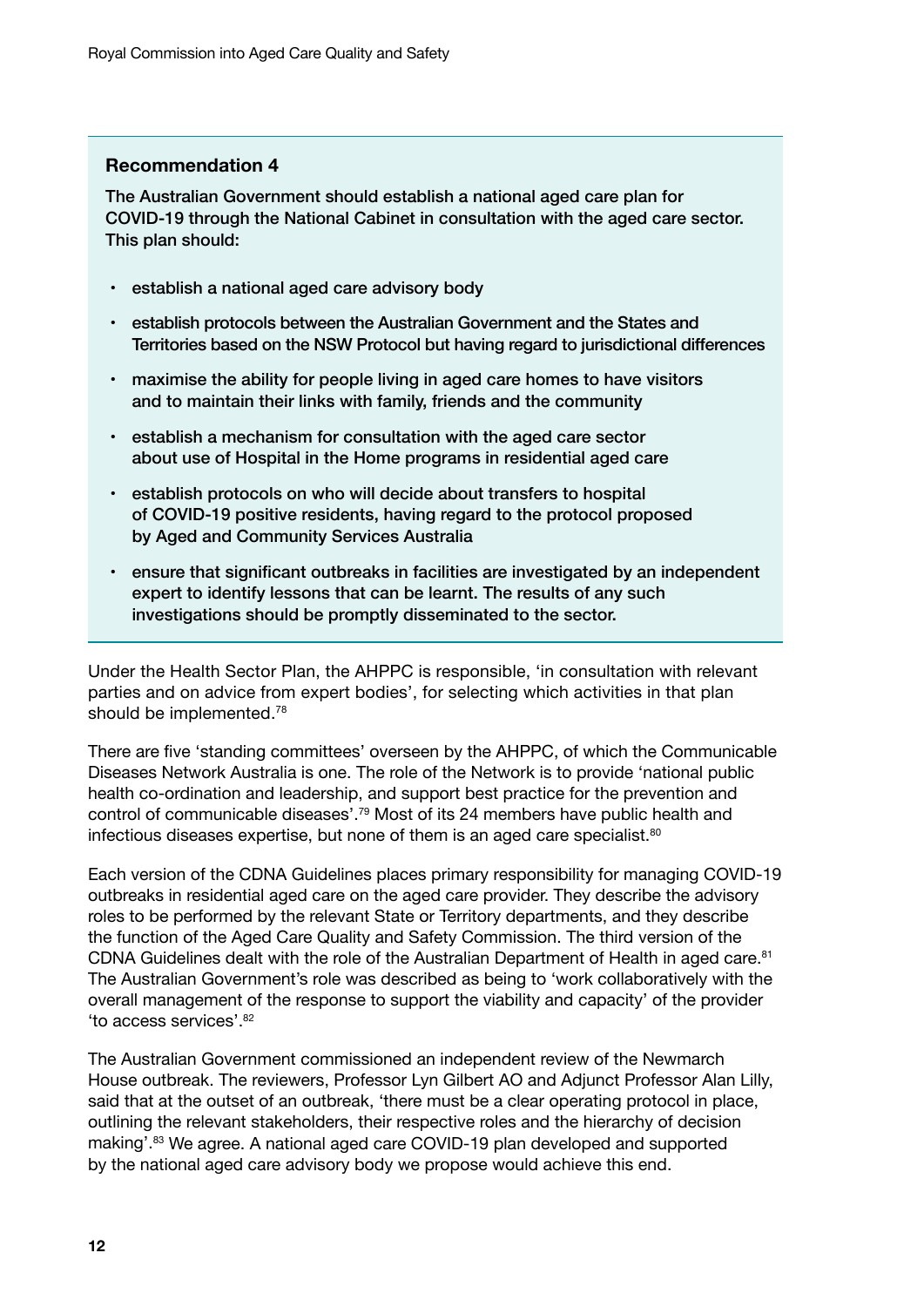<span id="page-18-0"></span>This issue featured prominently in the evidence of Professor Joseph Ibrahim, specialist practitioner in geriatric medicine, who has been advocating for the creation of a national coordinating body specifically for residential aged care.<sup>84</sup> We have benefitted from Professor Ibrahim's analysis of the situation. However, the approach we recommend differs from his.

The existing standing committees of the AHPPC have played, and continue to play, a vital role in Australia's response to the pandemic. However, in our view, advice for government about the response to the pandemic in the aged care sector must be given by a dedicated national aged care advisory body. Such a body must have members with expertise in the following: aged care; health care, including clinical geriatric care; infection control as it applies in a 'home-like setting'; the operational requirements of a range of aged care settings; and the particular characteristics of the aged care workforce. Advice from such a body will enable the Australian Government to play the vital leadership role it must play as the Government with responsibility for the sector. The body must consider the needs and rights of those living in aged care and their families and friends. This dedicated body for aged care should fit within the existing AHPPC framework.

We note that the Australian Government recognised the need for such a body with expertise in aged care when on 21 August 2020 it announced the establishment of a 'time-limited AHPPC Aged Care Advisory Group'.<sup>85</sup> This time-limited group is chaired by Professor Michael Kidd, Deputy Chief Medical Officer, Australian Department of Health. Its membership includes people with expertise in geriatric care, primary care and infection control in aged care settings.<sup>86</sup>

The establishment of this group is positive but does not go far enough and should not be time-limited. It is critical that there is a body responsible for monitoring and planning for health emergencies as they apply to the aged care sector. There is a need for a body with a particular focus on the group of people most vulnerable to this and other infectious diseases to provide regular and timely practical information to the aged care sector. The body we have in mind will have a role beyond the current pandemic. For example, it will assist the sector to prepare for future influenza outbreaks which lead to many deaths in homes each winter.

The Australian Government should establish a dedicated and ongoing aged care standing committee within the AHPPC structure.

### **4.2 Protocols between the Australian Government and the States and Territories**

On 23 June 2020, the Australian Government, through the Australian Department of Health and the Aged Care Quality and Safety Commission, and the NSW Government, through the NSW Ministry of Health (NSW Health), formalised, through a protocol, the coordination of support to an aged care provider in its management of a COVID-19 outbreak in NSW (the NSW Protocol). $87$  We note Counsel Assisting's submission that a document of this kind could have been prepared in February 2020 before any outbreak of COVID-19 in residential aged care but that it was only formalised after two such outbreaks had been declared to be over in NSW.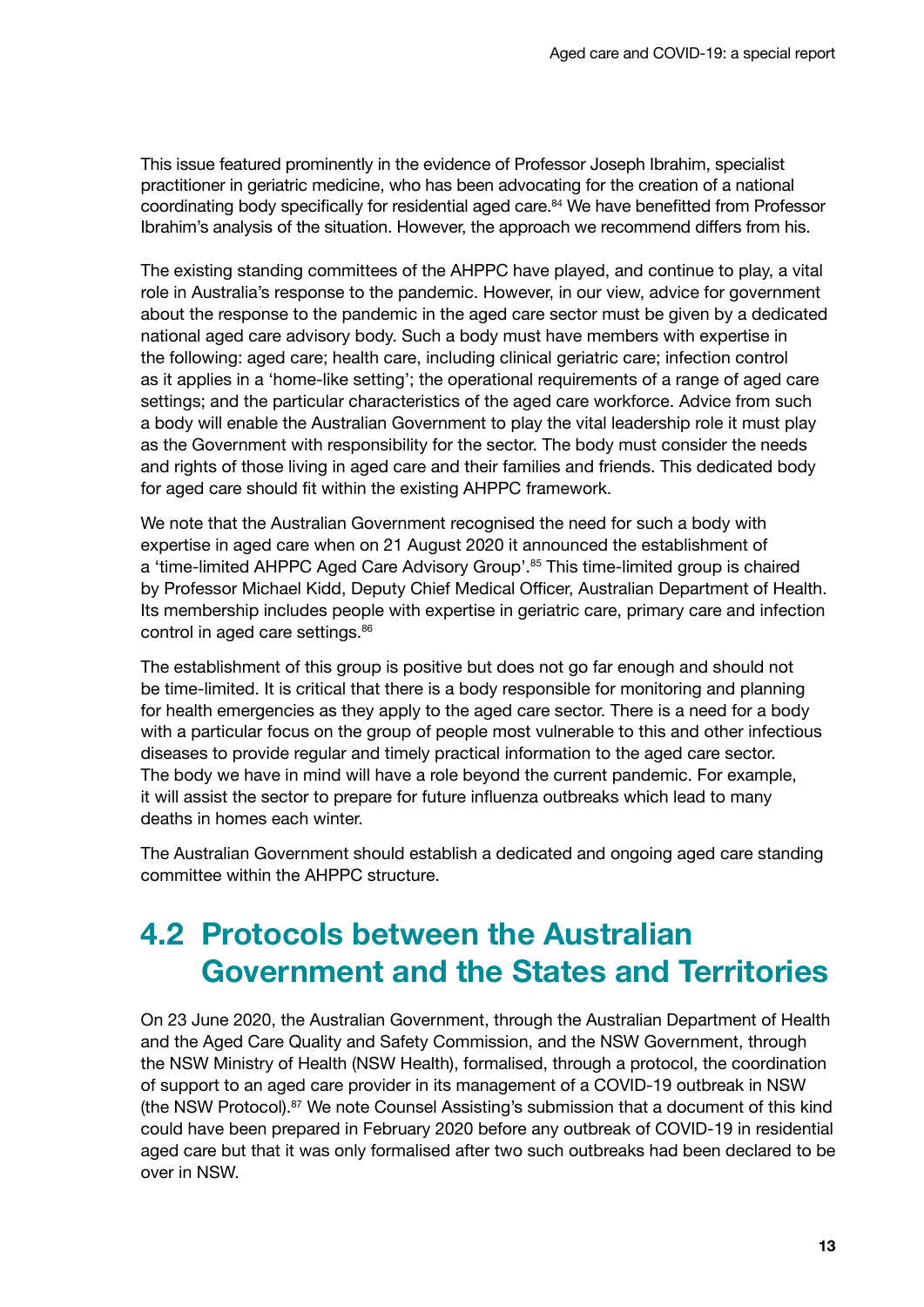A lack of clarity of roles during the Newmarch House outbreak added to the complexity of the response. The independent reviewers of Newmarch House refer to the 'dilemma' faced by senior management at Newmarch House because of the dispute that had arisen between Australian Government officials and NSW Health officials about the transfer of residents to hospital. Dr Melanie Wroth, the Chief Medical Advisor of the Aged Care Quality and Safety Commission, recommended residents with COVID-19 be transferred to hospital. This proposal was 'vehemently opposed' by Dr James Branley, Director of Infectious Diseases at Nepean Hospital, who had been providing onsite clinical support at Newmarch House from the outset of the outbreak.<sup>88</sup>

Dr Branley ended his involvement on 16 April 2020 because of the lack of clarity about:

- the respective roles of the Australian Government, the NSW Government and the provider
- who was making decisions regarding Newmarch House
- $\cdot$  his own role.<sup>89</sup>

Mr Grant Millard, Anglicare Sydney's Chief Executive Officer, said that the inability to resolve the issue led to a 'high degree of frustration'. He said that the impasse between the officials was only 'in part resolved' after he personally contacted and sought guidance from the Minister for Aged Care and Senior Australians, Senator Richard Colbeck, on 16 April 2020. Senator Colbeck told Mr Millard that he 'understood the concern for role clarity'.<sup>90</sup> Ultimately, the NSW Health position prevailed when Mr Lye, the Deputy Secretary in Senator Colbeck's department, 'determined that Dr Branley would be responsible for clinical matters in Newmarch House'.<sup>91</sup> Dr Branley was re-engaged as an advisor on 17 April 2020.<sup>92</sup>

Ultimately, it was NSW Health's responsibility to make the decision about whether residents would be transferred to hospital.<sup>93</sup> As we discuss below, NSW Health implemented its Hospital in the Home program at Newmarch House.

A protocol of the kind entered into between the Australian Government and NSW Health some two and a half months later would have avoided the confusion altogether and would have avoided unnecessary frustration to a provider that was already under considerable strain. A provider should not have to contact the Aged Care Minister to have an operational question answered.

The NSW Protocol sets out the roles and responsibilities of:

- the Australian Government
- aged care providers
- various NSW Government agencies.

The primary objectives of the NSW Protocol 'are to optimise care for all residents' of a residential aged care facility affected by COVID-19 'irrespective of their COVID-19 status' and to 'contain and control the outbreak to bring it to an end as quickly and as safely as possible'.<sup>94</sup> Dr Nigel Lyons, Deputy Secretary Health System Strategy and Planning in NSW Health, described the protocol as 'good practice in how to facilitate fast mobilisation of required government support' to an aged care facility experiencing a COVID-19 outbreak.<sup>95</sup> We agree.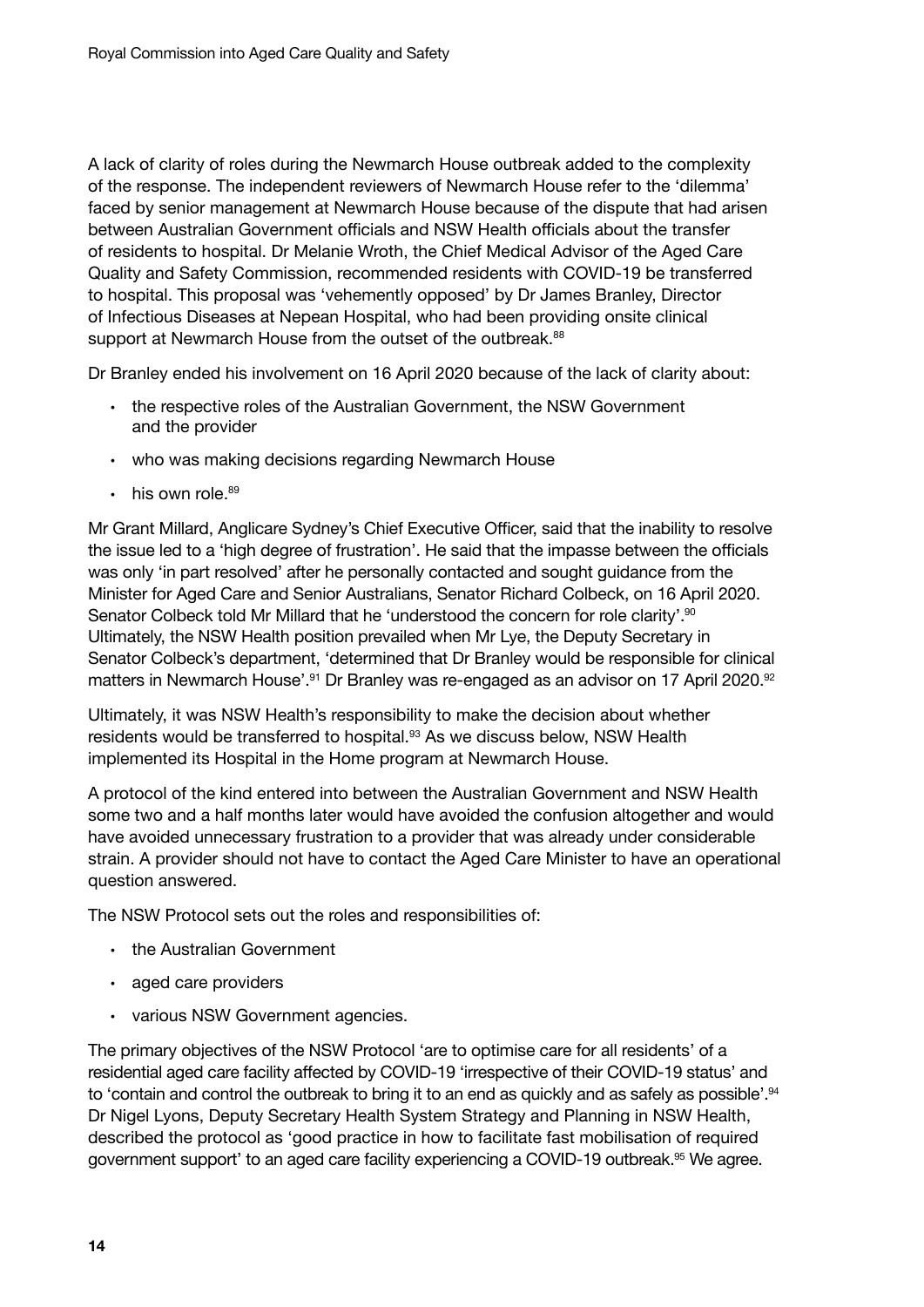<span id="page-20-0"></span>When asked by Senior Counsel Assisting if it would be beneficial to implement protocols similar to the NSW Protocol between the Australian Government and other State or Territory Governments, Mr Lye explained that the CDNA Guidelines were the guiding principles and they set out the roles and responsibilities.96

The NSW Protocol was shared by the Australian and NSW Governments with the Australian Health Ministers Advisory Council.<sup>97</sup> At the time of the hearing, comparable protocols, having regard to jurisdictional differences, had not been entered into between the Australian Government and other States and Territories. They should be.

Establishing protocols between the Australian Government and individual States and Territories is beneficial. Such protocols would leave no doubt about coordination arrangements. They would be valuable State or Territory-specific supplements to the aged care COVID-19 plan that we contemplate above.

### **4.3 The Victorian experience**

By the time daily infection rates began to rise in the community in Victoria in mid-June 2020, Australia had experienced two significant COVID-19 outbreaks in residential aged care homes. It is unclear whether the lessons learnt from those outbreaks were shared widely before community transmission put people living and working in aged care in Victoria at risk.

From mid-June 2020, daily infection rates in Victoria began to rise from 20 cases on 16 June 2020 to 76 on 30 June 2020. It is unclear whether there was consideration of what these figures might mean for the aged care sector. Professor Mary-Louise McLaws, Professor of Epidemiology, Health Care, Infection and Infectious Diseases Control, University of New South Wales and a Consultant to the WHO, explained that 'One or two cases as they started to increase in June should have been an alert that this is potentially a problem.<sup>198</sup>

The AHPPC released four statements directed to, or relevant to, the aged care sector between 12 March 2020 and 19 June 2020 but it provided no written guidance to the aged care sector in the period between 20 June 2020 and 3 August 2020.<sup>99</sup> During that time, the number of new daily infections in Victoria grew from 25 to 413 and the number of active cases in residential aged care facilities grew from zero to over 500.<sup>100</sup> It is of the utmost importance that governments and their advisers have the aged care sector uppermost in their considerations during periods of increasing community transmission of the virus or any other contagion due to the vulnerability of the residents. The dedicated advisory body we propose increases the likelihood of this occurring in future.

There were no active cases of COVID-19 in residential aged care before 7 July 2020 but by 13 July 2020 there were 28 cases. By 9 August 2020, the day before our hearing commenced, this figure exceeded 1000. The first recorded death of an aged care resident from COVID-19 in Victoria was on 11 July 2020. As at 13 September 2020, there have been 563 deaths.<sup>101</sup>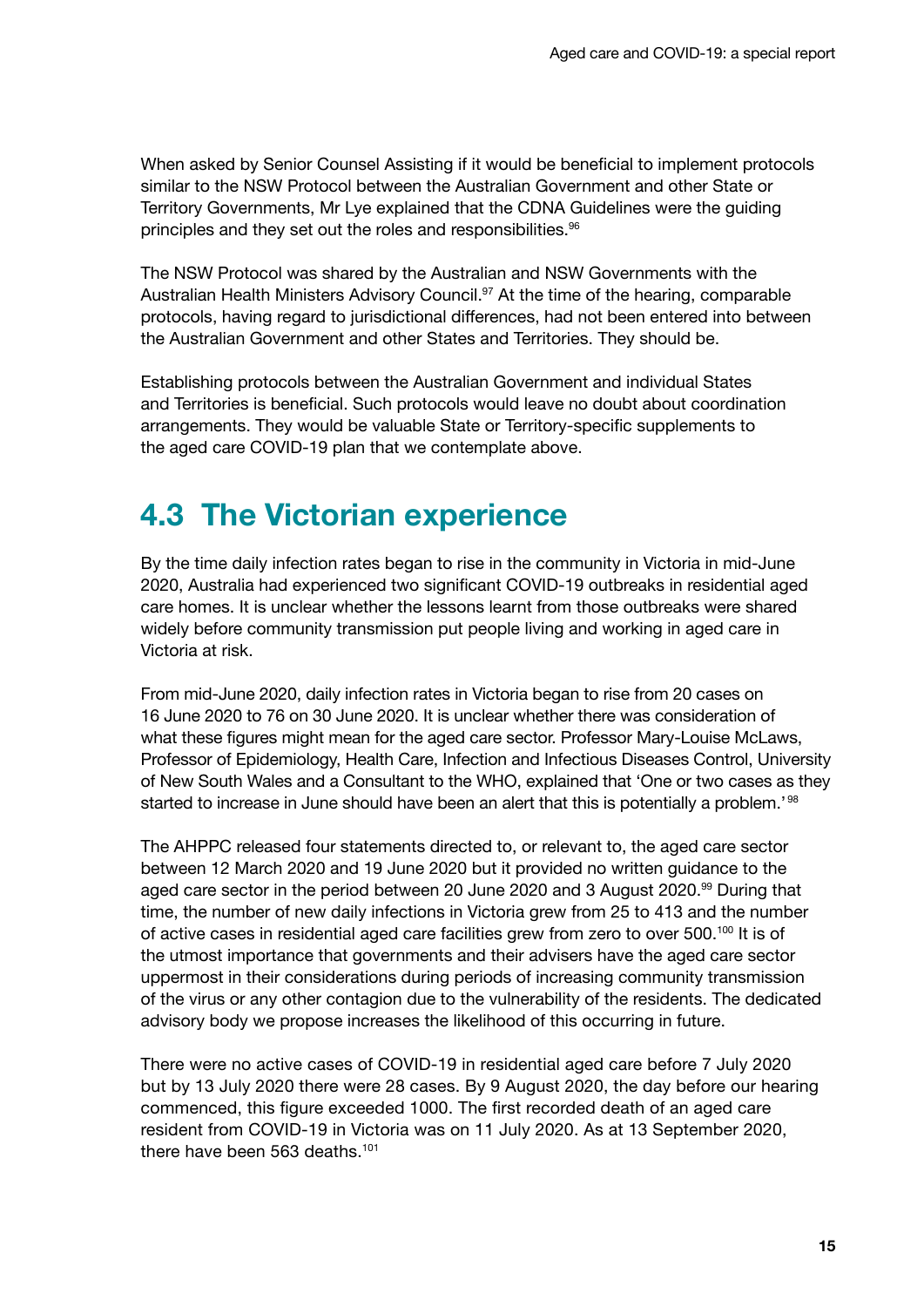<span id="page-21-0"></span>During this period, both the Australian Department of Health and the Aged Care Quality and Safety Commission were active in providing advice. However, this did not extend to mandating, or recommending, the use of face masks in aged care facilities. This is despite the fact that, according to Professor McLaws, masks are 'a very cheap and effective method' of slowing the spread of COVID-19.<sup>102</sup>

On 29 June 2020, the Australian Department of Health released a document entitled *First 24 Hours – Managing COVID-19 in a residential aged care facility* (First 24 Hours Guideline).103 This document provides critical guidance to facilities in the event they experience an outbreak. On 30 June 2020, the Aged Care Quality and Safety Commission issued a document directed to Victorian residential aged care services entitled *Covid-19: Are you alert and ready?* This document contained advice from the Commission's Chief Clinical Advisor, Dr Melanie Wroth. It referred providers to the recently updated CDNA Guidelines.104

On 7 July 2020, the Australian Government Minister for Aged Care and Senior Australians wrote to aged care providers urging them to ensure that their outbreak management plans were 'up to date and ready to be activated' but did not suggest that they should consider asking their employees to wear masks.105

Two days after the first Victorian COVID-19-related death connected with aged care, on 13 July 2020, on advice from the AHPPC, the Australian Government Minister for Health announced that aged care staff working in Victoria's lockdown zones (then Greater Melbourne and the Mitchell Shire) 'will be required to wear surgical masks'.106 This announcement came five weeks after the WHO advised that health workers should wear masks and four weeks after community transmission numbers in Victoria had started to increase in mid-June.<sup>107</sup>

### **4.4 Hospital transfers and Hospital in the Home**

Whether and in what circumstances a resident of an aged care facility who tests positive should be transferred to hospital is a matter that has received much attention both at the hearing and in public discourse. There are various factors that must be balanced in determining the best approach:

- the needs and preferences of residents diagnosed with COVID-19
- the needs of residents who have not contracted COVID-19 and their right not to be exposed to it
- the health and safety of those charged with caring for both sets of residents
- the risk of spread of the infection in all settings including in residential aged care and hospitals
- the impact on the broader health system.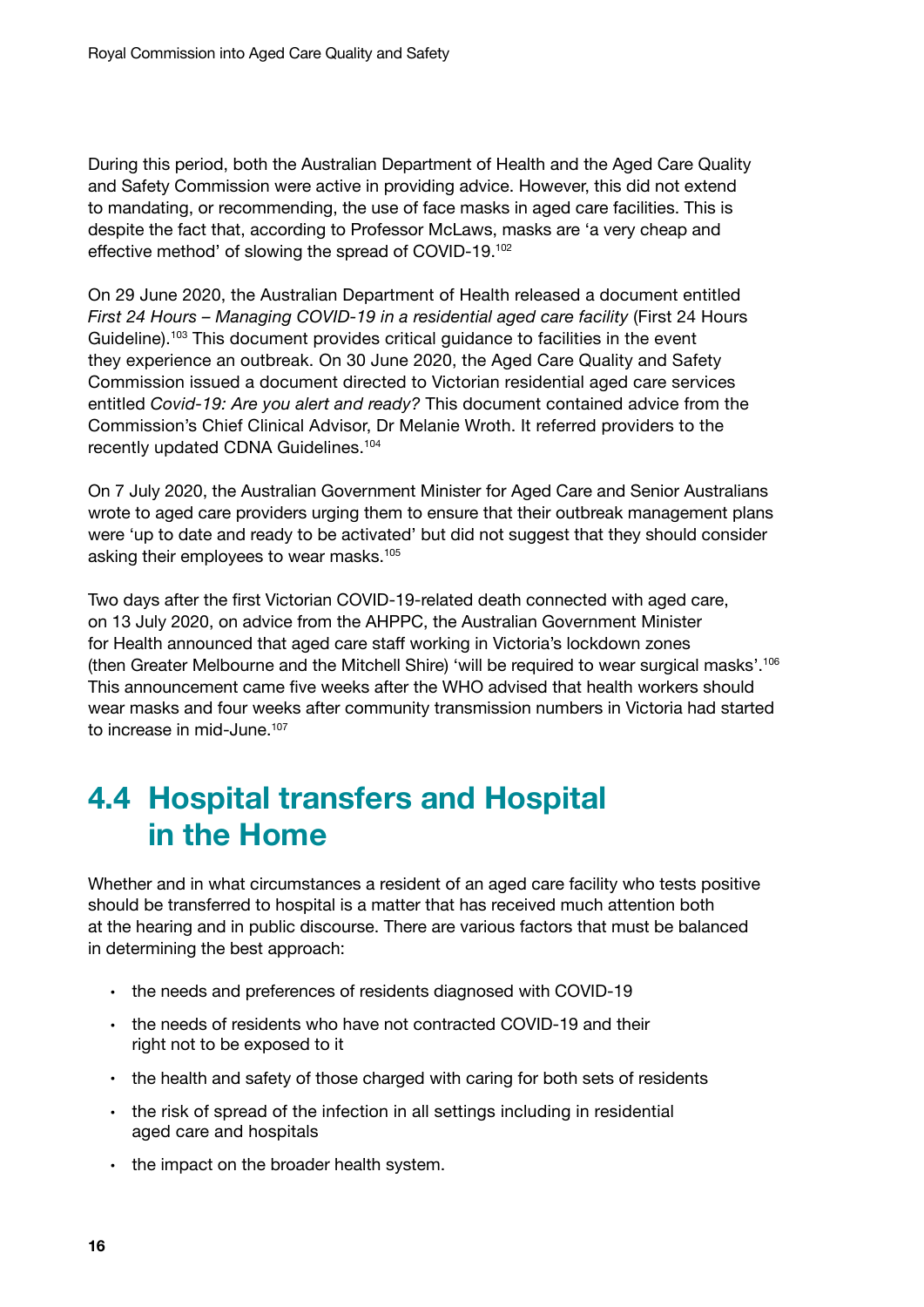Reflecting on the experience of the Hospital in the Home program at Newmarch House, Mr Millard told the Anglicare Sydney Board on 27 May 2020 that:

In the event of infection at another [Anglicare Sydney] home, Anglicare would be far more assertive regarding the most appropriate management of COVID-19 positive residents and would strongly push for these residents to be immediately transferred to hospital.<sup>108</sup>

In evidence at the hearing, Mr Millard explained that the concern he expressed to the Board related to three matters that arose from Hospital in the Home. First, managing the risk of infection to other residents in the home. Second, the challenges of managing the infection to staff and others working with the residents.109 Third, he said:

I believe that if we would have been able to transfer out COVID-positive residents earlier, we might have had an earlier liberalisation of what was, really, extremely difficult for our residents to go through being isolated in their rooms with the doors closed.<sup>110</sup>

As Ms Roy of Anglicare Sydney put it, 'They're a whole family in there and we need to treat each of them as important.'<sup>111</sup>

A submission we received from BaptistCare Australia, in which the lessons of the Dorothy Henderson Lodge outbreak were discussed in very helpful detail, addressed this issue clearly:

> Residential aged care homes are places where people live, assisted by staff to manage their chronic health conditions. They are designed to be as domestic and home-like as possible and they are not suitable places for treating serious cases of COVID-19. Suitable places are those capable of an extremely high level of clinical infection control which even hospitals are struggling with. Further, residential aged care providers have a duty of care to all residents…in the home. 112

Views among experts and State health departments varied on the question of whether to hospitalise residents who test positive. Professor McLaws drew on WHO principles to explain that for aged care residents who are COVID-19 positive, 'Transfer to hospital is the only appropriate solution that may improve their survival rate and reduce the risk of infection in the remainder of residents.'113

South Australia has an automatic transfer policy under which a resident who tests positive to COVID-19 'will be transferred immediately to hospital by ambulance'.114 It also has a dedicated COVID-19 hospital.115 The policy was informed by the WHO's investigation of how China has managed the pandemic.116 Professor Spurrier explained that the policy requires the resident who has tested positive to 'go to the safest place in terms of not spreading the disease any further to other vulnerable residents in that home'.<sup>117</sup>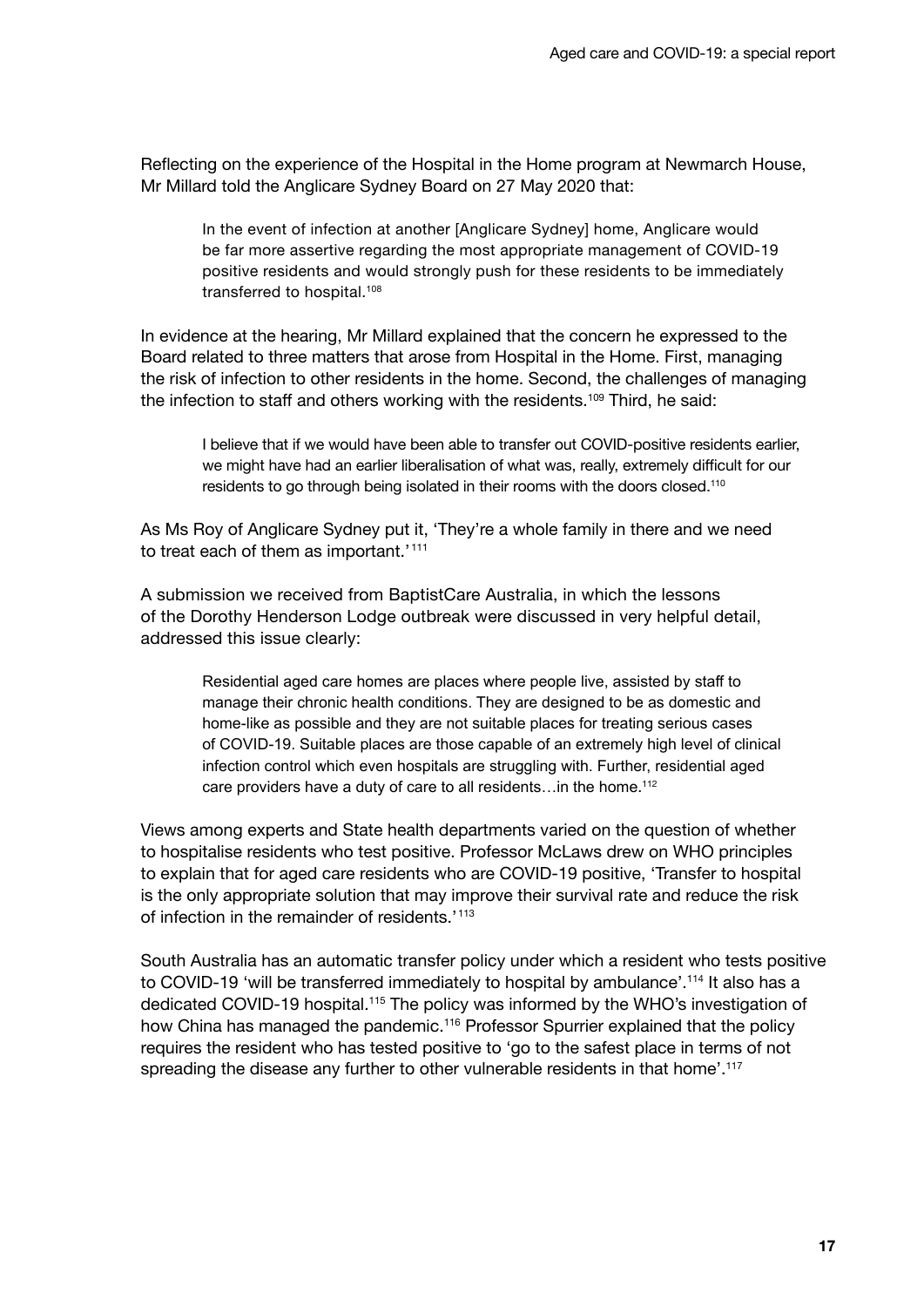The policy is an application of the 'population focused principle' which requires public health decisions to be made to protect and improve the health of the community as a whole while considering the health of individuals.<sup>118</sup> Professor Spurrier also explained the importance to public health decision-making of the 'precautionary principle', under which, as the *Public Health and Wellbeing Act 2018* (Vic) puts it, 'if a public health risk poses a serious threat, lack of full scientific certainty should not be used as a reason for postponing measures to prevent or control the public health risk'.119

Dr Lyons of NSW Health explained that in NSW, 'decisions in relation to the location of care and the separation of residents must be made on a case-by-case basis depending on the circumstances of the residents' and the residential aged care facility.<sup>120</sup>

The current version of the CDNA Guidelines are silent on the question. This is in contrast to the first two versions of the guidelines which advised that residents should be transferred 'only if their condition warrants'.<sup>121</sup> The Australian Government submitted that the omission of this advice in the current version of the CDNA Guidelines 'does not reflect a particular policy of the Commonwealth that approved providers should cohort residents within a facility in a COVID-19 outbreak or that all COVID-19 affected residents should automatically be transferred to hospital'.<sup>122</sup> 'Cohort' and 'cohorting' were terms used by a number of the witnesses to refer to separating residents who are COVID-19 positive from those who are COVID-19 negative.

Dorothy Henderson Lodge followed a policy in the early stages of the outbreak of transferring residents who tested positive to COVID-19 to hospital. However, later in the response 'admission to hospital was not guaranteed with the decision made by MoH [NSW Health] on a case by case basis'.123

Newmarch House residents, on the other hand, were generally treated at the facility under the Hospital in the Home program.<sup>124</sup> The prevailing view among the medical staff and government officials at that time was that 'cohorting' at the home would be preferred to hospital transfer unless such transfer was clinically necessary. Mr Millard told us that two residents were transferred to hospital. However, the NSW Health response to the independent report into Newmarch House states that seven residents were transferred to hospital.<sup>125</sup> NSW Health's Hospital in the Home program is a substitute for in-hospital care. Under the program, instead of being admitted to hospital, a person who satisfies the criteria for hospital admission is 'admitted' to receive hospital-level care in their home.126

NSW Health's guideline, entitled *Adult and Paediatric Hospital in the Home Guideline*, details various requirements that need to be in place for Hospital in the Home to be implemented in aged care settings. These include a written agreement setting out the roles and responsibilities as well as the training and support for aged care home staff.<sup>127</sup> Both Mr Millard and Ms Roy spoke of their experience of Hospital in the Home at Newmarch House. While Dr Branley provided an overview of Hospital in the Home at a meeting with representatives of Anglicare Sydney and the Australian and NSW Governments on 16 April 2020, no written agreement of the kind contemplated in the policy was put in place before Hospital in the Home arrangements were implemented the following day. Ms Roy said such an agreement, together with training for staff, would have been useful.<sup>128</sup>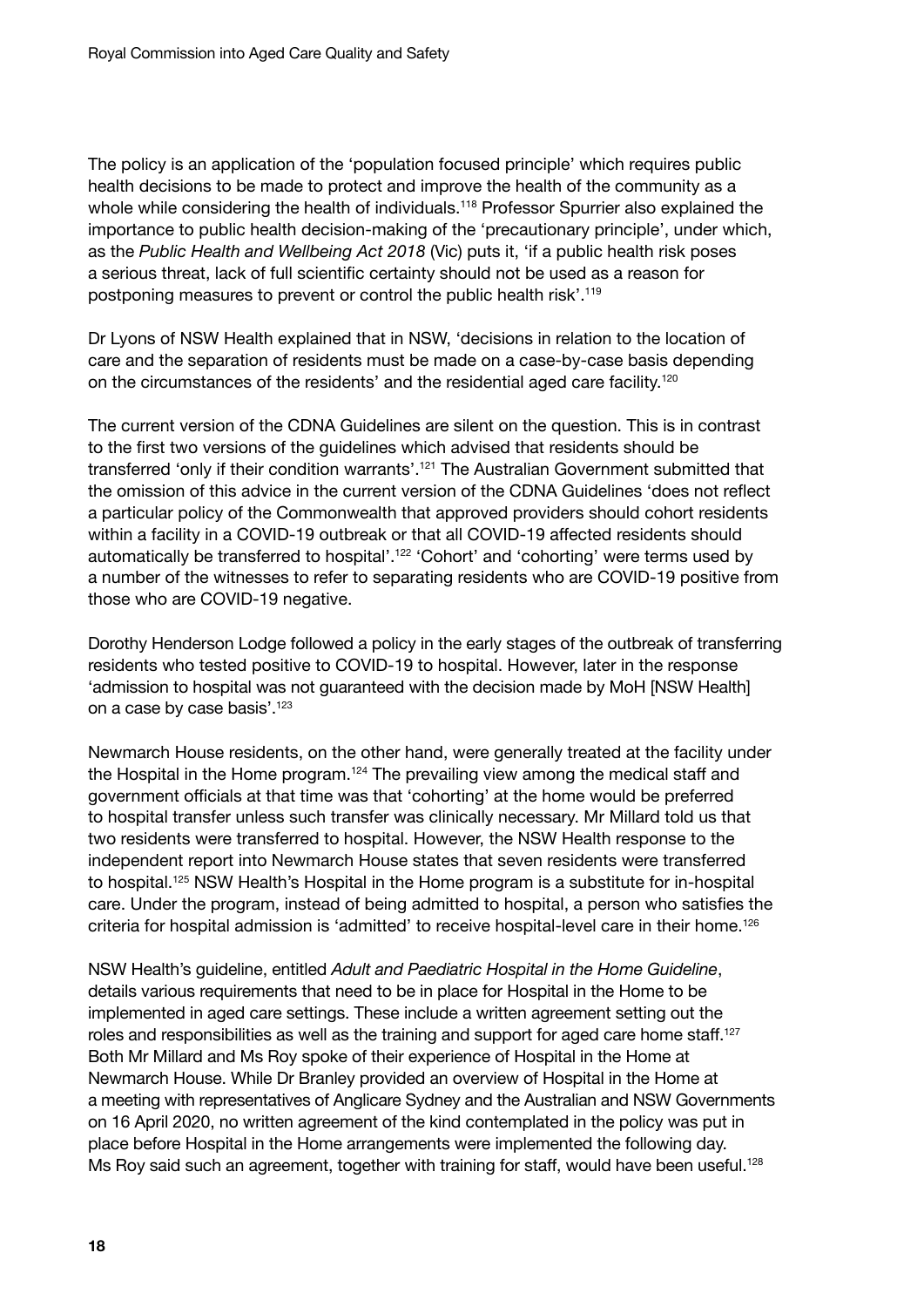On 4 August 2020, NSW Health's Agency for Clinical Innovation released a guideline entitled *Caring for adults with COVID-19 in the home*. 129 This document was prepared without consultation with those who had recent experience of Hospital in the Home and without consultation with the aged care sector more generally. NSW Health has since advised that consultations on amendments and future versions will involve the aged care sector.<sup>130</sup> We commend this.

### **Virginia Clarke**

Virginia Clarke's father had been a resident at Newmarch House since 2013. Ms Clarke was generally happy with the communication from Newmarch House until March 2020 when the facility went into lockdown due to COVID-19. After an outbreak on Easter Sunday, Ms Clarke received a phone call to say all residents, including her father, would be tested for COVID-19. Despite calling multiple times the following week, Ms Clarke only found out by accident that her father had tested positive on Friday 17 April 2020. On Sunday 19 April, he died in the facility. Of this experience, Ms Clarke said:

I think he should have been told, and had staff talk to him about it and about his treatment. I don't know whether he should or should not have gone to hospital, but I just don't know whether he got the best care that he should have, because none of us were informed.131

Ms Clarke was unaware that her father was being treated under the Hospital in the Home program.132 She told us that if the NSW Government 'insists on having hospital in place for the aged care facilities, then it needs to be as a hospital in place. So he needs to be able to access doctors all the time, nurses, and…all the equipment that is required that they would have access to if they were in a hospital'.<sup>133</sup>

Ms Clarke did not think her father knew or had been told that he tested positive for COVID-19. Following his death, the appropriate records had not been kept by the facility and Ms Clarke struggled to obtain the death certificate necessary to hold her father's memorial service.

She said:

There needs to be more support for family members, more support for residents, and more communication.134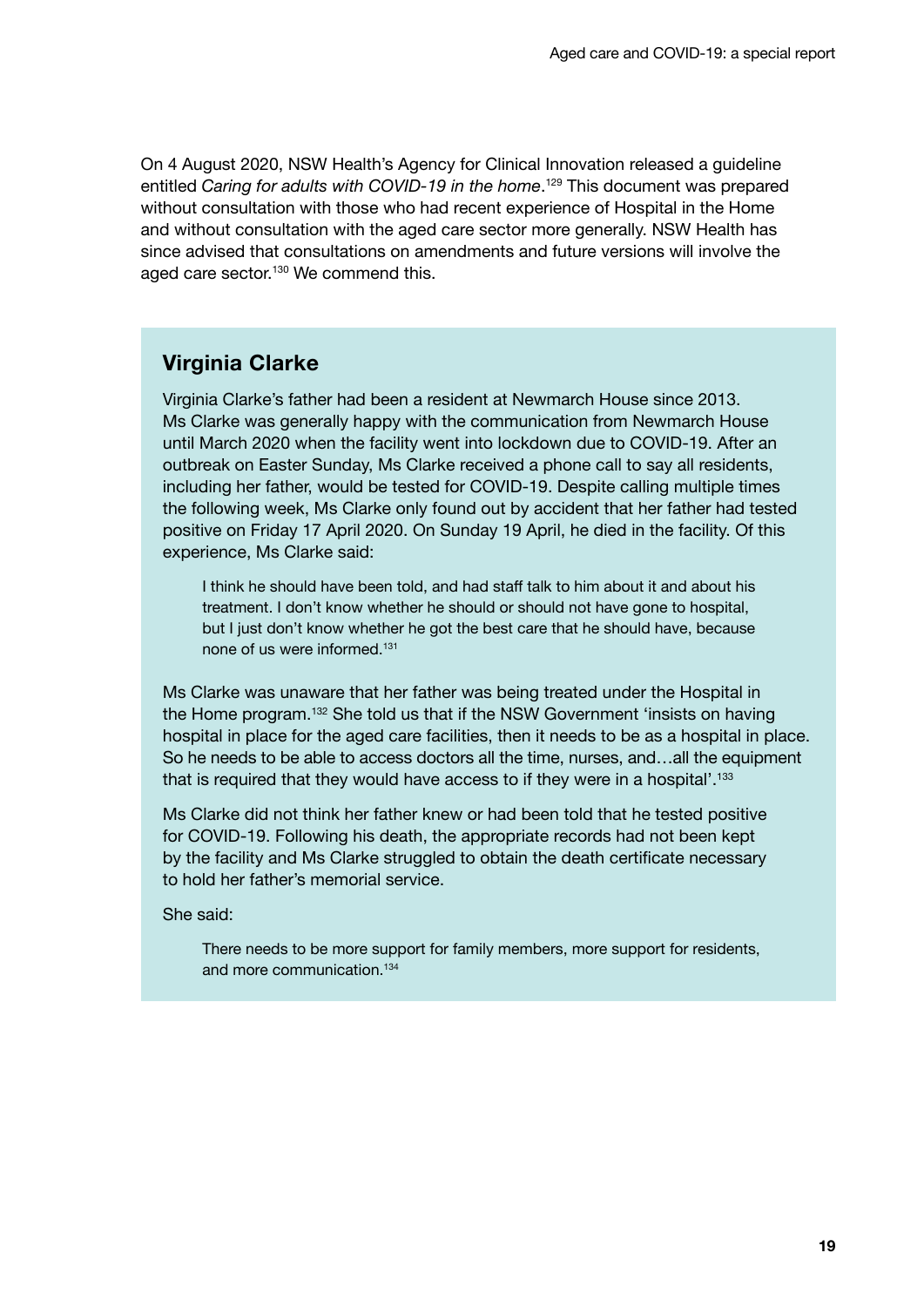Representatives from Dorothy Henderson Lodge were clear that the transfer to hospital of residents with COVID-19 in the early stages of the outbreak assisted in controlling the outbreak. Ms Melanie Dicks, Residential Operations Manager, Southern region, BaptistCare, explained that it helped the provider to 'stabilise our outbreak plan and ensure that our resources were working'.135 In particular, it enabled BaptistCare to 'say that the service had no active cases at that point, and it certainly supported encouraging staff to come as well because at that time staff were fearful to come on site so we had to work strongly and support our staff to ensure their safety'.<sup>136</sup> The submissions from Anglicare responding to those of Counsel Assisting made similar observations based on the experience at Newmarch House, including the experience of residents and their families.<sup>137</sup>

The independent review of Newmarch House revealed that there were 'impediments' to the 'successful implementation' of Hospital in the Home at Newmarch House, 'the most significant of which was a shortfall in staff familiar with the regular care needs of residents'. In addition, the number of residents with COVID-19 was increasing, which was a 'continued source of infection to other residents and staff because of imperfect' infection prevention and control practices. The independent review also identified a 'lack of adequate provision for medical care of the majority of residents who remained COVID-19 free' which led to 'shortfalls in hospital-standard care for some residents with COVID-19 and neglect of or delays in, routine care of many others'.<sup>138</sup>

These concerns led the independent review to conclude that the 'successful adoption of Hospital in the Home as a model-of-care, for a large number of residents with COVID-19 in an aged care facility, is very challenging' and to identify the following 'key learning' in the report:

HITH [Hospital in the Home] is an attractive model of care for management of a COVID-19 outbreak in an aged care facility but the precondition of resident safety is only likely to be met if the outbreak is limited to a small number of cases in residents and staff.<sup>139</sup>

The evidence before us, limited as it is, supports this view. However, we note that NSW Health maintains that the experience at Newmarch House 'does not lead to the conclusion that a HITH [Hospital in the Home] model is unsuitable for a large outbreak'.140 The aged care advisory body we propose should consider this issue and provide guidance to governments and the aged care sector about the future use of Hospital in the Home in COVID-19 outbreaks.

On the broader question of whether residents who test positive to COVID-19 should be transferred to hospital for treatment, the independent Newmarch House review was clear. Another 'key learning' it identified was that an 'expert panel' of suitably qualified medical practitioners should make decisions about clinical care and:

as soon as an outbreak is declared…residents should be transferred to hospital until the residential aged care facility is deemed safe and appropriate for residents to return.<sup>141</sup>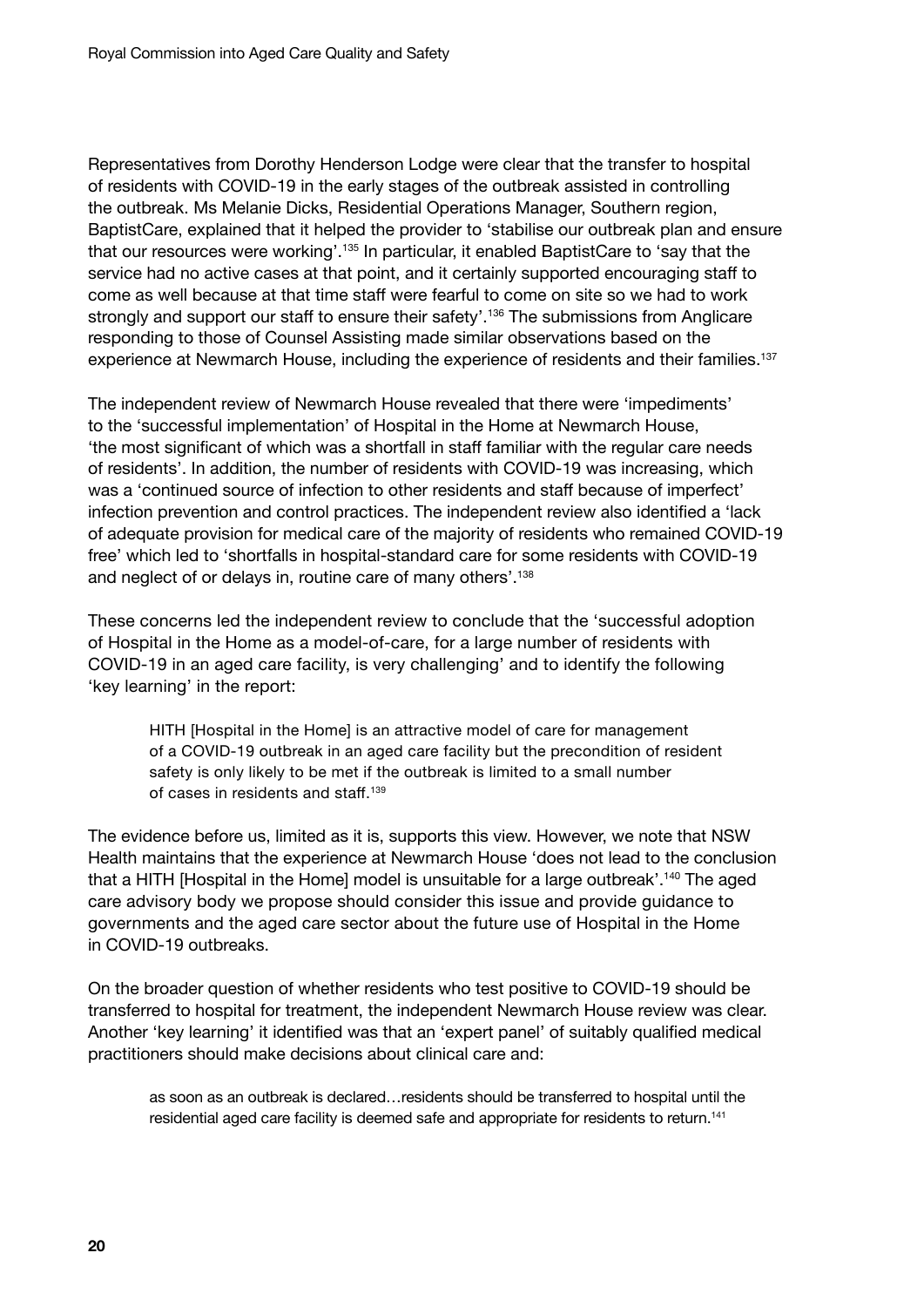There is no single answer to whether residents with COVID-19 should be transferred to hospital or whether they should receive treatment at the home. There is no 'one size fits all' answer because facilities vary in their capacity to separate negative and positive residents and in the numbers and skills of their staff. And as we have seen, the States, which run the hospitals and act as 'gatekeepers', apply different policies.

What is clear is that:

- The starting point must be to recognise that equal access to the hospital system is the fundamental right of all Australians young or old and regardless of where they live.
- The decision about whether to transfer a resident with COVID-19 to hospital or to care for them through Hospital in the Home must be made considering both the wishes of the resident who has tested positive and the right of the other negative residents to remain negative.
- The decision should be informed by broader public health considerations, such as the 'precautionary principle' and the 'population-focused principle'.
- Any policy on the use of Hospital in the Home in residential aged care facilities must be developed in consultation with the aged care sector and should ordinarily be confined to small outbreaks, as recommended by the independent Newmarch House review.
- If Hospital in the Home is to be implemented in an aged care facility all relevant pre-conditions must be met before implementation.

In June 2020, Aged & Community Services Australia (ACSA), a national peak body for not-for-profit, church, charitable and for-purpose providers, released a framework that addressed the interconnections between aged care and health care during COVID-19. In it, ACSA called on the Australian and State and Territory Governments 'to develop and adopt clear protocols for the management of the interface between…residential aged care and hospitals' during the pandemic. According to ACSA, the proposed protocols would achieve the following:

- Ensure aged care residents can access their right to acute care in hospital, or another location that is well set up to manage infection control and treatment, if they clinically require it;
- Ensure aged care residents at a facility where an outbreak occurs are not put in harm's way by any obstacles to transferring aged care residents diagnosed with COVID-19 to the appropriate acute care setting; and
- Develop clear guidelines for the additional support measures to be provided by the health system should an outbreak require the establishment of 'hospital in the home' arrangements in an aged care facility.<sup>142</sup>

We commend this proposal. In its submissions responding to the submissions of Counsel Assisting, NSW Health agreed that there should be clear protocols and stated that 'the protocol between the Commonwealth and NSW seeks to address this need'.143 These matters should be considered by the national aged care advisory body which we propose. There is a need, as Mr Millard said, 'for a much closer collaboration as an entire health system' at a State and Australian Government level.<sup>144</sup>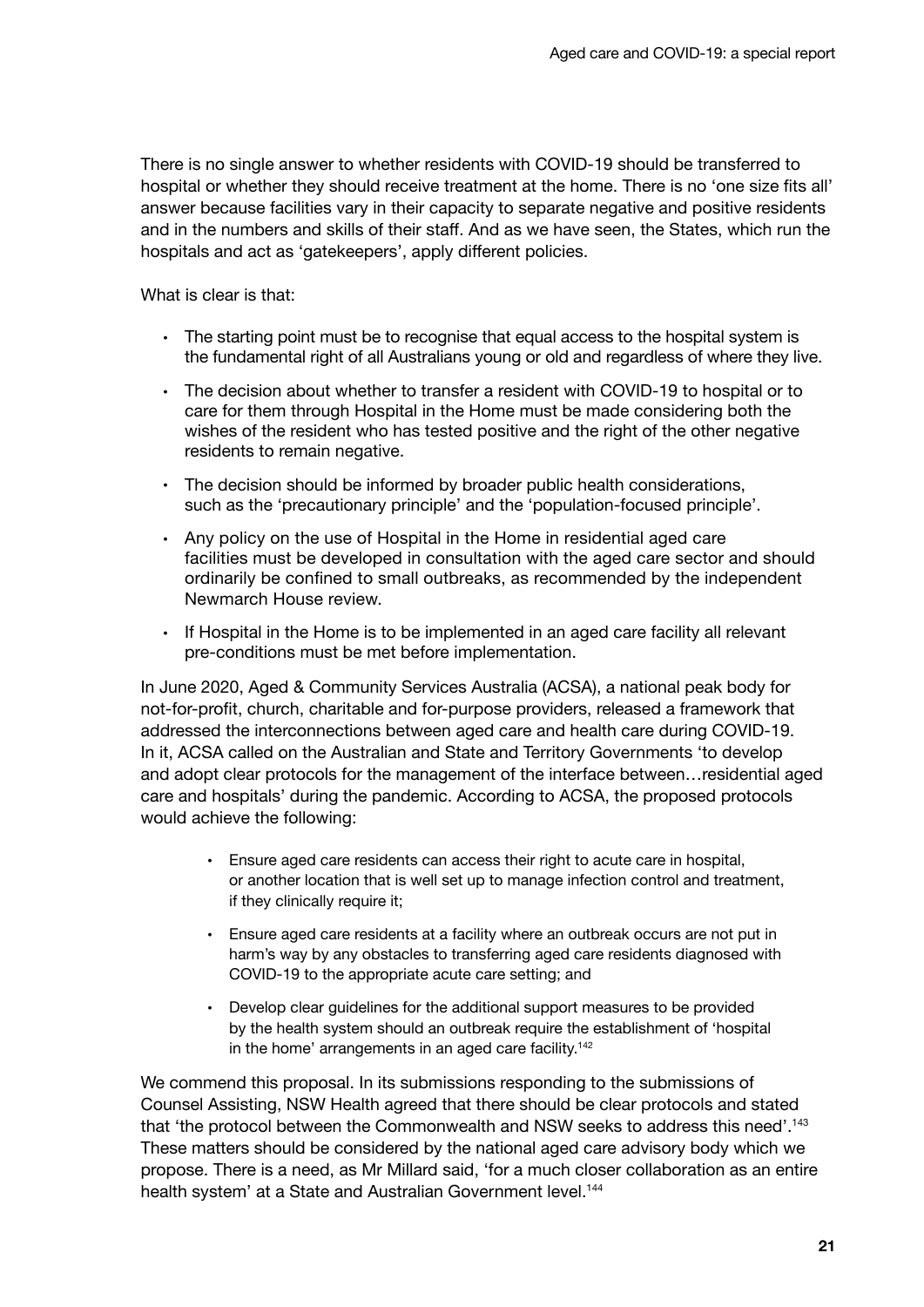## <span id="page-27-0"></span>**5. Infection control expertise and personal protective equipment**

#### **Recommendation 5**

All residential aged care homes should have one or more trained infection control officers as a condition of accreditation. The training requirements for these officers should be set by the aged care advisory body we propose.

#### **Recommendation 6**

The Australian Government should arrange with the States and Territories to deploy accredited infection prevention and control experts into residential aged care homes to provide training, assist with the preparation of outbreak management plans and assist with outbreaks.

### **5.1 Infection control**

There is nothing more important to help providers prepare for and respond to COVID-19 outbreaks than access to high level infection prevention and control expertise.145 Providers of aged care are required under existing Standards to minimise infection-related risks by implementing 'standard and transmission-based precautions to prevent and control infection'.146 But for COVID-19, there are particular challenges associated with infection control in aged care homes as explained in a report dated 24 May 2020 about the Newmarch House outbreak by the NSW Clinical Excellence Commission:

Newmarch House not unlike many aged care facilities is a challenging environment to implement such high levels of precautions, isolation and enhanced use of PPE. This is then compounded by the lack of onsite Infection Prevention and control expertise or external oversite of Infection Control where onsite may not have been possible.<sup>147</sup>

The Clinical Excellence Commission report made some important observations about infection control that we consider are of general application to the aged care sector:

RACF [residential aged care facilities] such as Newmarch would have some experience implementing transmission based precautions and outbreak management particularly for management of other respiratory borne illnesses annually such as influenza, however I suspect given the communicability of COVID-19, the high transmissibility and the unusual enhanced approach implemented, this scenario,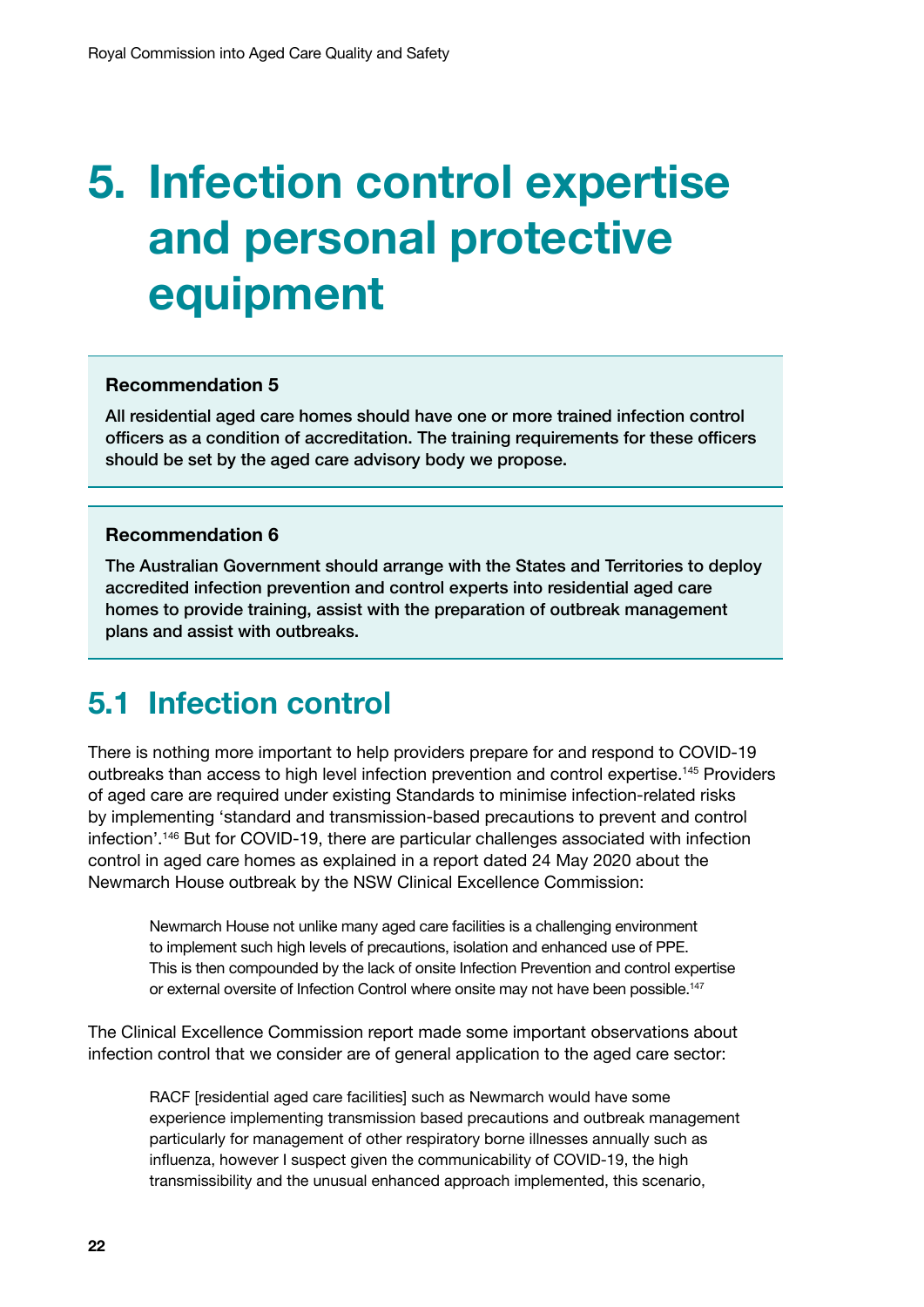despite national recommendations in place is unprecedented and relies heavily on specific environmental controls that would require Infection control expertise to set up, monitor, evaluate and at times interrogate further. Successful management of this magnitude also relies on an existing culture of compliance to and emphasis on basic and ongoing infection control education and training in addition to operational accountability for Infection Prevention and Control; again something not necessarily unique to Newmarch.<sup>148</sup>

Professor Gilbert made similar observations and identified similar needs in a report she was commissioned by the Australian Government to prepare about the outbreak at Dorothy Henderson Lodge. So too did Professor Gilbert and Adjunct Professor Lilly's report into the Newmarch House outbreak.149

Based on the findings of these various reports, it is apparent that high-level infection control expertise is needed by aged care homes:

- to assist with the preparation and implementation of outbreak management plans
- to provide training to staff on the use of PPE and infection prevention and control
- to provide assistance on day one of an outbreak.

Ms Kathy Dempsey of the NSW Clinical Excellence Commission explained the process by which infection control and prevention specialists are accredited. Ms Dempsey said that credentialing is carried out by the Australasian College of Infection Prevention and Control. There are currently 66 credentialed infection control and prevention specialists across Australia, mainly in major hospitals.150

Several witnesses agreed that access to accredited infection control and prevention specialists could assist the aged care sector.<sup>151</sup> We consider that the Australian Government should make arrangements with the States for easy access by providers to these accredited specialists. This should be able to be achieved on a regional basis. It is true, as the Australian Government submitted, that 'infection control specialists are organised and engaged by the public health units of each State and Territory'.152 However, we consider that the Australian Government, as the government responsible for residential aged care facilities, should be working closely with the States to make infection control expertise available to the sector.

We accept that there are clearly limits to what the relatively small number of accredited experts can contribute through their direct involvement in the aged care sector. The best approach may be to use their expertise in training and mentoring roles to increase capacity in the aged care sector.<sup>153</sup> Professor Gilbert considered that:

infection control professionals within hospitals in the local districts…could probably provide advice and training to staff outside of this outbreak scenario which would probably make everybody more prepared to respond quickly when the situation arises.154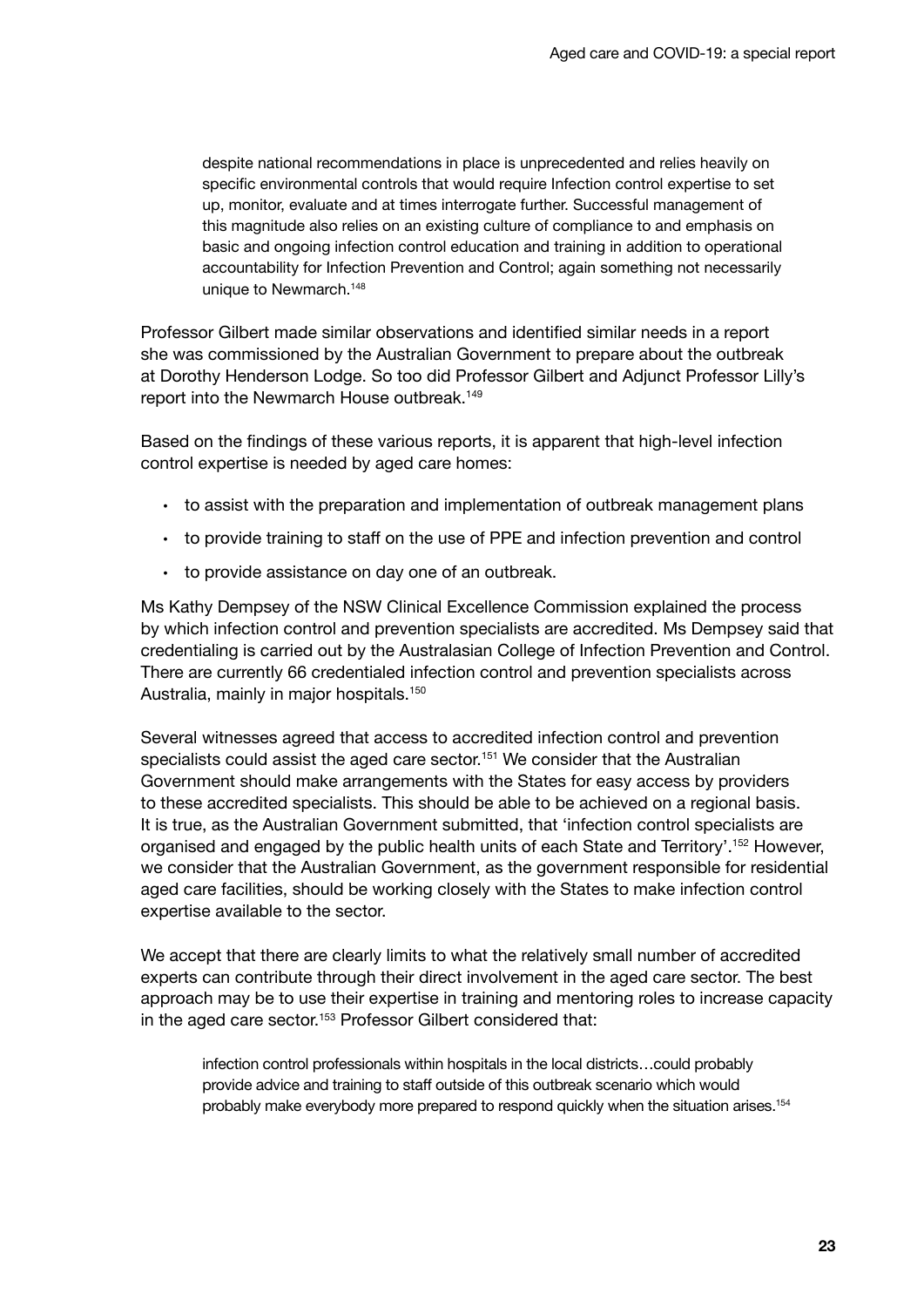<span id="page-29-0"></span>We consider that the ideal model is for each aged care home to have at least one dedicated 'infection control champion'. Anglicare Sydney has identified two staff members from each of its homes to be trained to fulfil this role. These staff members have been enrolled in a six-month course and are being mentored by Ms Dempsey.<sup>155</sup> This is a model that should be spread throughout the sector without delay.

We note that this is not a new idea. Long-term care homes in Hong Kong have been required to have designated Infection Control Officers since 2004. The requirement was introduced after the Severe Acute Respiratory Syndrome (SARS) epidemic and has greatly assisted the response to COVID-19 in 2020. Their role is to coordinate and implement infection control measures in accordance with the *Guidelines on Prevention of Communicable Diseases in Residential Care Homes for the Elderly*. 156

Closer to home, the Victorian State Coroner recommended in 2012 that the Victorian Department of Health, in consultation with the then Australian Department of Health and Ageing, require aged care facilities to have a designated Infection Control Manager.<sup>157</sup>

### **5.2 Personal protective equipment**

Training in the use of PPE across the aged care sector was described by a representative of a trade union with members who work as personal care workers as 'completely inadequate' in the context of a pandemic.<sup>158</sup> Personal care workers do not receive training on the use of PPE as part of their Certificate III.<sup>159</sup> Graduate nurses receive a working knowledge of PPE and gain an understanding of universal precautions and basic infection control principles as part of their training.<sup>160</sup> Mr Lye agreed that training in the use of PPE should be compulsory and of a much higher standard.<sup>161</sup> This is a matter that requires urgent attention by the Australian Government, aged care providers and those responsible for the content of the Certificate III.

In her report about the Dorothy Henderson Lodge outbreak, Professor Gilbert recommended that aged care staff be provided with regular, perhaps annual, training in infection prevention and control and the use of personal protective equipment.<sup>162</sup> We agree with this recommendation. Providing this training should be a core responsibility of providers.

Providers need to appreciate the risks associated with COVID-19. While the tragic events in NSW and Victoria may have assisted unaffected providers to learn about the need for infection prevention and control expertise, this need must be made absolutely plain in the national aged care COVID-19 plan. We need only to look at the experience of Newmarch House to understand why. Ms Roy, an experienced aged care nurse, explained that when she assessed Newmarch House as 'best practice' in relation to infection control and preparedness, she relied on the CDNA Guidelines which she explained caused her to treat COVID-19 'as a flu-like illness'.<sup>163</sup> With the benefit of hindsight, she told us that she now considers that 'the level of expertise that someone like Ms Dempsey brought was unparalleled, because of her extensive experience in dealing with infection control'.<sup>164</sup>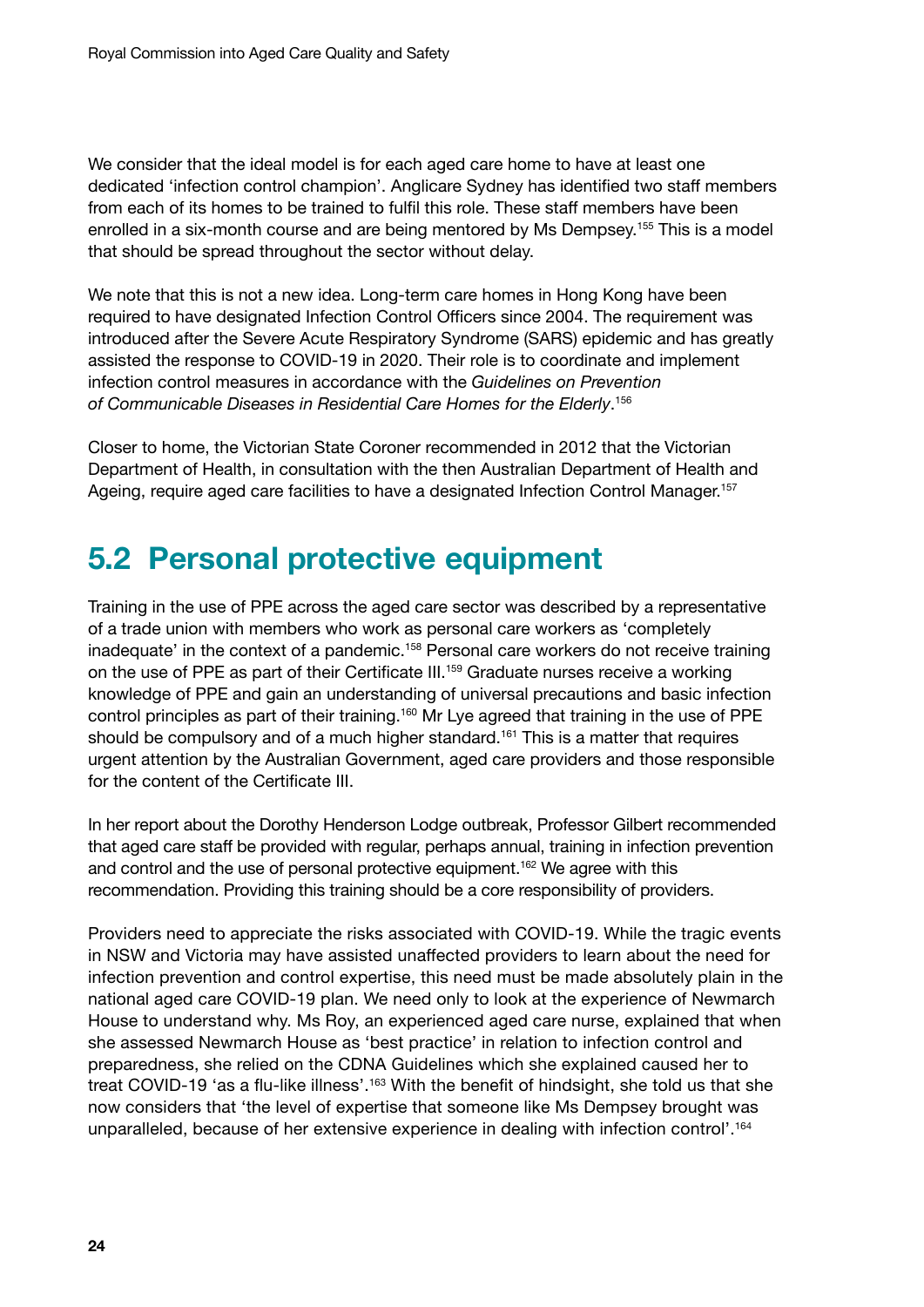<span id="page-30-0"></span>Professor McLaws explained that COVID-19 is different to influenza from an infection control viewpoint because there is no vaccination and a person with it can be infectious for four days after exposure while having no symptoms at all.<sup>165</sup> This has proven to be of grave significance to outbreaks in the aged care sector.

It is not enough to tell providers, as the Australian Government's First 24 Guideline does, that if they request help, they will be provided with a 'Clinical First Responder'.<sup>166</sup> Unless a 'Clinical First Responder' possesses the level of expertise that Professor Gilbert described, they will not be able to provide the high level of assistance that providers need.

Infection control is important not only for the health, safety and wellbeing of residents. It is important to those who work in aged care. We heard concerning evidence about unsafe conditions for aged care workers.<sup>167</sup> Large numbers of aged care workers have contracted COVID-19. Nurses, personal care workers, cooks and cleaners are required to work in close proximity to residents who are, or may be, COVID-19 positive. This was graphically described for us by Ms Diana Asmar, Branch Secretary of the Health Services Union, who told us that her union's members 'right now feel like they're on the bottom of the Titanic ship'.168 Aged care workers perform intimate tasks which place them on risk of catching the virus.

Insufficient supplies of PPE and infection control training for the aged care workforce were the subject of evidence in the form of union surveys and accounts.169 We heard of workers being told they could only use one glove rather than two, and a guideline at a residential aged care facility that only permitted two masks per shift.<sup>170</sup> This is deplorable.

## **6. Conclusion**

The COVID-19 pandemic has been the greatest challenge Australia's aged care sector has faced. Those who have suffered the most have been the residents, their families and aged care staff. The suffering has not been confined to those homes which have experienced outbreaks. Thousands of residents in homes that have not suffered outbreaks have endured months of isolation which has had and continues to have a terrible effect on their physical, mental and emotional wellbeing.

We decided to hold this hearing to identify what lessons can be learned from the experience of the aged care sector's response to COVID-19 in the first eight months of 2020. We have identified a number of lessons and made six recommendations for the Australian Government to implement that we consider will better prepare the sector, its staff and its residents for any future outbreaks of this pernicious virus.

Longer-term reform of the aged care sector will be the subject of our Final Report in 2021.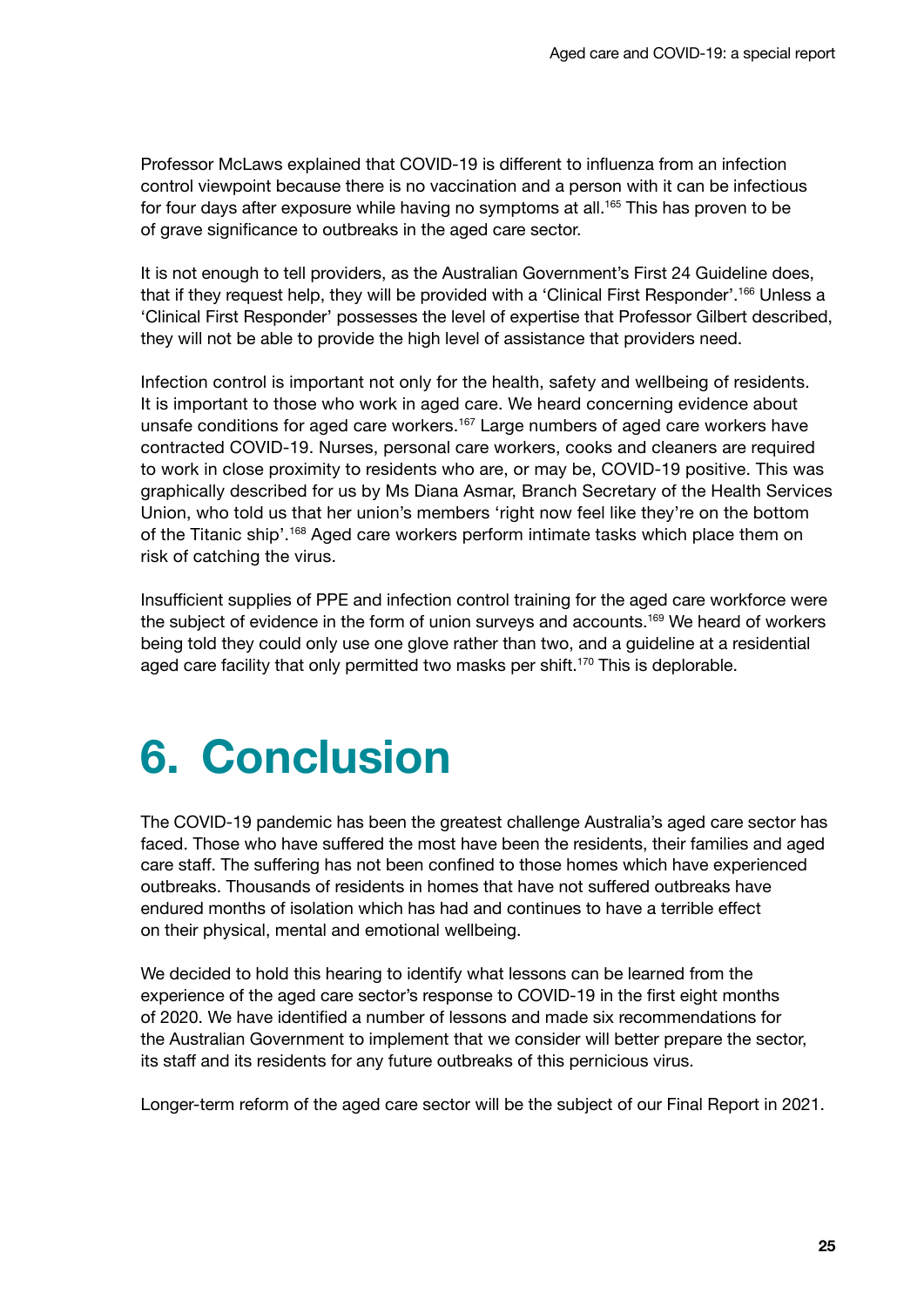## <span id="page-31-0"></span>**7. Endnotes**

- 1 Royal Commission into Aged Care Quality and Safety, *Interim Report: Neglect*, 2019, vol 1, pp 186–190; 217–227.
- 2 Transcript, Sydney Hearing 2, Annie Butler, 12 August 2020 at T8613.30–31; Transcript, Sydney Hearing 2, Diana Asmar, 12 August 2020 at T8615.15–23.
- 3 Transcript, Sydney Hearing 2, Carolyn Smith, 12 August 2020 at T8613.9–11.
- 4 World Health Organization, 'WHO Director-General's statement on IHR Emergency Committee on Novel Coronavirus (2019-nCoV)', 30 January 2020, [https://www.who.int/dg/speeches/detail/who-director-general-s-statement-on-ihr](https://www.who.int/dg/speeches/detail/who-director-general-s-statement-on-ihr-emergency-committee-on-novel-coronavirus-(2019-ncov))[emergency-committee-on-novel-coronavirus-\(2019-ncov\)](https://www.who.int/dg/speeches/detail/who-director-general-s-statement-on-ihr-emergency-committee-on-novel-coronavirus-(2019-ncov)), viewed 19 August 2020; World Health Organization, 'WHO Director-General's remarks at the media briefing on 2019-nCoV', 11 February 2020, [https://www.who.int/dg/speeches/](https://www.who.int/dg/speeches/detail/who-director-general-s-remarks-at-the-media-briefing-on-2019-ncov-on-11-february-2020) [detail/who-director-general-s-remarks-at-the-media-briefing-on-2019-ncov-on-11-february-2020](https://www.who.int/dg/speeches/detail/who-director-general-s-remarks-at-the-media-briefing-on-2019-ncov-on-11-february-2020), viewed 19 August 2020; World Health Organization, 'Virtual press conference on COVID-19', 11 March 2020, [https://www.who.int/](https://www.who.int/docs/default-source/coronaviruse/transcripts/who-audio-emergencies-coronavirus-press-conference-full-and-final-11mar2020.pdf?sfvrsn=cb432bb3_2) [docs/default-source/coronaviruse/transcripts/who-audio-emergencies-coronavirus-press-conference-full-and-final-](https://www.who.int/docs/default-source/coronaviruse/transcripts/who-audio-emergencies-coronavirus-press-conference-full-and-final-11mar2020.pdf?sfvrsn=cb432bb3_2)[11mar2020.pdf?sfvrsn=cb432bb3\\_2](https://www.who.int/docs/default-source/coronaviruse/transcripts/who-audio-emergencies-coronavirus-press-conference-full-and-final-11mar2020.pdf?sfvrsn=cb432bb3_2), viewed 19 August.
- 5 A Clark, M Jit, C Warren-Gash, B Guthrie, H HX Wang, SW Mercer, C Sanderson, M McKee, C Troeger, KI Ong, F Checchi, P Perel, S Joseph, A Banerjee, H Gibbs, CMMID nCov working group and RM Eggo, *Global, regional, and national estimates of the population at increased risk of severe COVID-19 due to underlying health conditions in 2020: a modelling study*, 2020, [https://cmmid.github.io/topics/covid19/Global\\_risk\\_factors.html](https://cmmid.github.io/topics/covid19/Global_risk_factors.html) and [https://www.thelancet.](https://www.thelancet.com/journals/langlo/article/PIIS2214-109X(20)30264-3/fulltext) [com/journals/langlo/article/PIIS2214-109X\(20\)30264-3/fulltext,](https://www.thelancet.com/journals/langlo/article/PIIS2214-109X(20)30264-3/fulltext) viewed 11 September 2020.
- 6 United Nations, *Policy Brief: The Impact of COVID-19 on older persons*, May 2020, p 3, [https://unsdg.un.org/sites/](https://unsdg.un.org/sites/default/files/2020-05/Policy-Brief-The-Impact-of-COVID-19-on-Older-Persons.pdf) [default/files/2020-05/Policy-Brief-The-Impact-of-COVID-19-on-Older-Persons.pdf](https://unsdg.un.org/sites/default/files/2020-05/Policy-Brief-The-Impact-of-COVID-19-on-Older-Persons.pdf), viewed 11 September 2020.
- 7 Australian Department of Health, *Coronavirus (COVID-19) current situation and case numbers*, https://www.health.gov. [au/news/health-alerts/novel-coronavirus-2019-ncov-health-alert/coronavirus-covid-19-current-situation-and-case](https://www.health.gov.au/news/health-alerts/novel-coronavirus-2019-ncov-health-alert/coronavirus-covid-19-current-situation-and-casenumbers#total-cases-recoveries-deaths-and-new-cases-in-the-last-24-hours)numbers#total-cases-recoveries-deaths-and-new-cases-in-the-last-24-hours, viewed 20 September 2020; Australian Department of Health, *COVID-19 cases in aged care services – residential care*, [https://www.health.gov.au/resources/](https://www.health.gov.au/resources/covid-19-cases-in-aged-care-services-residential-care) [covid-19-cases-in-aged-care-services-residential-care](https://www.health.gov.au/resources/covid-19-cases-in-aged-care-services-residential-care), viewed 20 September 2020.
- 8 Submissions of the Commonwealth of Australia, Sydney Hearing 2, 7 September 2020, RCD.9999.0509.0001 at 0008 [30].
- 9 Submissions of the Commonwealth of Australia, Sydney Hearing 2, 7 September 2020, RCD.9999.0509.0001 at 0008–0009 [31]–[32].
- 10 Transcript, Sydney Hearing 2, Joseph Ibrahim, 12 August 2020 at T8576.1–7; Australian Department of Health, *Coronavirus (COVID-19) current situation and case numbers*, https://www.health.gov.au/news/health-alerts/ [novel-coronavirus-2019-ncov-health-alert/coronavirus-covid-19-current-situation-and-case-numbers#total-cases](https://www.health.gov.au/news/health-alerts/novel-coronavirus-2019-ncov-health-alert/coronavirus-covid-19-current-situation-and-case-numbers#total-casesrecoveries-deaths-and-new-cases-in-the-last-24-hours)recoveries-deaths-and-new-cases-in-the-last-24-hours, viewed 20 September 2020; Australian Department of Health, *COVID-19 cases in aged care services – residential care*, [https://www.health.gov.au/resources/covid-19-cases-in](https://www.health.gov.au/resources/covid-19-cases-in-aged-care-services-residential-care)[aged-care-services-residential-care](https://www.health.gov.au/resources/covid-19-cases-in-aged-care-services-residential-care), viewed 20 September 2020.
- 11 Exhibit 18-1, Sydney Hearing 2, general tender bundle, tab 30, RCD.9999.0366.0121 at 0125 and 0142.
- 12 Exhibit 18-1, Sydney Hearing 2, general tender bundle, tab 30, RCD.9999.0366.0121 at 0147.
- 13 Submissions of the Commonwealth of Australia, Sydney Hearing 2, 7 September 2020, RCD.9999.0509.0001 at 0009 [33].
- 14 Commonwealth of Australia, *Letters Patent*, 6 December 2018 as amended on 13 September 2019 and 25 June 2020.
- 15 *Aged Care Act 1997* (Cth), ss 54-1(1) and 54-2.
- 16 Submissions of the Commonwealth of Australia, Sydney Hearing 2, 7 September 2020, RCD.9999.0509.0001 at 0010 [38].
- 17 Commonwealth of Australia, *Letters Patent*, 6 December 2018 as amended on 13 September 2019 and 25 June 2020. 18 Exhibit 18-23, Sydney Hearing 2, Statement of Brendan Murphy, RCD.9999.0447.0001 at 0001 [7];
- The Hon Scott Morrison MP, press conference, Australian Parliament House, 27 February 2020, [https://www.pm.gov.au/media/press-conference-australian-parliament-house-4,](https://www.pm.gov.au/media/press-conference-australian-parliament-house-4) viewed 19 August 2020.
- 19 Submissions of the Commonwealth of Australia, Sydney Hearing 2, 7 September 2020, RCD.9999.0509.0001 at 0011 [42]–[44].
- 20 Australian Department of Health, *Letter from Chief Medical Officer to aged care providers,* published 27 February 2020, <https://www.health.gov.au/resources/publications/residential-aged-care-infection-control-and-emergency-planning>, viewed 20 August 2020.
- 21 These are helpfully detailed in the Submissions of the Commonwealth of Australia, Sydney Hearing 2, 7 September 2020, RCD.9999.0509.0001 at 0014–0044 [57]–[227].
- 22 Initiatives of the Aged Care Quality and Safety Commission are detailed in the Submissions of the Commonwealth of Australia, Sydney Hearing 2, 7 September 2020, RCD.9999.0509.0001 at 0020–0022 [81]–[82], [86]–[87], 0024 [96], 0024 [98], 0025–0026 [104]–[111], 0027 [116], 0029 [130], 0030 [134]–[135], 0036 [169]–[172], 0041 [208] and 0046 [231].
- 23 Submissions of the Commonwealth of Australia, Sydney Hearing 2, 7 September 2020, RCD.9999.0509.0001 at 0010 [39]. The various funding announcements are detailed at 0016 [66], 0022 [85], 0029–0030 [131], 0031 [139], 0043 [219] and 0043 [221].
- 24 Exhibit 18-21, Sydney Hearing 2, Statement of Janet Anderson, WIT.0772.0001.0001 at 0007 [33].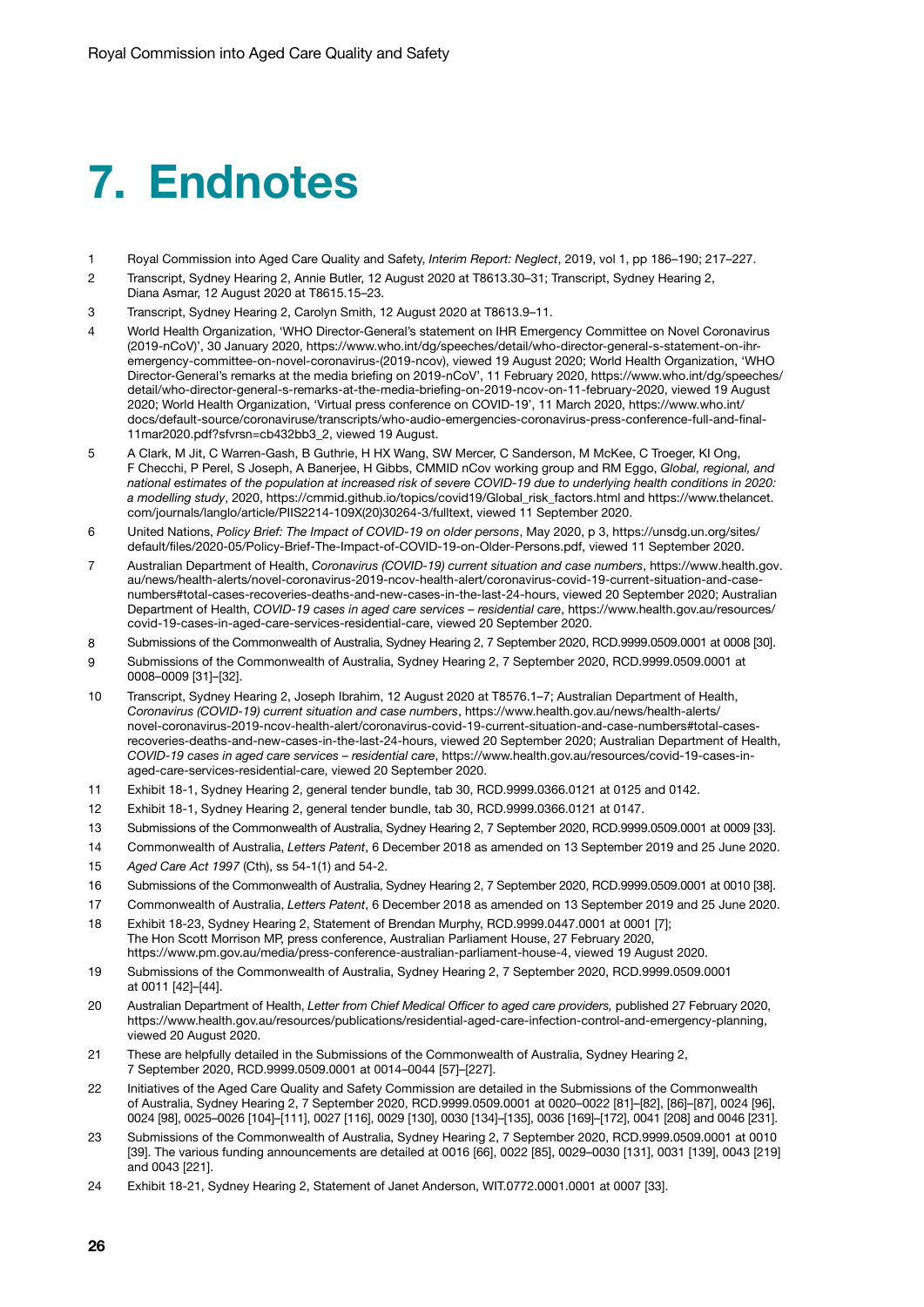- Exhibit 18-20, Sydney Hearing 2, Statement of Michael Lye, WIT.0773.0001.0001 at 0016 [74].
- Aged Care Quality and Safety Commission, *Letter from Aged Care Quality and Safety Commissioner to aged care providers*, 2 March 2020, [https://www.agedcarequality.gov.au/sites/default/files/media/Lettter%20to%20aged%20](https://www.agedcarequality.gov.au/sites/default/files/media/Lettter%20to%20aged%20care%20service%20providers%20-%2002%2003%202020.pdf) [care%20service%20providers%20-%2002%2003%202020.pdf](https://www.agedcarequality.gov.au/sites/default/files/media/Lettter%20to%20aged%20care%20service%20providers%20-%2002%2003%202020.pdf), viewed 25 August 2020.
- Exhibit 18-2, Sydney Hearing 2, Dorothy Henderson Lodge tender bundle, tab 14, RCD.9999.0379.0001 at 0003, 0041.
- Exhibit 18-1, Sydney Hearing 2, general tender bundle, tab 72, RCD.9999.0437.0001.
- Exhibit 18-1, Sydney Hearing 2, general tender bundle, tab 7, RCD.9999.0366.0023 and tab 71, RCD.9999.0442.0001.
- Transcript, Sydney Hearing 2, Brendan Murphy, 12 August 2020 at T8679.20–21.
- Exhibit 18-1, Sydney Hearing 2, general tender bundle, tab 41, RCD.9999.0389.0068 at 0070.
- Exhibit 18-1, Sydney Hearing 2, general tender bundle, tab 41, RCD.9999.0389.0068 at 0070.
- Exhibit 18-1, Sydney Hearing 2, general tender bundle, tab 41, RCD.9999.0389.0068 at 0070.
- Exhibit 18-1, Sydney Hearing 2, general tender bundle, tab 10, RCD.9999.0381.0001 at 0002.
- Transcript, Sydney Hearing 2, Jonathon Anderson, 11 August 2020 at T8545.35–44; Exhibit 18-16, Sydney Hearing 2, Opal Care tender bundle, AWF.600.01703.0001 at 0007.
- Exhibit 18-3, Sydney Hearing 2, Newmarch House tender bundle, tab 121, CTH.1000.0005.8876 at 8883.
- Exhibit 18-3, Sydney Hearing 2, Newmarch House tender bundle, tab 104, CTH.1000.0005.7777.
- Exhibit 18-12, Sydney Hearing 2, Statement of Erica Roy, WIT.0793.0001.0001 at 0004 [18].
- Exhibit 18-3, Sydney Hearing 2, Newmarch House tender bundle, tab 12, CTH.4026.1002.0008.
- Exhibit 18-12, Sydney Hearing 2, Statement of Erica Roy, WIT.0739.0001.0001 at 0009 [45]–[47].
- Transcript, Sydney Hearing 2, Erica Roy, 11 August 2020 at T8482.19–27.
- Transcript, Sydney Hearing 2, Erica Roy, 11 August 2020 at T8482.36–37.
- Australian Department of Health, *Australian Health Protection Principal Committee (AHPPC) statement on the national COVID-19 response for residential aged care facilities*, 22 August 2020, [https://www.health.gov.au/news/australian](https://www.health.gov.au/news/australian-health-protection-principal-committee-ahppc-statement-on-the-national-covid-19-response-for-residential-aged-care-facilities-0)[health-protection-principal-committee-ahppc-statement-on-the-national-covid-19-response-for-residential-aged](https://www.health.gov.au/news/australian-health-protection-principal-committee-ahppc-statement-on-the-national-covid-19-response-for-residential-aged-care-facilities-0)[care-facilities-0](https://www.health.gov.au/news/australian-health-protection-principal-committee-ahppc-statement-on-the-national-covid-19-response-for-residential-aged-care-facilities-0), viewed 26 August 2020.
- Exhibit 18-07, Sydney Hearing 2, Statement of UY, WIT.0971.0001.0001 at 0005 [26].
- Exhibit 18-07, Sydney Hearing 2, Statement of UY, WIT.0971.0001.0001 at 0005 [28].
- Exhibit 18-07, Sydney Hearing 2, Statement of UY, WIT.0971.0001.0001 at 0007 [38].
- See, for example, Exhibit 18-1, general tender bundle, tab 5, RCD.9999.0366.0149 at 0153 [cl 4(1)(b)(iii)].
- Transcript, Sydney Hearing 2, Carolyn Smith at 12 August 2020, T8616.35–43; T8617.4–14; Transcript, Sydney Hearing 2, Annie Butler, 12 August 202 at T8617.25–36.
- Transcript, Sydney Hearing 2, Annie Butler, 12 August 2020 at T8618.4–10; T8618.45–8619.4; T8619.6–18.
- Exhibit 18-5, Sydney Hearing 2, Supplementary statement of Merle Mitchell, WIT.0972.0001.0001 at 0002 [12].
- Transcript, Sydney Hearing 2, Carolyn Smith, 12 August 2020 at T8617.4–24.
- Exhibit 18-1, Sydney Hearing 2, general tender bundle, tab 27, AWF.600.01744.0001 at 0006.
- Exhibit 18-1, Sydney Hearing 2, general tender bundle, tab 11A, RCD.9999.0404.0003.
- Exhibit 18-1, Sydney Hearing 2, general tender bundle, tab 79, RCD.9999.0442.0001 at 0015.
- Transcript, Sydney Hearing 2, Julie Kelly, 11 August 2020 at T8559.33–37.
- Transcript, Sydney Hearing 2, Julie Kelly, 11 August 2020 at T8560.36–38.
- Transcript, Sydney Hearing 2, Angela Raguz, 11 August 2020 at T8559.7.
- Transcript, Sydney Hearing 2, Stephen Judd, 11 August 2020 at T8550.28–36; Exhibit 18-15, Sydney Hearing 2, Statement of Stephen Judd, WIT.1367.0001.0001 at 0009–0010 [53]–[58].
- Exhibit 18-2, Sydney Hearing 2, Dorothy Henderson Lodge tender bundle, tab14, RCD.9999.0379.0001 at 0026 [7.4.3]; Exhibit 18-16, Sydney Hearing 2, Opal Care tender bundle, tab 15, AWF.600.01703.0001; Transcript, Sydney Hearing 2, Jonathan Anderson, 11 August 2020 at T8554.31–41.
- Exhibit 18-2, Sydney Hearing 2, Dorothy Henderson Lodge tender bundle, tab14, RCD.9999.0379.0001 at 0029 [7.6.5]; Exhibit 18-16, Sydney Hearing 2, Opal Care tender bundle, tab 15, AWF.600.01703.0001.
- Transcript, Sydney Hearing 2, Angela Raguz, 11 August 2020 at T8553.16–20.
- Transcript, Sydney Hearing 2, Annie Butler, 12 August 2020 at T8627.4–18; Transcript, Sydney Hearing 2, Carolyn Smith, 12 August 2020 at T8626.27–31.
- Transcript, Sydney Hearing 2, Annie Butler, 12 August 2020 at T8627.42–43; Submission in response of the Australian Nursing and Midwifery Federation to a Submission of COTA Australia in Relation to the Development of the Residential Aged Care Visitor Code, 9 September 2020, ANM.0027.0001.0001 at [3]–[4].
- Submissions of COTA Australia, Sydney Hearing 2, 4 September 2020, RCD.9999.0507.0001 at 0009–0010.
- Transcript, Sydney Hearing 2, Stephen Judd, 11 August 2020 at T8550.11–17; T8550.28–36.
- Transcript, Sydney Hearing 2, Michael Lye, 12 August 2020 at T8668.28–46; T8669.6–7.
- Transcript, Sydney Hearing 2, Julie Kelly, 11 August 2020 at T8559.33–45 and T8560.44–8561.2.
- Transcript, Sydney Hearing 2, Julie Kelly, 11 August 2020 at T8560.21–32.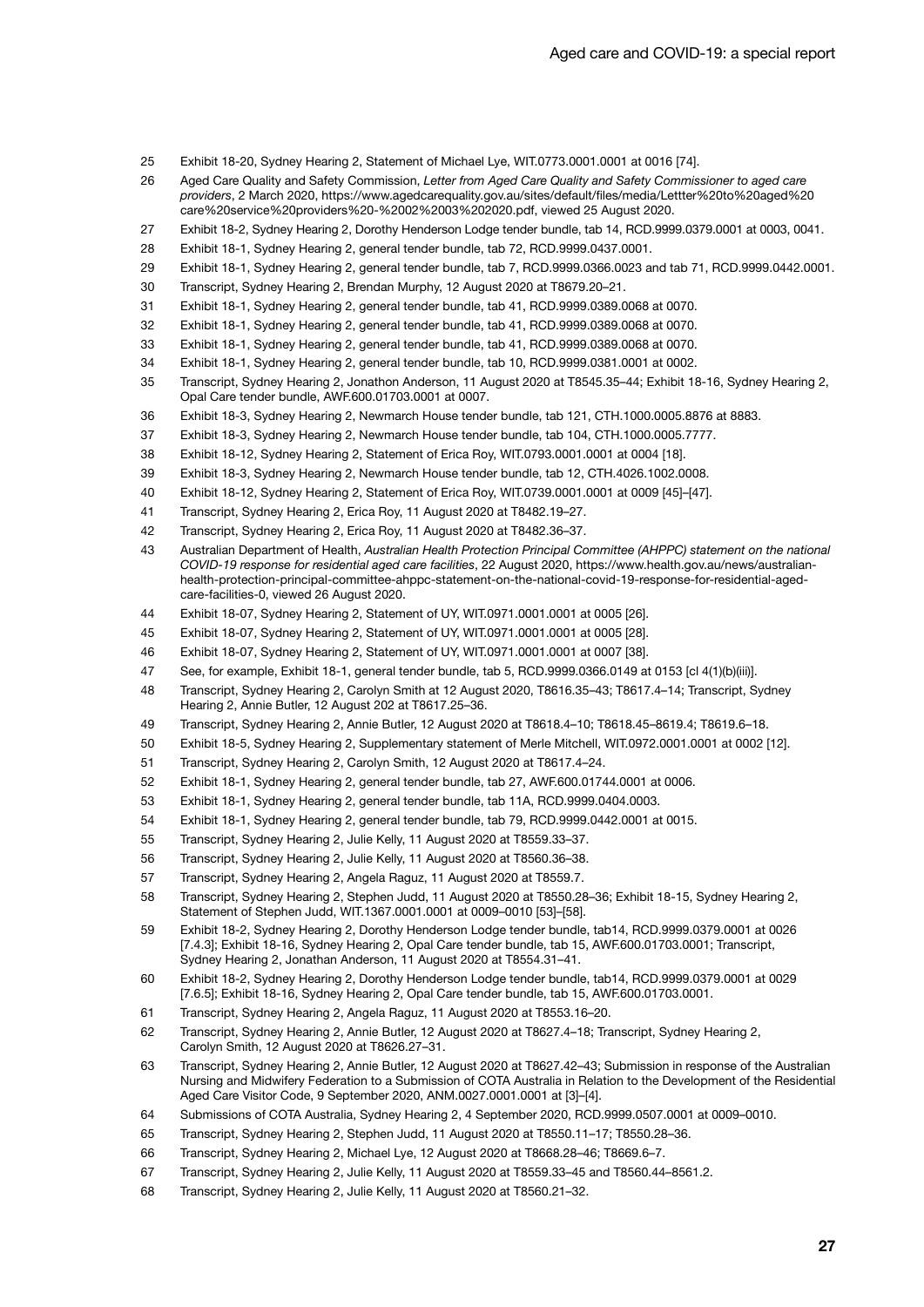- Transcript, Sydney Hearing 2, Rik Dawson, 11 August 2020 at T8561.26–34.
- Transcript, Sydney Hearing 2, Rik Dawson, 11 August 2020 at T8561.39–8562.2.
- See, for example, *Public Health (COVID-19 Aged Care Facilities) Order (No 2) 2020* (NSW), cl 5(1)(a), (c)(ii)–(iii). See also, Exhibit 18-1, Sydney Hearing 2, general tender bundle, tab 33, RCD.9999.0366.0285 at 0287 [12]. Transcript, Sydney Hearing 2, Rik Dawson, 11 August 2020 at T8563.1–11.
- Transcript, Sydney Hearing 2, Julie Kelly, 11 August 2020 at T8559.14–17.
- Transcript, Sydney Hearing 2, Rik Dawson, 11 August 2020 at T8563.1–11; Exhibit 18-1, Sydney Hearing, general tender bundle, tab 17, AWF.600.01805.0001 at 0008.
- Australian Department of Health, *Looking after your mental health during coronavirus (COVID-19) restrictions*, 2020, https://www.health.gov.au/news/health-alerts/novel-coronavirus-2019-ncov-health-alert/ongoing-support-duringcoronavirus-covid-19/looking-after-your-mental-health-during-coronavirus-covid-19-restrictions#mental-healthsupport, viewed 13 August 2020; Submissions of the Commonwealth of Australia, Sydney Hearing 2, 7 September 2020, RCD.9999.0509.0001 at 0040–0041 [204].
- Australian Department of Health, *About Communicable Diseases Network Australia*, 2015, [https://www.health.gov.au/committees-and-groups/australian-health-protection-principal-committee-ahppc,](https://www.health.gov.au/committees-and-groups/australian-health-protection-principal-committee-ahppc) viewed 20 August 2020; Transcript, Sydney Hearing 2, Brendan Murphy, 12 August 2020 at T8639.5.
- Transcript, Sydney Hearing 2, Brendan Murphy, 12 August 2020 at T8639.5–16.
- Exhibit 18-1, Sydney Hearing 2, general tender bundle, tab 75, RCD.9999.0443.0016 at 0021.
- Exhibit 18-1, Sydney Hearing 2, general tender bundle, tab 53, NDH.0017.0001.0001 at 0007.
- Australian Department of Health, *Aged Care Advisory Group*, 2020, [https://www1.health.gov.au/internet/main/](https://www1.health.gov.au/internet/main/publishing.nsf/content/cda-cdna-cdna.htm) [publishing.nsf/content/cda-cdna-cdna.htm,](https://www1.health.gov.au/internet/main/publishing.nsf/content/cda-cdna-cdna.htm) viewed 20 August 2020.
- Transcript, Sydney Hearing 2, Michael Lye, 12 August 2020 at T8643.25.
- Submissions of the Commonwealth of Australia, Sydney Hearing 2, 7 September 2020, RCD.9999.0509.0001 at 0052 [258]–[259].
- Exhibit 18-1, Sydney Hearing 2, general tender bundle, tab 79, RCD.9999.0442.0001 at 0006.
- Exhibit 18-3, Sydney Hearing 2, Newmarch House tender bundle, tab 121, CTH.1000.0005.8876 at 8886.
- Exhibit 18-17, Precis of evidence Professor Joseph Ibrahim, RCD.9999.0411.0001 at 0011.
- The Hon Scott Morrison MP, the Hon Senator Richard Colbeck, Media release, 21 August 2020, <https://www.pm.gov.au/media/reinforcement-australias-aged-care-sector>, viewed 25 August 2020.
- Australian Department of Health, *Aged Care Advisory Group*, August 2020, [https://www.health.gov.au/committees](https://www.health.gov.au/committees-and-groups/aged-care-advisory-group)[and-groups/aged-care-advisory-group](https://www.health.gov.au/committees-and-groups/aged-care-advisory-group), viewed 14 September 2020.
- Exhibit 18-1, Sydney Hearing 2, general tender bundle, tab 26, RCD.9999.0366.0238.
- Exhibit 18-3, Sydney Hearing 2, Newmarch House tender bundle, tab 121, CTH.1000.0005.8876 at 8886.
- Exhibit 18-14, Sydney Hearing 2, Statement of James Branley, WIT.0769.0001.0001 at 0007 [53].
- Transcript, Sydney Hearing 2, Grant Millard, 11 August 2020 at T8485.42–43; Exhibit 18-10, Sydney Hearing 2, Statement of Grant Millard, WIT.0787.0001.0001 at 0025 [128].
- Transcript, Sydney Hearing 2, Grant Millard, 11 August 2020 at T8486.43–45.
- Exhibit 18-14, Sydney Hearing 2, Statement of James Branley, WIT.0769.0001.0001 at 0007 [54].
- Transcript, Sydney Hearing 2, Michael Lye, 12 August 2020 at T8665.33–36.
- Exhibit 18-1, Sydney Hearing 2, general tender bundle, tab 26, RCD.9999.0366.0238.
- Exhibit 18-18, Sydney Hearing 2, Statement of Nigel Lyons, WIT.0782.0001.0001 at 0015 [83].
- Transcript, Sydney Hearing 2, Michael Lye, 12 August 2020 at T8666.39–41; T8667.1–22.
- Exhibit 18-18, Sydney Hearing 2, Statement of Nigel Lyons, WIT.0782.0001.0001 at 0015 [82].
- Transcript, Sydney Hearing 2, Mary-Louise McLaws, 10 August 2020 at T8399.26–28
- Sydney Hearing 2, Exhibit 18-1, general tender bundle, tab 74, RCD.9999.0443.0011; tab 75, RCD.9999.0443.0016; tab 76, RCD.9999.0443.0013; tab 77, RCD.9999.0443.0025; Australian Department of Health, *Australian Health Protection Principal Committee statements*, 2020, https://www.health.gov.au/committees-and-groups/australianhealth-protection-principal-committee-ahppc#statements, viewed 26 August 2020.
- Australian Department of Health, *Victorian coronavirus (COVID-19) data*, 2020, [https://www.health.gov.au/resources/](https://www.health.gov.au/resources/covid-19-cases-in-aged-care-services-residential-care) [covid-19-cases-in-aged-care-services-residential-care](https://www.health.gov.au/resources/covid-19-cases-in-aged-care-services-residential-care), viewed 6 August 2020.
- Australian Department of Health, *COVID-19 cases in aged care services residential care*, 2020, [https://www.health.gov.au/resources/covid-19-cases-in-aged-care-services-residential-care,](https://www.health.gov.au/resources/covid-19-cases-in-aged-care-services-residential-care) viewed 13 September 2020.
- Transcript, Sydney Hearing 2, Mary-Louise McLaws, 10 August 2020 at T8399.30–31.
- Exhibit 18-1, Sydney Hearing 2, general tender bundle, tab 31, RCD.9999.0382.0001.
- Exhibit 18-1, Sydney Hearing 2, general tender bundle, tab 47, RCD.9999.0392.0001.
- Exhibit 18-1, Sydney Hearing 2, general tender bundle, tab 48, RCD.9999.0392.0008.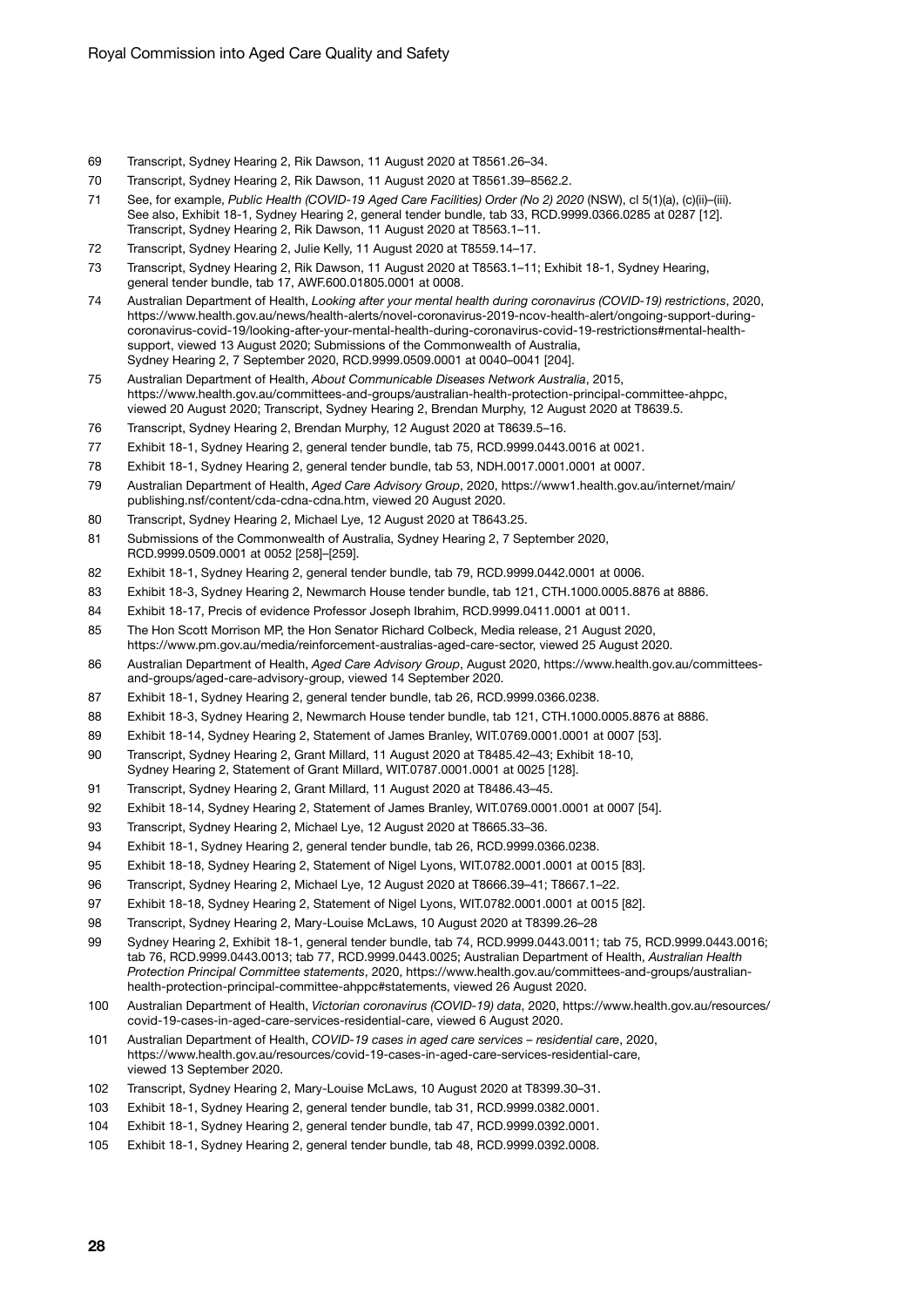- The Hon Greg Hunt MP, *Face masks required for aged care workers in Melbourne hotspots*, Media release, 13 July 2020, [https://www.health.gov.au/ministers/the-hon-greg-hunt-mp/media/face-masks-required-for-aged-care](https://www.health.gov.au/ministers/the-hon-greg-hunt-mp/media/face-masks-required-for-aged-care-workers-in-melbourne-hotspots)[workers-in-melbourne-hotspots,](https://www.health.gov.au/ministers/the-hon-greg-hunt-mp/media/face-masks-required-for-aged-care-workers-in-melbourne-hotspots) viewed 20 August 2020.
- World Health Organization, *Advice on the use of masks in the context of COVID-19, Interim guidance*, 5 June 2020, [https://www.who.int/publications/i/item/advice-on-the-use-of-masks-in-the-community-during-home-care-and-in](https://www.who.int/publications/i/item/advice-on-the-use-of-masks-in-the-community-during-home-care-and-in-healthcare-settings-in-the-context-of-the-novel-coronavirus-(2019-ncov)-outbreak)[healthcare-settings-in-the-context-of-the-novel-coronavirus-\(2019-ncov\)-outbreak,](https://www.who.int/publications/i/item/advice-on-the-use-of-masks-in-the-community-during-home-care-and-in-healthcare-settings-in-the-context-of-the-novel-coronavirus-(2019-ncov)-outbreak) viewed 11 September 2020.
- Exhibit 18-3, Sydney Hearing 2, Newmarch House tender bundle, tab 90, ANG.514.001.00012 at 0017.
- Transcript, Sydney Hearing 2, Grant Millard, 11 August 2020 at T8490.25–36.
- Transcript, Sydney Hearing 2, Grant Millard, 11 August 2020 at T8490.33–36.
- Transcript, Sydney Hearing 2, Erica Roy, 11 August 2020 at T8496.35–36.
- Exhibit 18-2, Sydney Hearing 2, Dorothy Henderson Lodge tender bundle, tab 15, RCD.9999.0394.0001 at 0018.
- Exhibit 18-4, Sydney Hearing 2, Precis of evidence Mary-Louise McLaws, RCD.9999.0384.0001 at 0005 [25].
- Exhibit 18-1, Sydney Hearing 2, general tender bundle, tab 10A, RCD.9999.0374.0001.
- Transcript, Sydney Hearing 2, Nicola Spurrier, 10 August 2020 at T8395.2–6.
- Transcript, Sydney Hearing 2, Nicola Spurrier, 10 August 2020 at T8394.44–8395.4.
- Transcript, Sydney Hearing 2, Nicola Spurrier, 10 August 2020 at T8397.32–34.
- Transcript, Sydney Hearing 2, Nicola Spurrier, 10 August 2020 at T8390.31–45. The principle finds statutory form in section 10 of the *South Australian Public Health Act 2011* (SA).
- *Public Health and Wellbeing Act 2008* (Vic), s 6; see also Transcript, Sydney Hearing 2, Nicola Spurrier, 10 August 2020 at T8389.46–8390.7.
- Exhibit 18-18, Sydney Hearing 2, Statement of Nigel Lyons, WIT.0782.0001.0001 at 0010 [55].
- Exhibit 18-1, Sydney Hearing 2, general tender bundle, tab 7, RCD.9999.0366.0023 at 0039; tab 71, RCD.9999.0437.0001 at 0017.
- Submissions of the Commonwealth of Australia, Sydney Hearing 2, 7 September 2020, RCD.9999.0509.0001 at 0069 [331].
- Exhibit 18-2, Sydney Hearing 2, Dorothy Henderson Lodge tender bundle, tab 14, RCD.9999.0379.0001 at 0021 [6.9.3].
- Exhibit 18-10, Sydney Hearing 2, Statement of Grant Millard, WIT.0787.0001.0001 at 0011 [54].
- New South Wales Ministry of Health, *NSW Health response to final report of the independent review into the Newmarch House COVID-19 outbreak*, New South Wales Government, 24 August 2020, p 3, https://www.health. nsw.gov.au/Infectious/covid-19/Pages/newmarch-house-response.aspx#:~:text=The%20NSW%20Health%20 [response%20was%20delivered%20in%20the%20absence%20of%2cNewmarch%20House%20or%20Anglicare%20](https://www.health.nsw.gov.au/Infectious/covid-19/Pages/newmarch-house-response.aspx#:~:text=The%20NSW%20Health%20response%20was%20delivered%20in%20the%20absence%20of%2cNewmarch%20House%20or%20Anglicare%20management.&text=On%2011%20April%20%28Easter%20Saturday%2clockdown%20the%20facility) management.&text=On%2011%20April%20%28Easter%20Saturday%2clockdown%20the%20facility, viewed 8 September 2020.
- Exhibit 18-1, Sydney Hearing 2, general tender bundle, tab 1, RCD.9999.0366.0181 at 0187–0188 and 0196.
- Exhibit 18-1, Sydney Hearing 2, general tender bundle, tab 1, RCD.9999.0366.0181 at 0198.
- Transcript, Sydney Hearing 2, Erica Roy, 11 August 2020 at T8492.4–26.
- Exhibit 18-1, Sydney Hearing 2, general tender bundle, tab 67, RCD.9999.0425.0001.
- Exhibit 18-28, Sydney Hearing 2, Bundle of correspondence regarding NSW Ministry of Health and consultation in relation to guidelines for Hospital in the Home, tab 3, RCD.9999.0482.0003 at 0004.
- Exhibit 18-08, Sydney Hearing 2, Statement of Virginia Clarke, WIT.0790.0001.0001 at 0006 [42].
- Transcript, Sydney Hearing 2, Virginia Clarke, 11 August 2020, T8473.7–17.
- Transcript, Sydney Hearing 2, Virginia Clarke, 11 August 2020, T8472.32–36.
- Exhibit 18-08, Sydney Hearing 2, Statement of Virginia Clarke, WIT.0790.0001.0001 at 0007 [46].
- Transcript, Sydney Hearing 2, Melanie Dicks, 10 August 2020 at T8422.45–46.
- Transcript, Sydney Hearing 2, Melanie Dicks, 10 August 2020 at T8423.31–34; see also T8424.16–21.
- Submissions of Anglican Community Services, Sydney Hearing 2, 4 September 2020, RCD.9999.0503.0002 at 0019–0022 [46]–[54].
- Exhibit 18-3, Sydney Hearing 2, Newmarch House tender bundle, tab 121, CTH.1000.0005.8876 at 8894–8895.
- Exhibit 18-3, Sydney Hearing 2, Newmarch House tender bundle, tab 121, CTH.1000.0005.8876 at 8895.
- Submissions on behalf of State of New South Wales, Sydney Hearing 2, 4 September 2020, RCD.9999.0505.0001 at 0013 [92].
- Exhibit 18-3, Sydney Hearing 2, Newmarch House tender bundle, tab 121, CTH.1000.0005.8876 at 8896.
- Exhibit 18-1, Sydney Hearing 2, general tender bundle, tab 13, RCD.9999.0381.0134 at 0138–0139.
- Submissions on behalf of State of New South Wales, Sydney Hearing 2, 4 September 2020, RCD.9999.0505.0001 at 0008 [54].
- Transcript, Sydney Hearing 2, Grant Millard, 11 August 2020 at T8495.9-10.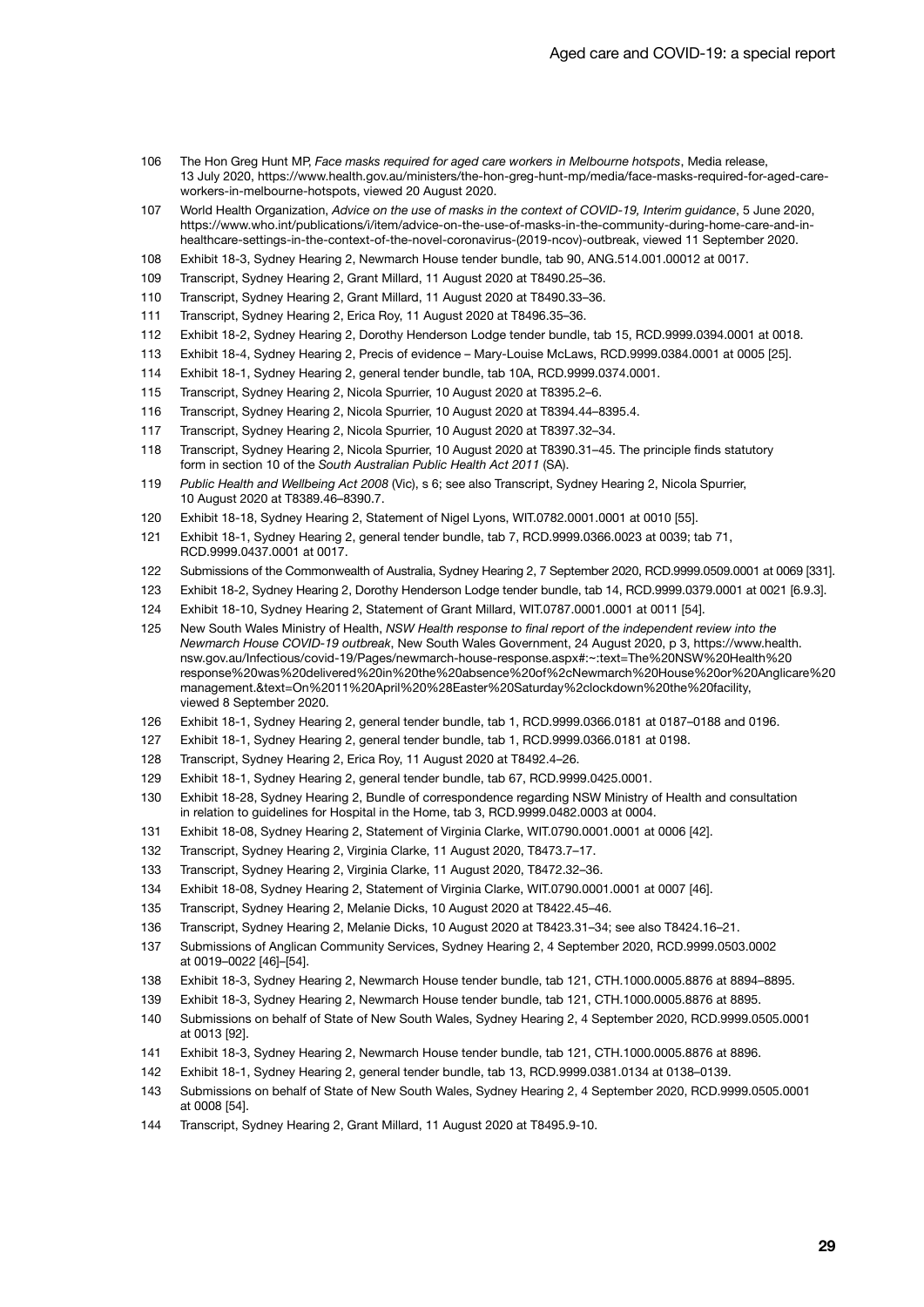- Exhibit 18-2, Sydney Hearing 2, Dorothy Henderson Lodge tender bundle, tab 10, CTH.1000.0004.7114 at 7121; Exhibit 18-3, Sydney Hearing 2, Newmarch House tender bundle, tab 121, CTH.1000.0005.8876 at 8901; Transcript, Sydney Hearing, Melanie Dicks, 10 August 2020 at T8420.26–34.
- *Quality of Care Principles 2014* (Cth), Sch 2: Aged Care Quality Standards, Standard 3(3)(g)(i).
- Exhibit 18-3, Sydney Hearing 2, Newmarch House tender bundle, tab 89, NDH.0012.0002.0001 at 0003.
- Exhibit 18-3, Sydney Hearing 2, Newmarch House tender bundle, tab 89, NDH.0012.0002.0001 at 0006.
- Exhibit 18-2, Sydney Hearing 2, Dorothy Henderson Lodge tender bundle, tab 10, CTH.1000.0004.7114 at 7120– 7121; Exhibit 18-3, Sydney Hearing 2, Newmarch House tender bundle, tab 121, CTH.1000.0005.8876 at 8897–8901.
- Transcript, Sydney Hearing 2, Kathy Dempsey, 11 August 2020 at T8508.41–8509.18.
- Transcript, Sydney Hearing 2, Kathy Dempsey, 11 August 2020, T8530.35–38; Transcript, Sydney Hearing 2, Gwendolyn Gilbert, 10 August 2020 at T8441.39–41, Transcript, Sydney Hearing 2, Melanie Dicks, 10 August 2020 at T8422.8–15; Transcript, Sydney Hearing 2, Ross Low, 10 August 2020 at T8422.20–23.
- Submissions of the Commonwealth of Australia, Sydney Hearing 2, 7 September 2020, RCD.9999.0509.0001 at 0060 [285].
- Exhibit 18-12, Sydney Hearing 2, Statement of Erica Roy, WIT.0793.0001.0001 at 0014 [77]; Exhibit 18-2, Sydney Hearing 2, Dorothy Henderson Lodge tender bundle, tab 14, RCD.9999.0379.0001 at 0010 [6.3.3].
- Transcript, Sydney Hearing 2, Gwendolyn Gilbert, 10 August 2020 at T8440.15–18.
- Transcript, Sydney Hearing 2, Erica Roy, 11 August 2020, T8498.17–36; Exhibit 18-3, Newmarch House tender bundle, tab 89, NDH.0012.0002.0001 at 0006.
- T Lum, G Shi, G Wong and K Wong K, 'COVID-19 and Long Term Care Policy for Older People in Hong Kong', *Journal of Ageing & Social Policy*, 2020, Vol 2, p 376.
- *Finding into Death with Inquest (Broughton Hall Nursing Home)*, COR 2007 1399, COR 2007 1397, COR 2007 1371, COR 2007 1423, 25 June 2012, p 57.
- Transcript, Sydney Hearing 2, Carolyn Smith, 12 August 2020 at T8622.2.
- Transcript, Sydney Hearing 2, Diana Asmar, 12 August 2020 at T8621.12–13.
- Transcript, Sydney Hearing 2, Annie Butler, 12 August 2020 at T8622.20–22.
- Transcript, Sydney Hearing 2, Michael Lye, 12 August 2020 at T8678.15–18.
- Exhibit 18-2, Sydney Hearing 2, Dorothy Henderson Lodge tender bundle, tab 10, CTH.1000.0004.7114 at 7121.
- Transcript, Sydney Hearing 2, Erica Roy, 11 August 2020 at T8482.19–27; Transcript, Melanie Dicks, 10 August 2020 at T8416.41–44.
- Exhibit 18-12, Sydney Hearing 2, Statement of Erica Roy, WIT.0793.0001.0001 at 0014 [75].
- Transcript, Sydney Hearing 2, Mary-Louise McLaws, 10 August 2020 at T8388.30–34.
- Exhibit 18-1, Sydney Hearing 2, general tender bundle, tab 31, RCD.9999.0382.0001 at 0008.
- Transcript, Sydney Hearing 2, Annie Butler, 12 August 2020 at T8613.38–43; Transcript, Sydney Hearing 2, Diana Asmar, 12 August 2020 at T8611.37–40.
- Transcript, Sydney Hearing 2, Diana Asmar, 12 August 2020 at T8611.4–5.
- Exhibit 18-1, Sydney Hearing 2, general tender bundle, tab 15, ANMF.0020.0002.0001 at 0025–0032; tab 37, AWF.600.02042.0001 at 0016–0017.
- Transcript, Sydney Hearing 2, Annie Butler, 12 August 2020 at T8620.46–8621.3; Transcript, Sydney Hearing 2, Diana Asmar, 12 August 2020 at T8630.2–3.